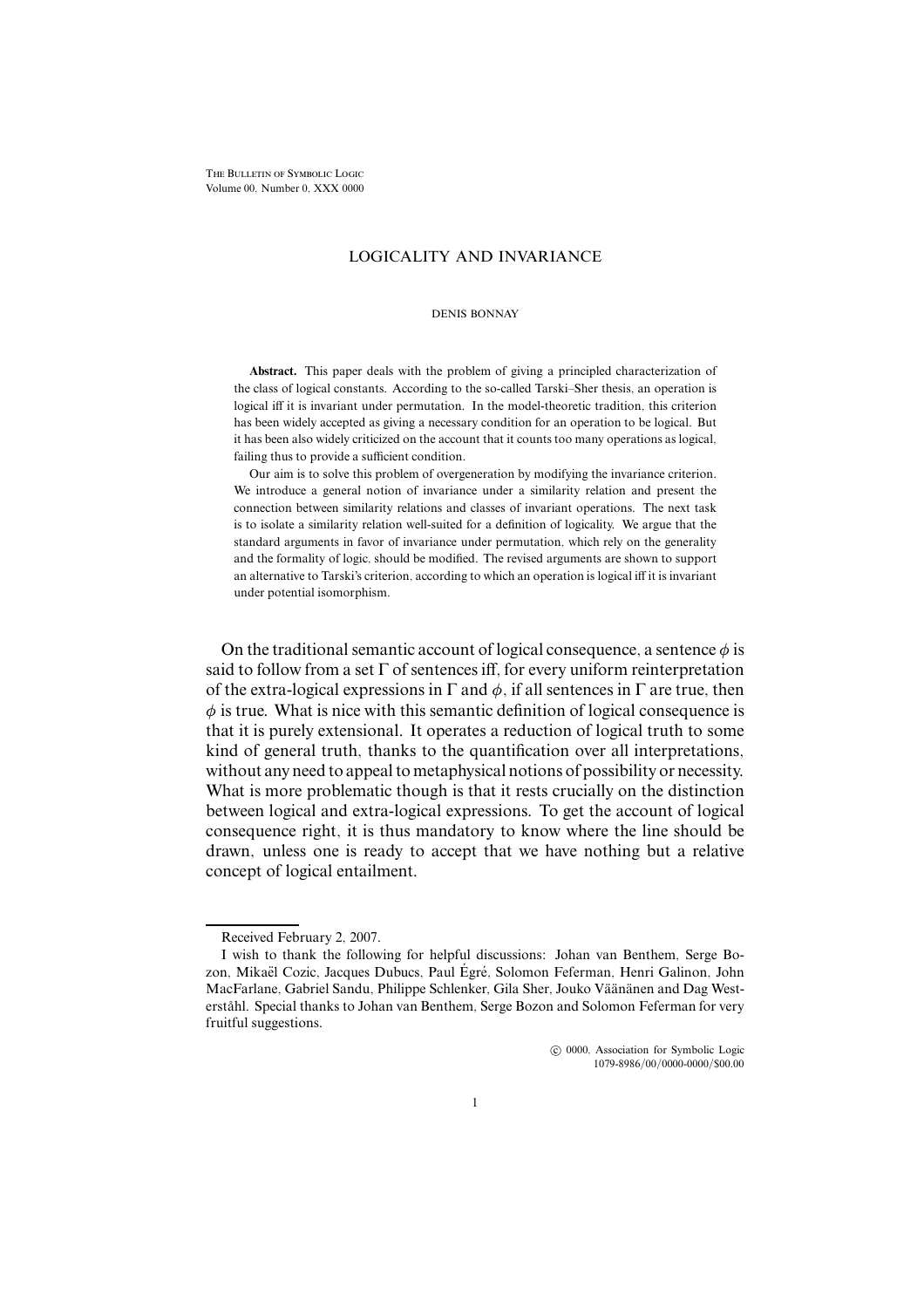We aim here at giving a principled characterization of the class of (possible denotations for) logical constants. The first section is devoted to a presentation of the standard semantic approach to the problem in terms of invariance. In agreement with equally standard objections in the literature, we argue that Tarski's thesis, according to which permutation invariance is a necessary and sufficient condition for logicality, should be revised because it overgenerates by counting too many operations as logical. The second section introduces a general framework to discuss the connection between notions of similarity between structures and the operators which are invariant under these notions of similarity. The problem is to find suitable constraints on the similarity relations to be used for a characterization of logicality. This is done in the third section. We introduce two main constraints, closure under definability and absoluteness, which are shown to yield a nice map of the landscape of all available similarity relations. These two constraints provide the basis of two arguments in favor of a certain revision of Tarski's thesis. These arguments are given in the fourth section, which is devoted to an evaluation of the consequences of such a revision upon the relationship between logic and mathematics.

# §**1. The semantic road to logicality.**

**1.1. Characterizing logical constants.** Some demarcations of the class of logical constants will clearly not do. The following example by Etchemendy (1999) makes clearly the point:

(1) If Leslie was a president of the US, then Leslie was a man.

Let us assume furthermore that "if ... then ", "president of the US" and "man" belong to the logical vocabulary, and that "Leslie" does not. In this case, (1) is a logical truth iff the following is true:

(2) For all *x*, if *x* was a president of the US, then *x* was a man.

(2) happens to be true, due to very contigent features of the history of the United States. Therefore, (1) is a logical truth, relative to the chosen demarcation. But this choice is clearly inadequate, because it makes the property of being a logical truth depend on substantive facts about the world which have nothing to do with logic. Etchemendy's point is more far-reaching than this example might suggest. He thinks that no choice of logical expressions will do, because it is congenial to the semantic definition of logical consequence that logical truth is defined in terms of some general truths. For example,

(3) If John is tall, then Greg is tall.

is a logical truth iff, for the standard choice of logical constants, the following is true:

(4)  $\forall x, y \forall P (Px \rightarrow Py)$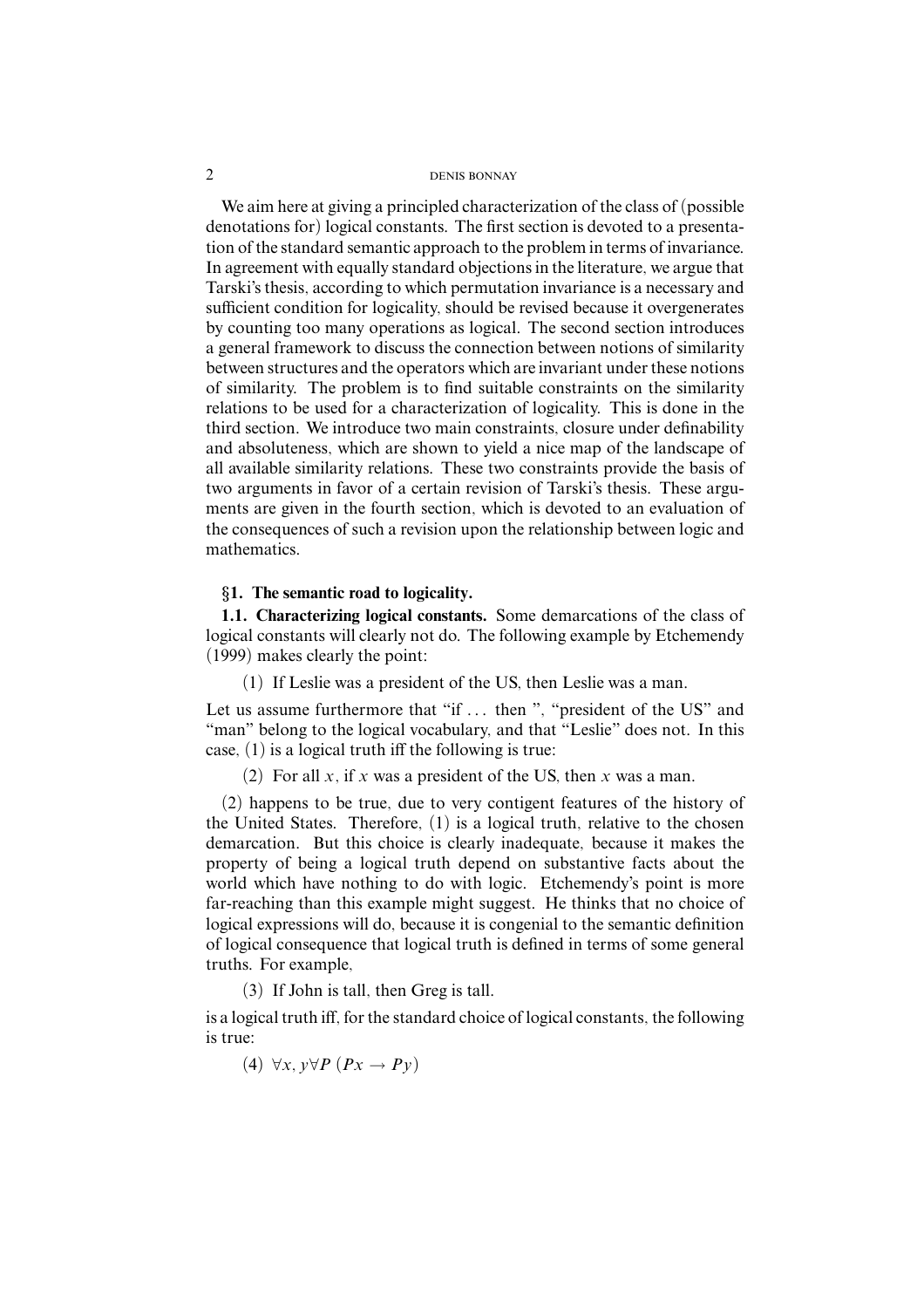#### LOGICALITY AND INVARIANCE 3

Intuitively, (3) is not logically true. But (4) might be true if our background set theory was so weak that it would fail to provide enough extensions for predicates.

Now, this point can indeed be granted to Etchemendy. But, as remarked by Shapiro (1998), this just shows that the adequacy of the demarcation makes sense only with respect to the setting in which the formalization is to take place. In this respect, no absolute foundation of logical truth is achieved, but, inside a given setting, a satisfactory account of the realm of logical truths, as opposed to empirical or mathematical truths, might be nonetheless possible.

What would be a satisfactory account? Something more than "getting the definition of logical consequence right" is at stake. A raw list of expressions may be such that taking exactly these expressions as logical would result in a definition of logical consequence matching our intuitions. It will not be sufficient as an explanation of logical truth. We do want to know both which sentences are logically true and what makes them so. Therefore, the demarcation is to be attained through a conceptual analysis of what it is to be logical. The story should go roughly like this. Logic being what it is, logical expressions have to enjoy some special properties. Then the explanation of the distinctive nature of logical truth hinges on the fact that only expressions with these properties should occur essentially in a sentence for it to be logically true. In this case, something more than extensional adequacy would indeed be achieved: the formalization would provide an explanation of what makes for the difference between the realm of logic and other kinds of truths.

Various strategies have been proposed to tackle this issue. Some of them do not fit into the model-theoretic picture. This applies in particular to proof-theoretic approaches and claims like "an expression is logical if its use is entirely determined by rules of a certain form".<sup>1</sup> Other solutions are pragmatic rather than *stricto sensu* semantic; given some nice modeltheoretic properties of logics, the set of logical constants is taken to be the largest set compatible with these.<sup>2</sup> This paper is devoted to a discussion of the purely semantic route. The aim is to provide a characterization of logicality as a property of semantic values available as denotations for logical expressions. To put it bluntly, what is so special about the interpretation of logical constants that forces us to keep them fixed when testing for logical entailment?

**1.2. Tarski's thesis.** The standard semantic account of logicality is couched in terms of invariance. Let us see what the claim exactly is, how it can be justified, and what are its consequences.

<sup>&</sup>lt;sup>1</sup>Dummett (1991) or Došen (1994) are good examples.

 $2$ Quine's (1986) insistence on completeness exemplifies such a pragmatic state of mind.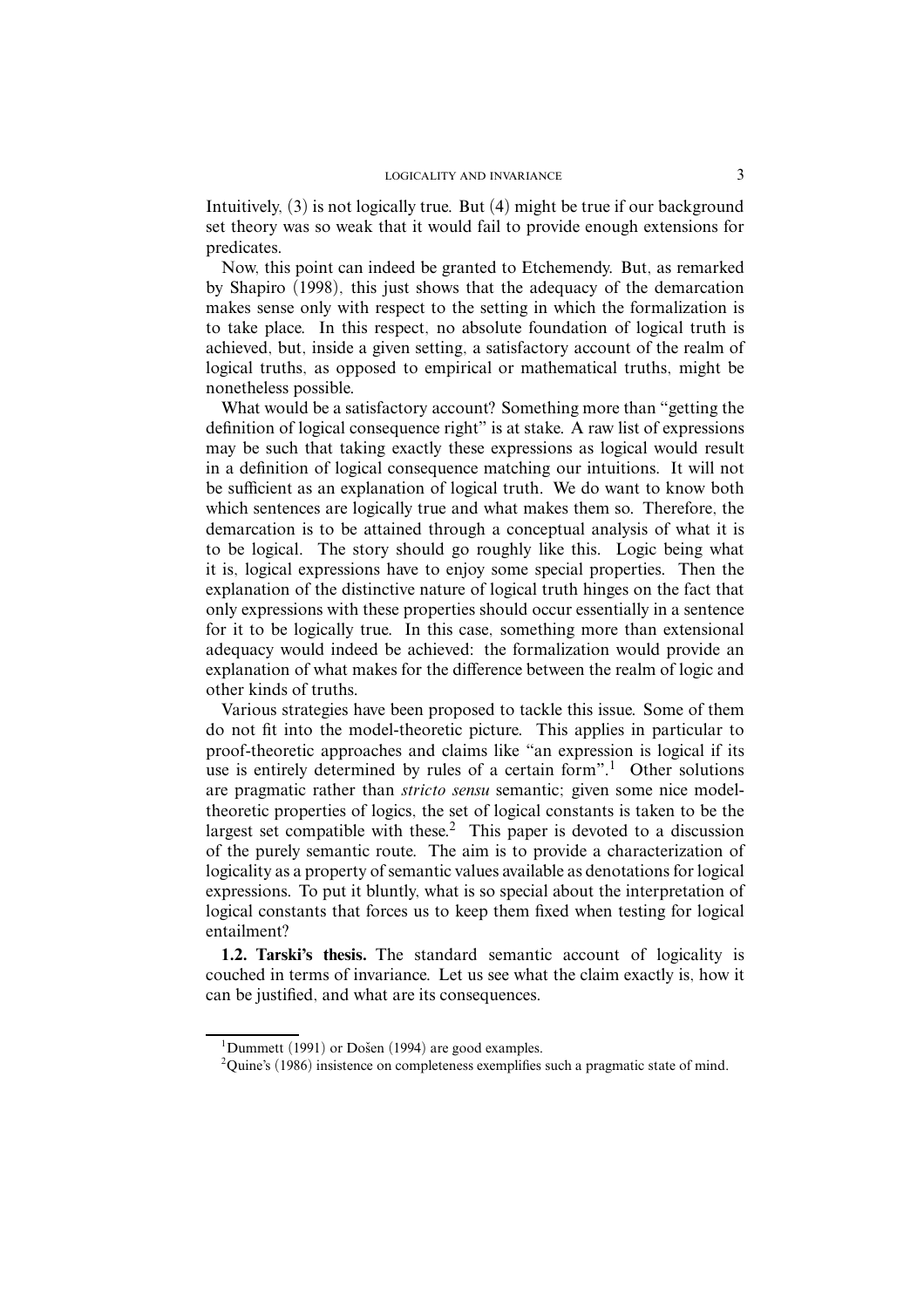Tarski's thesis. Given a set *M*, an operation *Q<sup>M</sup>* acting on *M* is logical iff it is invariant under all permutations.

To make sense of this thesis, quantifiers need to be viewed as higher-order predicates: they yield truth values when applied to predicate extensions. A unary monadic quantifier is thus interpreted on a domain *M* by an operation  $Q_M$ :  $\wp(M) \to \{T, F\}$ .  $Q_M$  is said to be **invariant under permutation** iff for all permutations  $\pi$ , for all  $A \subseteq M$ ,  $Q_M(\pi(A)) = Q_M(A)$ . For example, we can interpret  $\exists$  on a domain *M* by an operation  $Q_{\exists}$  defined by  $Q_{\exists}(A) = T$ if  $A \neq \emptyset$ , and  $Q_{\exists}(A) = F$  if  $A = \emptyset$  (where  $A \subseteq M$ ). Now, let  $\pi$  be a permutation, the image  $\pi(A)$  of a non-empty subset A will always be another non-empty subset, and the empty set will always be mapped to the empty set. So ∃ is invariant under permutation, hence logical. On the contrary, let *a* and *b* be two elements of *M*, the operation  $Q_{a,b}$  defined by  $Q_{a,b}(A) = T$ iff *a* ∈ *A* or *b* ∈ *A* grants a special role to *a* and *b*. It is not invariant under permutation, and it should not count as logical, because it is sensitive to the difference between *a* and *b* on the one hand and the other objects in the domain on the other hand.

As it stands, the claim about logical constants is underspecified: Tarski's thesis is just a thesis about logical operations. We still need a story about the logical symbols themselves. Sher (1991) suggests the following connection between logicality as a property of operations and logicality as a property of interpreted symbols:

TARSKI–SHER THESIS. An interpreted symbol  $\overline{Q}$  is logical iff:

- $\overline{Q}$  is of type level at most 2 (*i.e.*,  $\overline{Q}$  has the same syntactic type of a propositional connective or of a first-order quantifier).
- $\bullet$   $\overline{Q}$  is interpreted by an operator *Q* associating to each domain *M* an operation  $Q(M)$  of the appropriate semantic type.
- *Q* is invariant under bijections across domains.

The shift from Tarski's thesis about logical operations to the Tarski–Sher<sup>3</sup> thesis about logical symbols is not as trivial as it may seem. The type restriction could be challenged: why should we not deal with higher-order languages and higher-order logical constants? The fact that it is sufficient for a symbol to be logical that its denotation be logical could be challenged as well. First, it has been argued that a logical symbol should have something like a logical *intension*, in a sense which is not so easy to make precise. Second,

<sup>&</sup>lt;sup>3</sup>"Tarski's thesis" and "Tarski-Sher thesis" are sometimes used synonymously in the literature. It is clear that the core of the Tarski–Sher thesis is Tarski's thesis. Since the idea of permutation invariance was put forward by Tarski as early as 1966, it seems fair to attribute this thesis to Tarski. On the other hand, Tarski does not consider explicitly the question of logical symbols, which was addressed in Sher's book. Since there are many reasons, even maybe some good ones, to accept Tarski's thesis while rejecting Sher's view, it seems equally fair to us to isolate explicitly a "Tarski–Sher thesis" about logical symbols.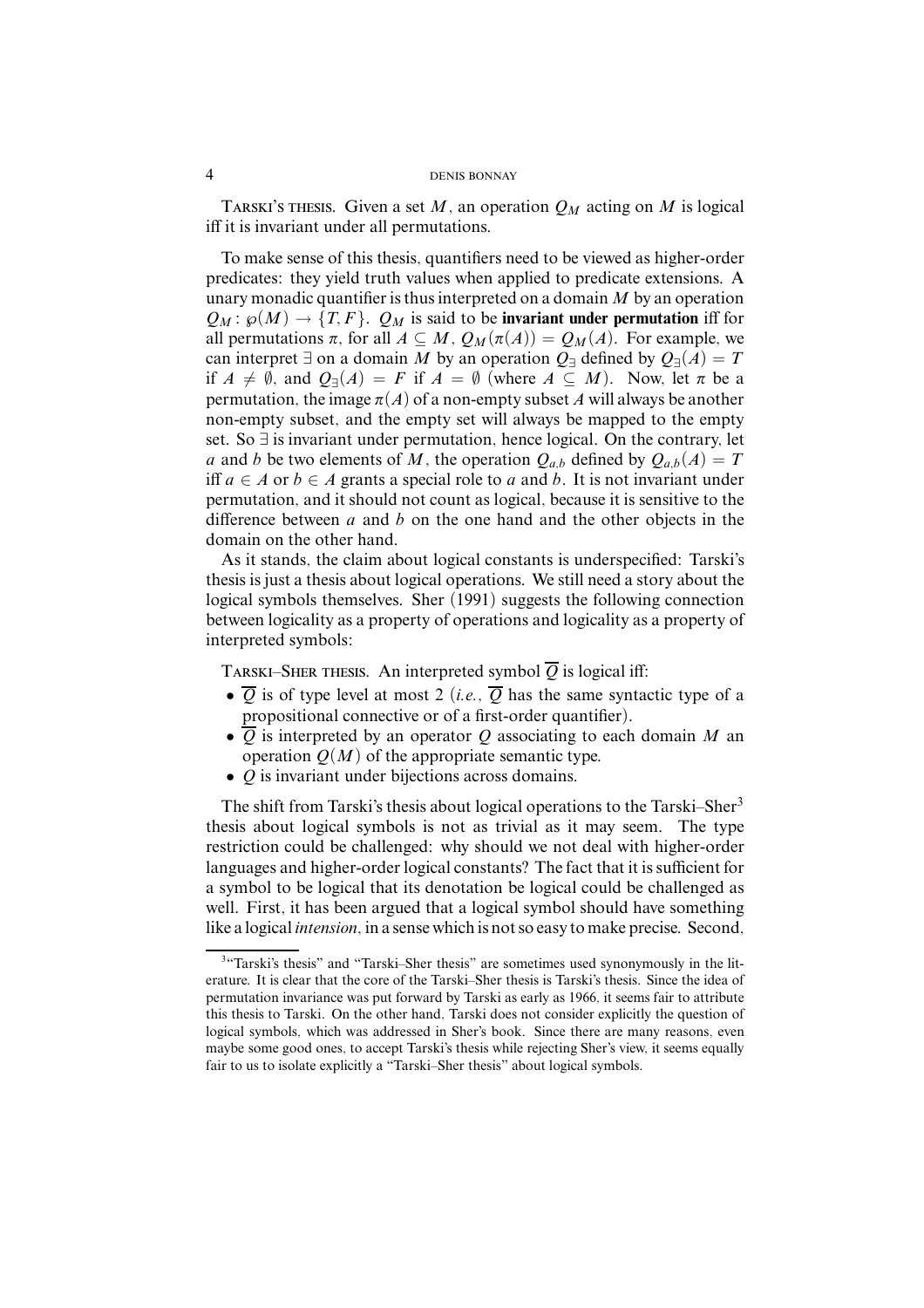it has also been argued that a logical symbol should have a *uniform* logical denotation: logical operations exhibiting a wildly heterogenous behavior across domains of different size should be banned. Notwithstanding the interest of these problems,  $4\text{ we shall focus here on what we take to be the}$ central issue concerning the Tarski–Sher thesis, namely Tarski's thesis itself. We shall first be concerned with *ex ante* justifications for the thesis, before discussing, *ex post*, the adequacy of its consequences with respect to what logic is.

Invariance under permutation can be justified along two different lines. They are often confused in the literature. However, from a conceptual point of view, it is worth distinguishing them. The first one, endorsed by Tarski (1986), is based on a conceptual analysis of the generality of logic. The second one tries to capture the idea that logic is formal. It can be found in Sher (1991) as well as in previous mathematical works on generalized quantifiers (Mostowski 1957).

The idea that a theory can be characterized by the class of transformations under which it is invariant was successfully proposed by Felix Klein in order to unify and classify the field of geometry. The notions of Euclidean geometry are invariant under transformations of space that preserve distance (the isometric transformations) and more generally under those that preserve ratios of distances (the so-called similarity transformations). The point of the *Erlangen Program* is to turn this into a definition: the study of Euclidean geometry is just the study of the notions that are invariant under similarity transformations The class of transformations under consideration can be narrowed down or widened up. For example, if all transformations which preserve collinearity – similarity transformations are just a subclass of these—are allowed, this will characterize a more general geometry, namely affine geometry. Affine geometry is more general in the sense that it can distinguish fewer objects (all triangles are the same) and has fewer theorems. The next move is to extend this beyond geometry and to assume that it is relevant to try such a characterization for all kinds of theories, as has actually also been done in the field of physics. Then, a characterization of logic will come up as a result of the following argument:

## **The generality argument**

- G.1 The distinctive feature of logic among other theories is that it is the most general theory one can think of.
- G.2 The bigger the group of transformations associated with a theory, the more general the theory.

<sup>&</sup>lt;sup>4</sup>See Bonnay (2006) for a more detailed discussion of these issues and how they relate to the one issue on which we focus here, namely overgeneration.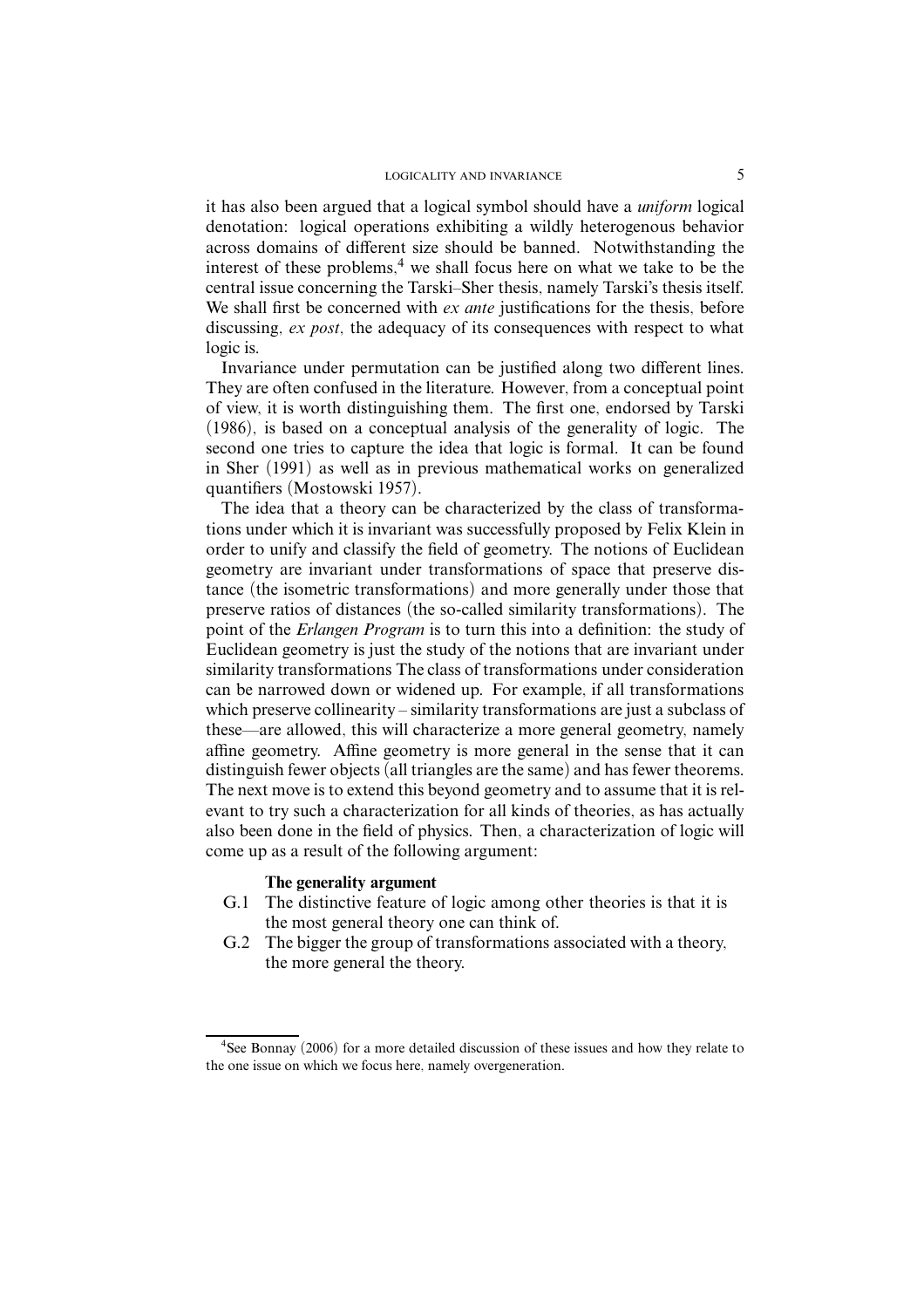G.3 The biggest group of transformations is the class of all permutations.

# The logical notions are the notions invariant under permutations.

The idea of G.1 is to characterize logic through its position in our conceptual scheme. Logical notions can be used in any other field, logical laws are used in any axiomatic theory, so that none of these should come with any restriction on the kind of objects to which they apply. We have seen that in the setting of the Erlangen Program, generality is gained by enlarging the family of transformations: this is the point of G.2. Now a characterization of logic is at hand: it ensues from an answer to the question, what is the biggest group of transformations? The answer, provided by G.3, is Tarski's answer (1986): it is just the class of all permutations of the universe onto itself. Note that G.3 is as secure as a mathematical fact can be: it follows from the definition of a transformation group that the biggest group of transformation acting on a set is the group of all one-one functions onto this set. Geometries are characterized by transformations respecting some structure of space, be it measure ratios or collinearity. Abstracting from any kind of special feature of the universe in order to get to the most general notions, we just end up with all permutations.

The other justification by Sher and others rests on different assumptions:

# **The formality argument**

- F.1 Logic deals with formal notions, as opposed to non formal ones.
- F.2 Formal notions are those which are insensitive to arbitrary switchings of objects.
- F.3 A notion is insensitive to arbitrary switching of objects iff it is invariant under permutation

By contrast with G.1, F.1 is an ontological claim. Logic is characterized directly in terms of the kind of objects it deals with. However, logic, in some sense, is not about any special kind of objects; it is topic neutral. Therefore, it can just be said to be about the formal features of reality, those that make sense for every kind of objects or properties. Next, an account has to be provided of what it is to be formal. G.2 suggests that non formal properties,<sup>5</sup> as opposed to formal ones, are sensitive to the identity

The logical notions are the notions invariant under permutation.

 $<sup>5</sup>$ Properties which are not formal might be dubbed 'empirical'. However, this does not</sup> seem completely correct. ' $x$  is a God' is certainly not a formal property, but one might be reluctant to consider it to be an empirical property. This is the reason why in F.1 we say that 'Logic deals with formal notions, *as opposed to non formal ones*' rather than 'as opposed to empirical ones'.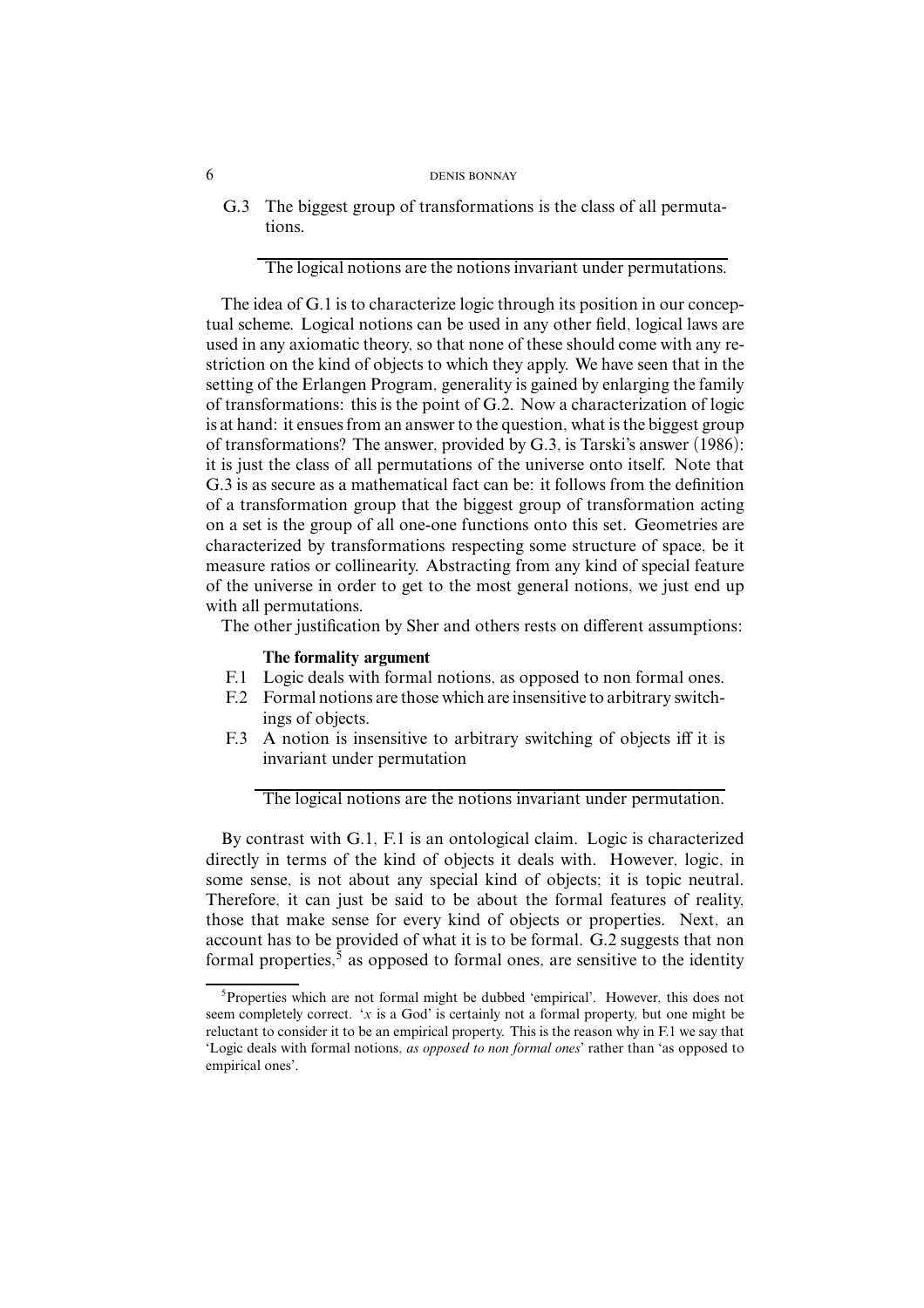of objects. For example, "red" is a non formal, empirical predicate, and it distinguishes between things which are red and things which are not. If it applies to some object, say this apple, and if the object under consideration is arbitrarily replaced by another one, say this chair, there is no reason why it should still apply to it (the apple's being red does not force the chair's being red). On the contrary, a formal property should not distinguish among objects. It should be preserved under arbitrary switchings. But then—this is G.3—a permutation precisely performs such switchings. Therefore, formal properties can be singled out as being precisely those that are invariant under all permutations.

Both arguments share a common structure: they start with an intuition about what it means to be logical  $(G.1 \text{ and } F.1)$ , then they push forward the analysis of this intuition by formalizing it (G.2 followed by G.3, F.2 followed by F.3). Both arguments converge towards permutation invariance, and the convergence is non-trivial. As a matter of fact, the intuitive starting points are different, but both arguments conclude on the basis of the formalization of these intuitions that invariance under permutation is the right criterion to characterize logicality. This agreement suggests that Tarski's thesis is conceptually well-motivated.<sup>6</sup>

**1.3. The overgeneration problem.** What kind of notions are logical on this account? The standard quantifiers of first-order logic (FOL) are interpreted by such invariant operations. But there are a lot of new quantifiers that turn out to be logical, and the realm of permutation invariant operations goes far beyond FOL. Let  $\overline{Q_{\text{most}}}$  be a monadic quantifer such that  $\overline{Q_{\text{most}}}$ *x*  $\phi(x)$  is true in a model iff most of the objects in the model satisfy  $\phi(x)$ . The operator *Q*most is invariant under permutations, but it is not definable in FOL. The same goes for the set-theoretic quantifier  $\overline{Q_{>\aleph_0}}$  ("there are uncountably many objects such that"). It is interpreted by an operator  $Q_{>\aleph_0}$  which associates with every set *M* an operation  $Q_{>\aleph_0}(M)$  yielding the value "true" iff its argument is an uncountable set.  $Q_{>0_0}$  is invariant under permutation, but it is not definable in FOL, and actually, the downward Löwenheim–Skolem property will fail for any logic containing  $\overline{Q}_{>N_0}$ .

We have just given some examples of logical quantifiers. But it is possible to give a much more accurate account of the nature of logic, once Tarski's thesis has been accepted. Let us draw a comparison with propositional calculus (PC). The functional completeness theorem for PC states that every truthfunction is definable using the standard logical constants of PC, say  $\land$ ,  $\lor$ ,  $\rightarrow$  and  $\neg$ . Therefore, PC is all there is to truth-functional logic. There is no such standard result for FOL, essentially because there is no standard answer to what FOL is about, which would be similar to the claim that PC is about truth-functions. The Tarski–Sher thesis does bring an answer to

<sup>&</sup>lt;sup>6</sup>A thorough discussion of the relationships between this kind of arguments and more traditional views about logic can be found in MacFarlane (2000).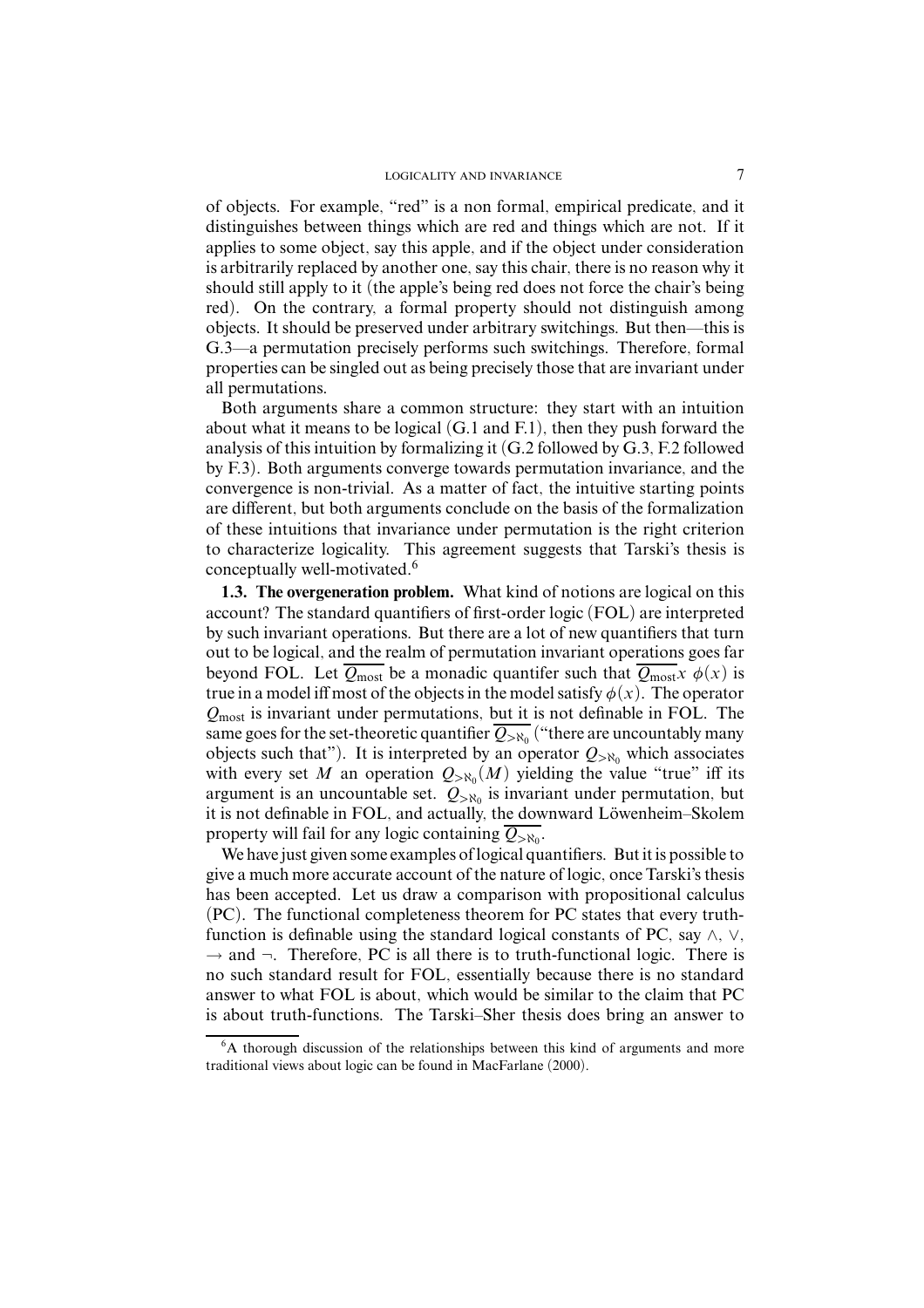this question, and it becomes possible to ask whether a logic—FOL itself or an extension of FOL—is functionaly complete with respect to what FOL is about. We are thus interested in picking a logical language enjoying functional completeness with respect to permutation invariant operations. More precisely, any appropriate choice of syntax and logical expressions should be such that, on the one hand logical expressions are permutation invariant, and, on the other hand, every permutation invariant operation is definable in purely logical terms. This can be done in infinitary logic. We shall use the standard notation  $L_{\kappa\lambda}$ , where  $\kappa$  and  $\lambda$  are cardinals.  $L_{\kappa\lambda}$  is the logic with the same basic connectives as FOL in which conjunctions of fewer than *κ*-sentences are allowed, and quantification over sets of fewer than  $\lambda$  variables are allowed.  $L_{\omega,\omega}$  is just FOL.  $\infty$  indicates that sets of arbitrary size are allowed.  $L_{\infty,\infty}$  is therefore the strongest infinitary logic, whose sentences are built out of arbitrarily big sets (proper classes are not allowed) of sentences and variables.

THEOREM 1.1 (McGee, 1996). An operation  $Q_M$  acting on a domain M is invariant under permutation iff it is definable in  $L_{\infty,\infty}$ .

So on the Tarski–Sher Thesis, logic is quite powerful, at least as powerful as  $L_{\infty,\infty}$ .<sup>7</sup> And here comes the criticism: it might be actually too powerful, or more powerful than logic really is.

On Tarski's criterion, the quantifier  $\overline{Q_{\aleph_1}}$ , which tests whether there are exactly  $\aleph_1$  objects satisfying a formula, is logical. Intuitively, something has gone wrong. Being of size  $\aleph_1$  is a notion which belongs to set theory, not to logic. As pointed out by Feferman (1999), an unfortunate consequence is that logical notions will not be robust with respect to the background set theory. For example, the conditions of application of  $Q_{\aleph_1}$  highly depend on set-theoretic facts about higher infinites. Being of size  $\aleph_1$  is not an absolute notion, its meaning depends on which sets exist: a given set can be uncountable in a countable model  $M$  of ZFC, because there is no bijection in |M| between this set and  $\aleph_0$ , and uncountable in an extension of M in which there is such a bijection. In the same line, Feferman (1999) has also remarked that the restriction to first-order-like operations is only apparent, because " $L_{\infty,\infty}$  accomodates second-order quantification as a logical operation across domains" (p. 37). Therefore it is possible to express in  $L_{\infty,\infty}$ the Continuum Hypothesis and other substantial set-theoretic claims.

The situation is even worse than that. Consider a topological space *S* and the operation *Cont*<sub>*S*</sub>:  $\varphi(S \times S) \rightarrow \{T, F\}$  defined, for  $R \subseteq S \times S$ by  $Cont_S(R) = T$  iff *R* is a continuous function. As desired, the operation *Cont* is not invariant under permutation because it takes into account the underlying topological structure of the space *S*, which does not put all points on a par. But for an arbitrary set *M*, consider the operation

<sup>7</sup>Note however that operations *across* domains cannot be defined unless one allows for proper classes in the syntax. We will go back to this point in the last section.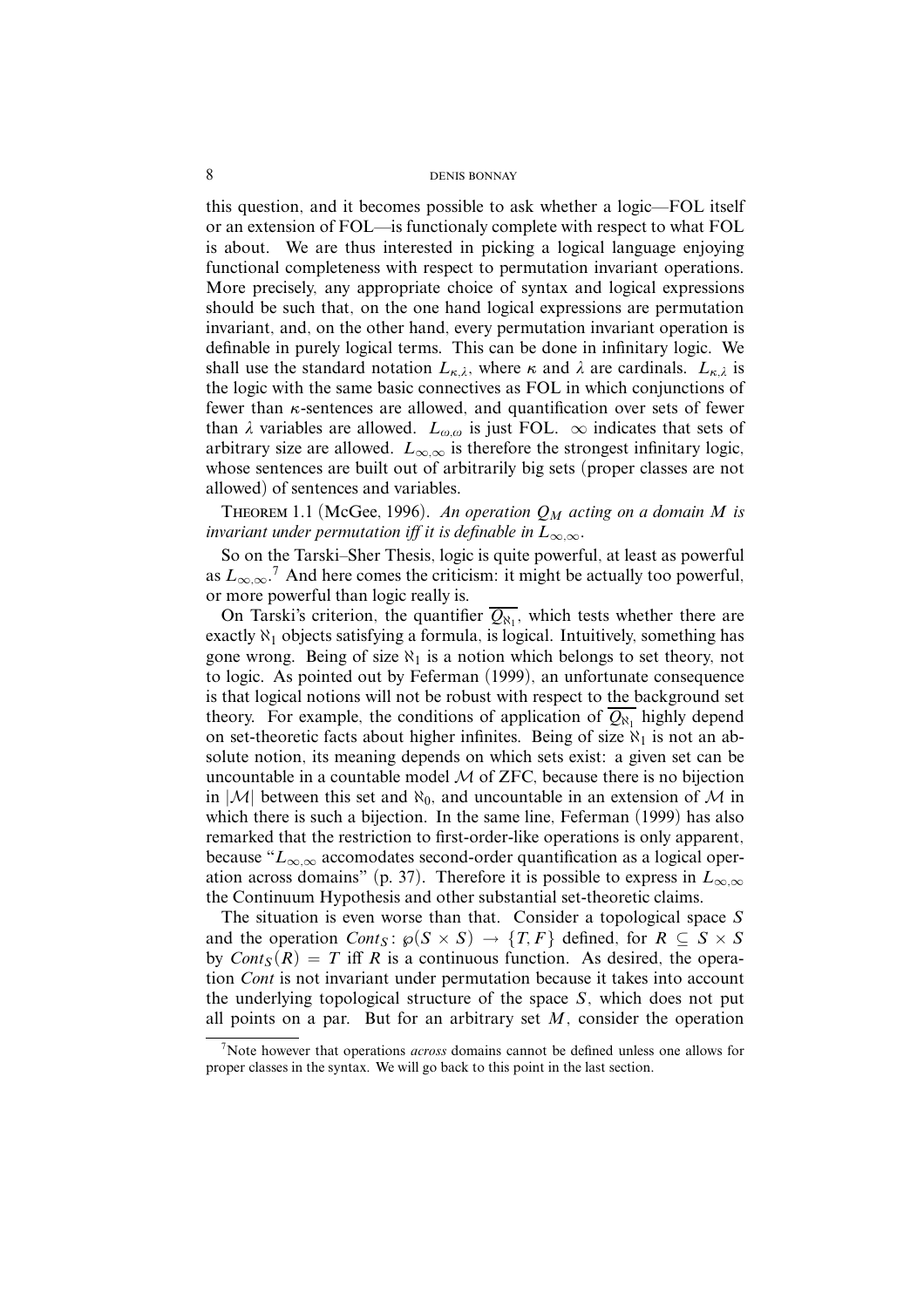$Cont'_M$ :  $\wp(\wp(M)) \times \wp(M \times M) \rightarrow \{T, F\}$  defined for  $\mathcal{O} \subseteq \wp(M)$  and  $R \subseteq M \times M$  by  $Cont_M^{\prime}(\mathcal{O}, R) = T$  iff the family  $\mathcal{O}$  is a topology on *M* and *R* is a continuous function on  $\langle M, O \rangle$ . *Cont*<sup>'</sup><sub>M</sub> is invariant under permutation and, if the domain set is allowed to vary, *Cont*′ is invariant under bijection. Thus, by making the topological structure explicit, we can turn continuity into a logical notion.

As a matter of fact, every structure or class of structures can now be described up to isomorphism in one shot by a tailor-made logical operation:<sup>8</sup>

Fact 1.2. Let *K* be a class of structures of a given similarity type. If *K* is closed under isomorphism, there is a language *L*, whose logical symbols are interpreted by bijection invariant operators, and a sentence  $\phi_K$  of L such that for every model M,  $M \in K$  iff  $\phi_K$  is true in M.

**PROOF.** For simplicity, assume that  $K$  is a class of relational structures of the form  $\langle M, R \rangle$ . We define the operation  $Q_{K,M}$  over a set *M* by setting, for  $R \subseteq M \times M$ ,  $Q_{K,M}(R) = T$  iff  $\langle M, R \rangle$  is in *K*. This operation can be used as the interpretation of a binary generalized quantifier  $\overline{Q_K}$  endowed with the following satisfaction clause:

$$
\mathcal{A} \models \overline{Q_K} x, y \; \phi(x, y) \; [\sigma] \; \text{iff} \; Q_{K,M}(\|\phi(x, y)\|_{\mathcal{A}, \sigma}) = T
$$

where  $\sigma$  is an assignment on *A* and  $\|\phi(x, y)\|_{A,\sigma}$  is the interpretation of  $\phi$ over A according to  $\sigma$ , that is the set of pairs  $\langle a, b \rangle$  of elements of A such that  $A \models \phi(x, y) [\sigma][x := a][y := b].$ 

We consider a first order language *L* extended with the quantifier  $\overline{Q_K}$ . Since *K* is closed under isomorphism,  $Q_K$  is bijection invariant. Conversely, the class *K* is trivially characterized by the sentence  $\overline{Q_K} xy \overline{R} xy$ :  $\langle M, R \rangle \models$  $\overline{Q_K}$ *xy*  $\overline{R}$ *xy* iff  $\langle M, R \rangle \in K$  by definition of  $\overline{Q_K}$ .

Every class of structures, like our class  $K$ , which is closed under isomorphism thus gives rise to a logical quantifier, like  $\overline{Q_K}$ . In this sense, every mathematical notion gives rise to a closely related<sup>9</sup> logical notion. The question whether a given class of structures is elementary is trivialized, and the very idea of a difference between logical and mathematical notions becomes elusive.

All this suggests that Tarski's criterion overgenerates and counts too many operations as logical. First, since the aim is to distinguish the realm of logic proper, a proposal which conflates logical notions and mathematical notions does not seem to be on the right track. At least from a methodological

 ${}^{8}$ In this section, we try to remain as neutral as possible with respect to the setting we choose. A more detailed presentation of invariance criteria and of the setting in which we discuss them will be given in the next section.

<sup>&</sup>lt;sup>9</sup>This qualification is necessary. 'Being 0' for example, as a notion applying only to the 'genuine' zero is not invariant under permutation. However, the higher-order correlate 'being an empty-set' and the relativized version 'being the smallest element in a structure isomorphic to the natural numbers' come out as invariant.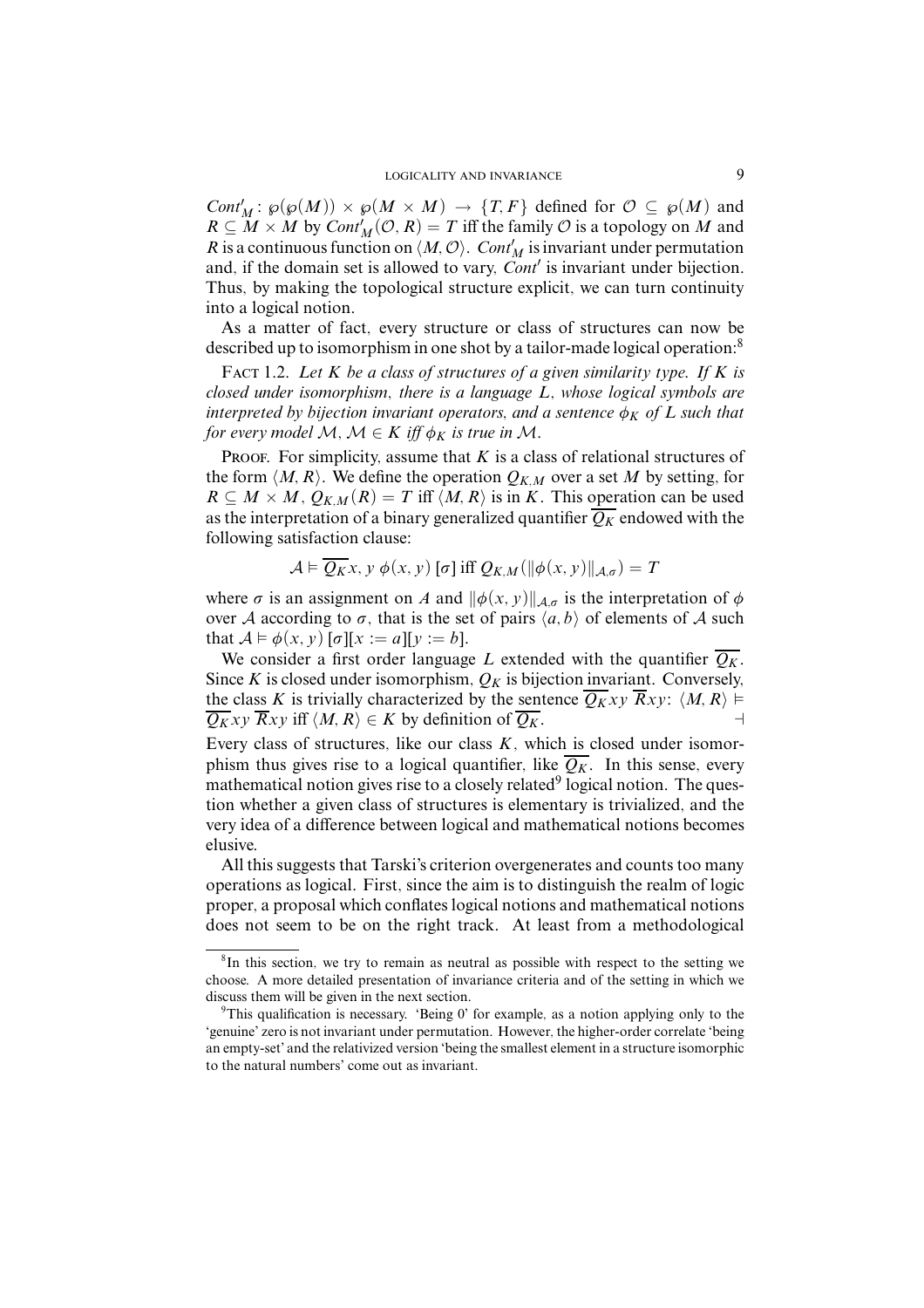standpoint, one should look for alternative proposals to see whether it is possible to do justice to the intuitive idea that logic is more basic than the whole of mathematics, and more basic than set theory. Second, if logic is to be used as a framework to develop alternative mathematical theories, it should be neutral with respect to issues which are not mathematically settled, such as the Continuum Hypothesis. Therefore, permutation invariance, though it is a necessary condition for being logical, does not seem to provide a sufficient condition. This situation is not very comfortable. We have seen that Tarski's thesis was well-motivated through the formality and the generality arguments. But, unfortunately, its consequences are hard to accept. Should we nonetheless accept those consequences, as suggested by Sher, or are there reasons to think that the conceptual analysis has gone wrong somewhere?

We choose not to bite the bullet. Both the generality and the formality arguments are actually more problematic than it might seem at first sight. The argument in terms of generality rests on the assumption that invariance under the biggest class of transformations yields maximal generality. The idea is that the group of all permutations is as "big" as one might wish, because in that case the transformations do not respect any extra-structure, such as *e.g.*, the topological structure of the space. Let us have a closer look at this idea. Permutation invariance just says that as soon as there is an automorphism linking  $\langle M, A \rangle$  and  $\langle M, A' \rangle$ , a quantifier *Q* acting on *M* has to give  $A$  and  $A'$  the same value. On the one hand, this is indeed liberal, because no further structure beyond the extensions *A* and *A*′ on *M* is taken into account. But on the other hand, this is quite demanding: for  $\langle M, A \rangle$ and  $\langle M, A' \rangle$  to be similar from a logical point of view, they have to share exactly the same structure—they have to be isomorphic. Now there are a lot of other concepts of similarity between structures which are used in model theory and in algebra which are far less demanding. Instead of requiring the structure to be fully preserved, they lower the requirement to some kind of approximate preservation. Why should we refrain from resorting to these other concepts? To sum up, even if one grants that generality is a good way to approach logicality, there is no evidence that the class of all permutations is the best applicant for the job.

The problem with the justification in terms of formality is not with the adequacy of the formalization, but rather with the adequacy of the intuitive starting point itself. It is reasonable to think of logic as being formal, namely free from 'empirical' content. But why should we take this to be sufficient to characterize logic as opposed to mathematics or set-theory? After all, there is more to content than permutation sensitive content. The problem with a quantifier like  $Q_{\aleph_1}$  is precisely that it encapsulates too much "set-theoretical content". Formality is a property of logic that is shared by set-theory and other branches of mathematics: it is not a surprise that taking formality as the starting point of an analysis of logicality yields a collapse of logic into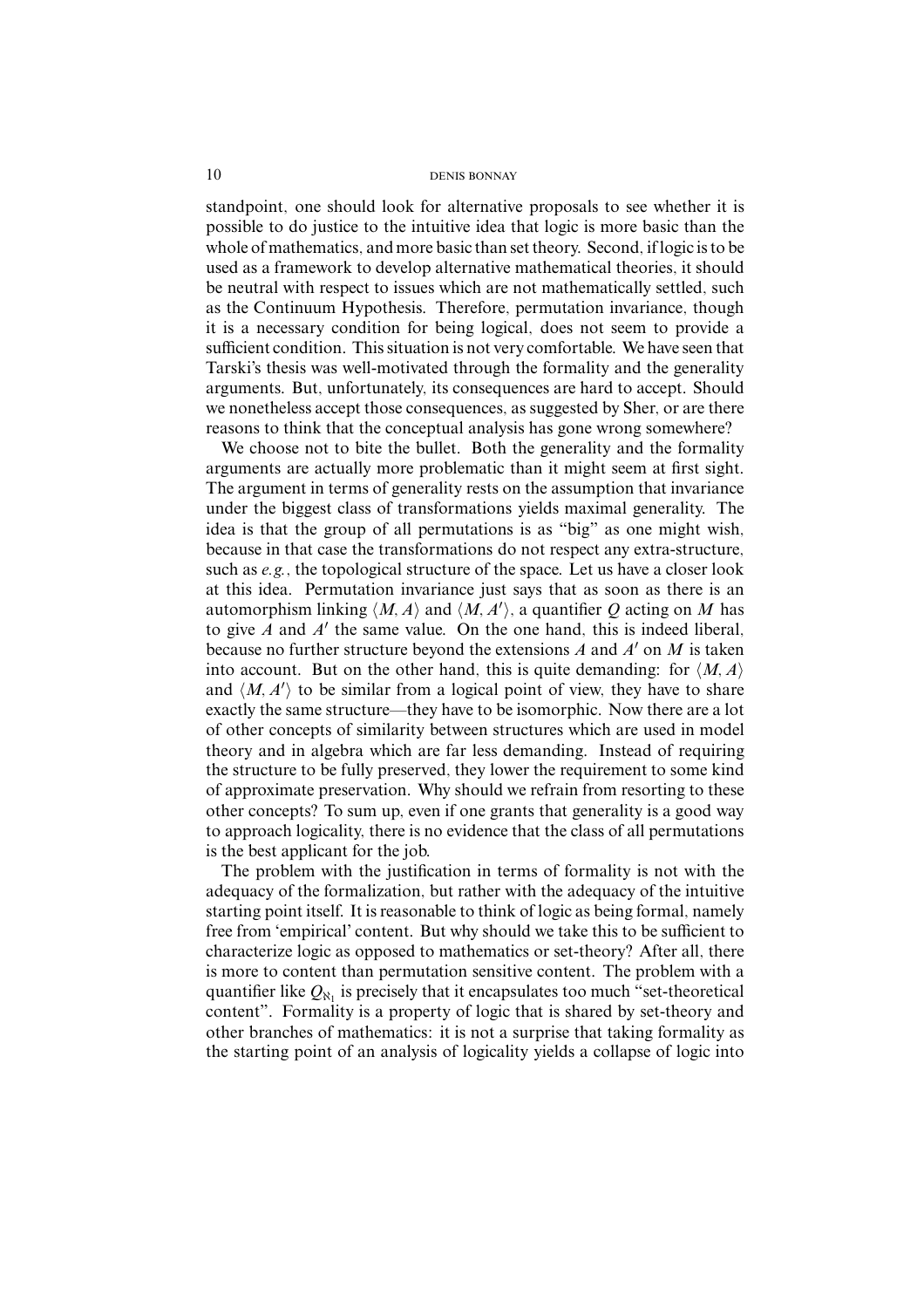mathematics. A proper analysis of the distinctive feature of logic should take into account the fact that it is even more "content-free" than set-theory.

§**2. Generalized invariance.** In this section, we aim at introducing a general setting to discuss invariance criteria for logicality.

**2.1. Invariance under a similarity relation.** The main idea is to consider invariance under arbitrary definitions of what it means for two structures to be similar, without restricting attention to groups of transformations in Klein's sense.<sup>10</sup> First, instead of looking at the interpretation of generalized quantifiers as families of boolean-valued operations on sets, we will think of them just as classes of structures. If  $\overline{Q}$  is a unary monadic quantifier of type  $((e, t), t)$ , its denotation Q yields an operation  $Q_M$  on each set M which sends subsets of *M* (objects of type  $(e, t)$ ) to objects of type *t*, that is, either *T* or *F* . Alternatively, *Q* will be viewed as the class of structures of the form  $\langle M, P \rangle$  such that  $Q_M(P) = T$ . For example, on this account, the denotation  $Q_{\exists}$  of  $\exists$  is the class of structures of the form  $\langle M, P \rangle$  such that *P* is a non-empty subset of *M*. Note that truth-functions fit into this picture if booleans are part of the structures in one way or the other. One option would be to work with multi-sorted structures and two separate domains, the domain of objects and the domain of truth-values. For simplicity, we prefer to consider booleans as genuine parts of the structure over a set: we will take them to be the interpretation of 0-ary predicates. By a natural generalization of the notion of interpretation of an *n*-ary predicate for  $n \neq 0$ , there are only two possible values for a 0-ary predicate, namely  $\emptyset$  and  $\{\emptyset\}$ , that we will construe respectively as false and true. On this account, the denotation of the disjunction  $\vee$  is the class of structures of the form  $\langle M, T, T \rangle$ ,  $\langle M, T, F \rangle$ or  $\langle M, F, T \rangle$ . Finally, for any operator *Q* and for any structure M, we will use the notation  $Q(\mathcal{M})$  to indicate that  $\mathcal M$  is in the class  $Q$ . All operators we consider will be **finitary** operators, namely classes of structures with a finite number of constants and a finite number of relations of finite arity.<sup>11</sup>

A **similarity relation** *S* is a relation between structures respecting signatures (*i.e.*, *S* is a family of relations  $S_{\sigma}$  between  $\sigma$ -structures for all signatures  $\sigma$ ). The notation is  $M S M'$ .

We are interested in the **invariance** of operators under similarity relations. We say that an operator  $Q$  is S-invariant iff, for any structures  $M$ ,  $M'$ , if  $M$  *S*  $M'$ , then  $Q(M)$  iff  $Q(M')$ . For example, let us say that M Auto M' iff

 $10$ This general view on invariance is implicit in van Benthem (2002). Van Benthem insists on the close connection between the invariance approach and definability results. Moreover, he notes that "Any reasonable invariance analysis must postulate some relevant equivalence relation on models" (2002, p. 431). Our generalization basically consists in letting any kind of relation come into play. As we will see, equivalence relations do play a special role though. Abstract equivalence relations have also been considered in abstract model theory: for an overview, see Makowsky and Mundici (1985).

<sup>&</sup>lt;sup>11</sup>In principle, generalization to the infinite case should be straightforward.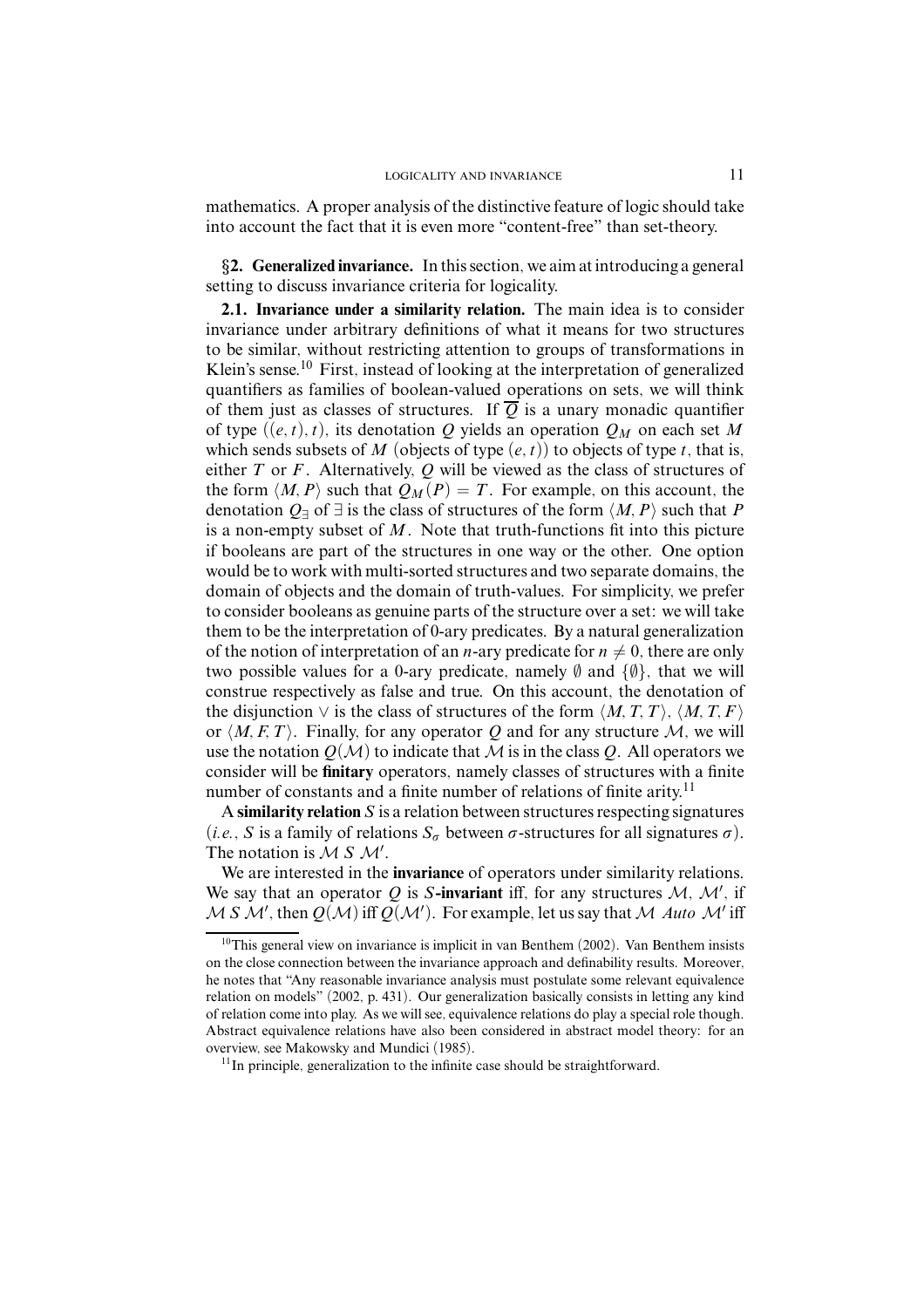there is an automorphism between  $M$  and  $M'$ , and that  $M$  *Iso*  $M'$  iff there is an isomorphism between  $\mathcal M$  and  $\mathcal M'$ . It is clear that  $\mathcal A$ uto-invariance is just invariance under permutation in the previous sense, and that *Iso*-invariance is just invariance under bijection. Looking for an alternative to Tarski's thesis, we want to defend a claim of the form:

An operator *Q* is logical iff it is *S*-invariant.

for a certain similarity relation *S*. The point is therefore to find an *S* such that it is possible to give conceptual arguments in favor of *S* in the spirit of the formality and generality arguments, and such that *S*-invariance does not overgenerate as badly as does *Iso*-invariance.

**2.2. The Galois connection for invariance.** Before considering particular similarity relations, it will be useful to gain a better understanding of the framework and to look into the duality between classes of "quantifiers" (classes of operators) and similarity relations. Given a similarity relation *S*, there is a class of operators which is naturally associated with *S*, namely the class of all operators which are *S*-invariant, that we shall note *Inv*(*S*). In the other direction, given a class of operators  $K$ , there is a similarity relation which is naturally associated with  $K$ , namely the biggest similarity relation leaving all operators in *K* invariant, that we shall note  $Sim(K)$  and formally define by  $\overline{\mathcal{M}}$  *Sim*(*K*)  $\mathcal{M}'$  iff for all  $Q \in K$ ,  $Q(\mathcal{M})$  iff  $Q(\mathcal{M}')$ .

Let  $K$  be the class of all classes of operators. We shall look at  $K$  as an ordered class, by setting  $K \leq K'$  iff  $K \subseteq K'$ . In the same way, let S be the class of all similarity relations. We shall also look at  $S$  as an ordered class, by setting  $S \leq S'$  iff  $S' \subseteq S$  (*i.e.*, iff for all M, M', if M S' M' then  $M S M'$ ). Intuitively, *S* is lower than *S'* iff *S* is less fine-grained than *S'* (*S* identifies more structures than *S* ′ ).

*Sim*:  $K \rightarrow S$  and *Inv*:  $S \rightarrow K$  are two "symmetric" functions which allow us to go from classes of operators to similarity relations and the other way around. How symmetric are they? It is easy to check that *Inv* and *Sim* are both monotone: if  $K \leq K'$ , then  $Sim(K) \leq Sim(K')$ , and if  $S \leq S'$  then  $Inv(S) \leq Inv(S')$ . However, *Inv* and *Sim* are not inverses: in general, it is not the case that  $Sim(Inv(S)) = S$  and  $Inv(Sim(K)) = K$ . Therefore, *Inv* and *Sim* do not provide an isomorphism between our two ordered structures. But one can show the following fact:

Fact 2.1. For any class *K* of operators and any similarity relation *S*,  $Sim(K) \leq S$  *iff*  $K \leq Inv(S)$ .

PROOF. Only if. Assume  $Sim(K) \leq S$ . It follows that  $Inv(Sim(K)) \leq$ *Inv*(*S*). But  $K \leq Inv(Sim(K))$ . Therefore  $K \leq Inv(S)$ .

If. Assume  $K \leq Inv(S)$ . It follows that  $Sim(K) \leq Sim(Inv(S))$ . But  $Sim(Iniv(S)) \leq S$ . Therefore  $Sim(K) \leq S$ .

 $\langle K, S, Sim, Inv \rangle$  is thus a **Galois connection** (or, in terms of category theory, *Sim* and *Inv* are adjoint functors). This makes precise the "symmetry"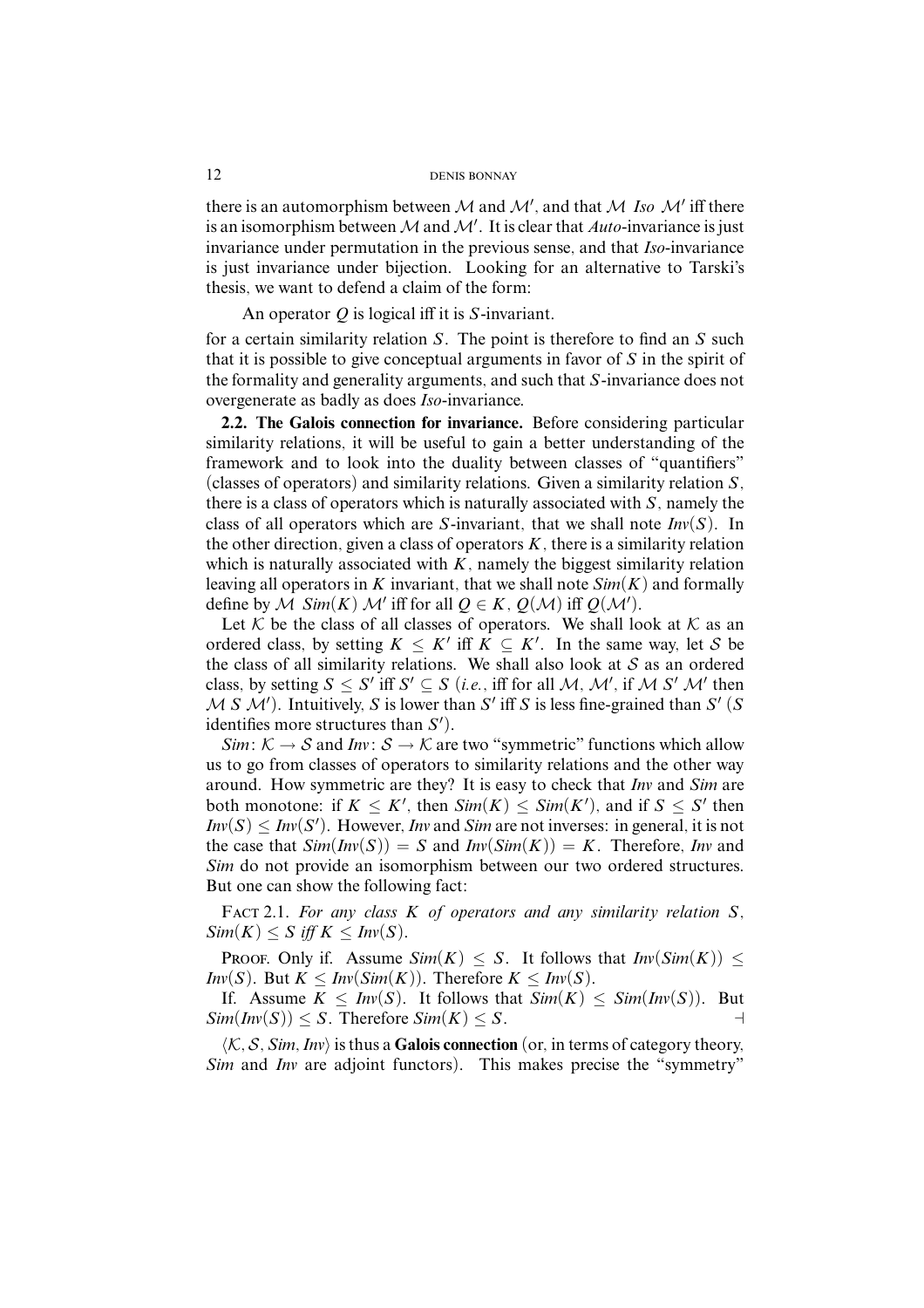between *Sim* and *Inv*. It follows immediately from the Galois connection that  $Inv(S) = Inv(Sim(Inv(S)))$  and  $Sim(K) = Sim(Inv(Sim(K)))$ . Moreover, we have an isomorphism between  $Inv(Sim(K))$  and  $Sim(Inv(S))$ . Finally the so-called **kernel operator**  $Sim \circ Inv : S \rightarrow S$  is of special interest:

FACT 2.2.  $Sim(Inv(S))$  is the reflexive, transitive and symmetric closure of *S*.

PROOF. Let M and M' be two structures such that M  $Sim(\text{Inv}(S))$  M'. We assume for contradiction that there is no sequence  $M_1, \ldots, M_n$  of structures such that  $M = M_1$ ,  $M' = M_n$  and for all *i*,  $1 \le i \le n$ ,  $M_i$  *S*  $M_{i+1}$ or  $\mathcal{M}_{i+1}$  *S*  $\mathcal{M}_i$ . Let *Orb*(*S*, *A*) be the operator defined by *Orb*(*S*, *A*)(*M*) iff there is such a sequence from  $M$  to  $A$ . Clearly,  $Orb(S, A)$  is *S*-invariant, therefore  $Orb(S, A)$  is in  $Inv(S)$ . By hypothesis, we have that  $Orb(S, A)(M)$ but not  $Orb(S, A)(\mathcal{M}')$ . This contradicts  $\mathcal M$  *Sim*(*Inv*(*S*))  $\mathcal M'$ . ⊣

Thus,  $Inv(S) = Inv(Sim(Inv(S)))$  tells us that a similarity relation and the smallest equivalence relation containing it induce the same class of operators.

There are two main differences between generalized invariance and Klein's idea of invariance by a group of transformation. The first one is that similarity relations are not equivalence relations, so that we loose the "group" idea. However, we have just seen that this is not a substantial point, because we can always look at *Sim*(*Inv*(*S*)), which is an equivalence relation, instead of looking at *S*. The second difference is that elements of a group of transformations were transformations, namely one-one function from a set onto itself. Two structures were considered as similar if one could be transformed into the other by a transformation in the group: this means that similarity is always induced by a bijection. Generalized invariance is much more liberal with respect to that: any kind of relation between structures, be it grounded in a bijection or not, can be used as a similarity relation.

The nice thing is that we now have a wide range of possible choices of *S*, so that we might hope that solving the overgeneration problem while sticking to the invariance approach is possible. On the other hand, any choice of *S* must be philosophically motivated, and we need therefore to organize the landscape of invariance and classes of operators on a conceptual basis.<sup>12</sup> The next section will be devoted to this task. We will look for plausible constraints on *S* when *S* is to be used as a criterion for logicality.

**2.3. Invariance under homomorphism.** Before closing this section, we should remark that *S*-invariance admit as particular cases some of the alternatives to Tarski's thesis that have been put forward in the literature.

<sup>&</sup>lt;sup>12</sup>We are especially indebted to Solomon Feferman and Philippe Schlenker for suggesting that we should provide a detailed account of conceptually meaningful constraints on similarity relations and for helping us to do so.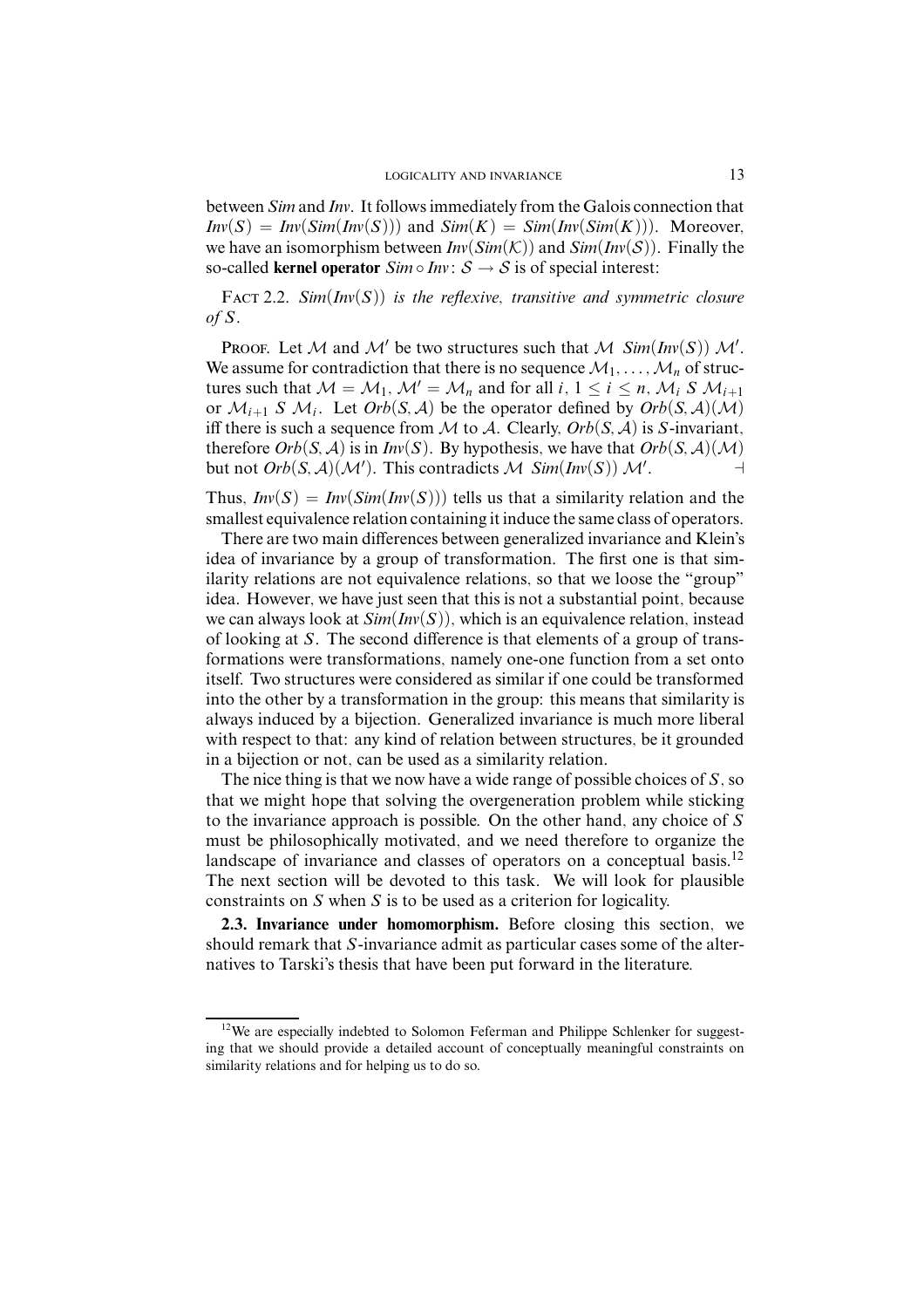Feferman's proposal (1999) is to move from isomorphisms to strong homomorphisms:<sup>13</sup>

DEFINITION 2.3 (Strong Homomorphism). Let  $M$  and  $M'$  be two structures of the same signature  $\sigma$ , a strong homomorphism from M onto M' is a surjective function  $f : |\mathcal{M}| \mapsto |\mathcal{M}'|$  such that:

- For any constants *a* in  $\sigma$ ,  $f(a^{\mathcal{M}}) = a^{\mathcal{M}'}$ .
- For any function symbol *g* of arity *n* in  $\sigma$ , for any *n*-uplet  $\overrightarrow{a}$  of elements of  $|\mathcal{M}|$ ,  $f(g^{\mathcal{M}}(\overrightarrow{a})) = g^{\mathcal{M}'}(f(\overrightarrow{a})).$
- For any relation symbol *R* of arity  $n > 0$  in  $\sigma$ , for any *n*-uplet  $\vec{a}$  of elements of  $M$ ,  $\overrightarrow{a} \in R^{\mathcal{M}}$  iff  $f(\overrightarrow{a}) \in R^{\mathcal{M}'}$ .
- For any predicate symbol p of arity 0 in  $\sigma$ ,  $p^{\mathcal{M}} = p^{\mathcal{M}}'$ .

We shall say that M SHom M' iff there is a strong homomorphism from M onto M'. Note that *SHom* is not an equivalence relation, but that, once again,  $Inv(SHom) = Inv(Sim(Inv(SHom)))$ ,  $Sim(Inv(SHom))$  being the smallest equivalence relation containing*SHom*. The motivation for choosing *S* = *SHom* has to do with the overgeneration problem. Because cardinality quantifiers should not all count as logical, it is tempting to suggest that logical operations should be insensitive to cardinality issues. This is precisely what is achieved by the shift from *Iso* to *SHom*. The injectivity requirement is left out, so that similarity relations are allowed which identify different objects. These intuitive motivations fit in the conceptual analysis which has been set in the previous section. In terms of generality, Feferman's choice for *S* fares indeed better than *Iso*, because every isomorphism is a strong homomorphism, while the converse is false. A reason for not looking below *SHom* is nevertheless still to be provided. In terms of lack of content, *Iso*invariance neutralizes empirical content, and, as we have just seen, *SHom*invariance neutralises both empirical content and "numerical" content, at level of finite and infinite cardinalities. This makes sense if logic is taken to be both formal and blind to numbers. The claim might however seem a bit too strong: the (set-theoretic) reasons to reject  $Q_{\aleph_1}$  do not necessarily constitute reasons to reject ∃!5 as well.

An other independent reason for choosing *SHom* is the following. *SHom* allows for comparisons between all domains, in contrast with *Iso* which might connect only domains of the same size. Because of this special feature, one can hope that a *SHom*-invariant operation really means the same thing

 $13$ Casanovas (2007) recently proposed a detailed analysis of the various versions of invariance under homomorphisms that could be used. In particular, he makes it clear that the criterion is quite sensitive to the type-theoretic setting (functional or relational) in which the operations are expressed. Casanovas also puts forward a notion of invariance under homomorphism of its own that cuts across first-order logic itself. This notion of invariance could be analyzed as invariance under a similarity relation in our sense (see Bonnay, 2006, for a detailed discussion). However, we do not consider as very attractive an invariance criterion which bans operations which are definable in pure first-order logic.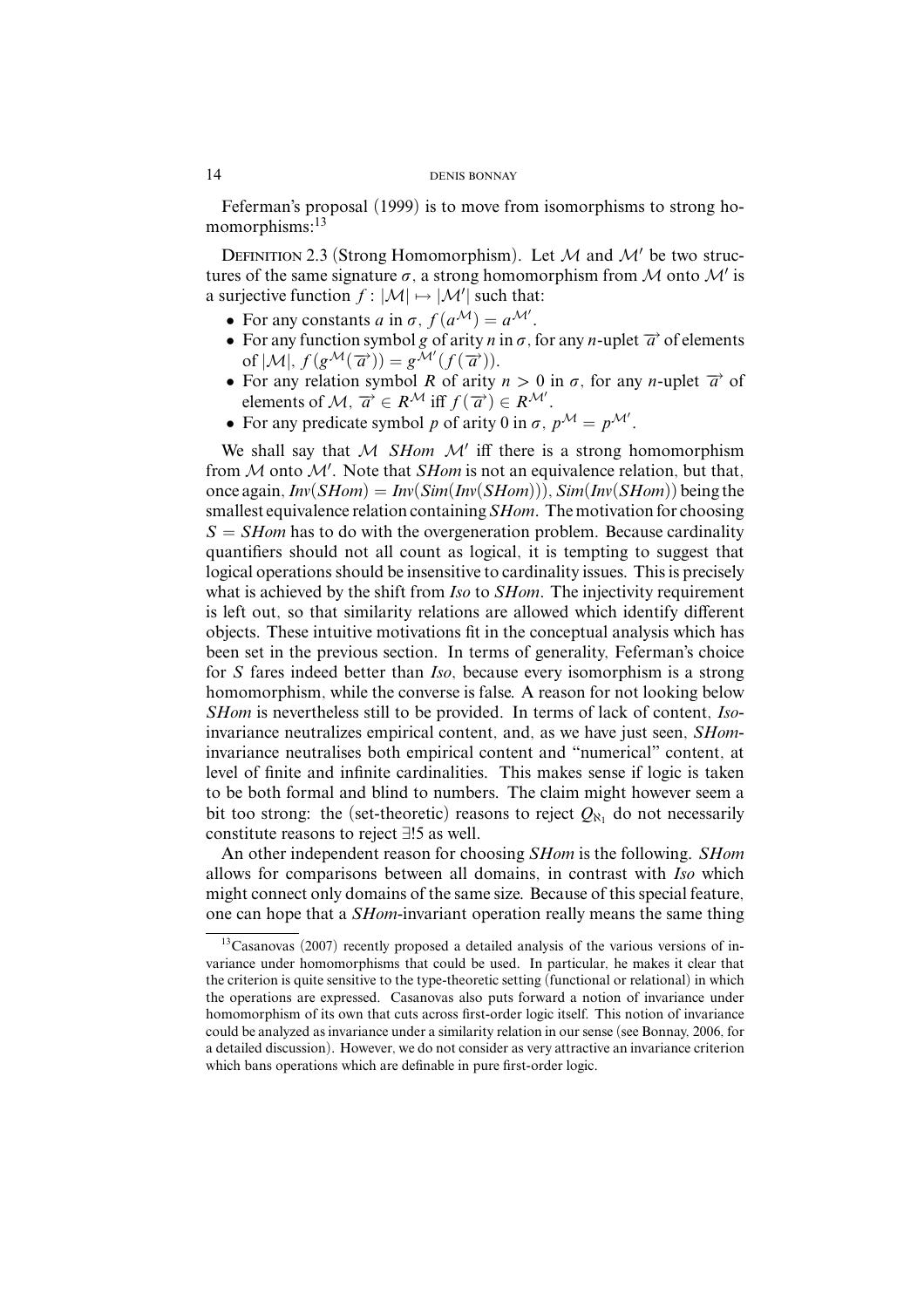on every domain. In particular, a quantifier acting like ∃ on finite domains and like ∀ on infinite ones is *Iso*-invariant, but it is not *SHom*-invariant.

The following claim is now lurking around:

*SHom* thesis for logicality. An operation *Q* is logical iff it is *SHom*invariant.

Actually, this is not the view that Feferman (1999) upholds. He rather supports the following:

Monadic *SHom* THESIS FOR LOGICALITY. An operation  $Q$  is logical iff it is *ë*-definable from monadic *SHom*-invariant operations.

Judging from the consequences, The monadic *SHom* thesis looks far more plausible than the simpler *SHom* thesis:

THEOREM 2.4. An operation  $Q_M$  acting on a domain  $M$  is SHom-invariant iff it is definable in  $L^{-}_{\infty,\infty}$ .<sup>14</sup>

THEOREM 2.5 (Feferman, 1999). An operation *Q* is  $\lambda$ -definable from monadic *SHom*-invariant operations iff it is definable in FOL−.

Theorem 2.4 shows that *SHom* overgenerates nearly as much as *Iso*. It characterizes the same infinitary language, except that equality has to be dropped from the stock of logical constants. Now, this is not so significant a change, because, as shown by Quine (1986, p. 63), identity can be simulated in a quantificational language. It can be defined in a Leibnizian spirit as the greatest congruence relation for the language under consideration. In *FOL*, this works only if the number of extra-logical expressions is finite, but in  $L_{\infty,\infty}^-$ , even the qualification is unnecessary.

The interest of *SHom* as used in the *SHom* thesis for logicality is thus quite limited. Things are different with Feferman's thesis. Feferman's claim yields a nice characterization result, but only at the cost of putting additional constraints on the characterization. First, invariance concerns a restricted class of operations, the monadic ones. Then, some more machinery is needed to get polyadic operations from these, which is why typed  $\lambda$ -calculus comes into play. As a consequence, it is not sufficient to motivate the shift from *Iso* to *SHom*. Feferman needs two more arguments to support his thesis: one to justify the restriction to monadic operations, another one in favor of the logicality of the class of  $\lambda$ -terms which is used. Feferman does not explictly discuss the second point, but the lack of argument here is relatively harmless. Since  $SHom$ -invariance is preserved by  $\lambda$ -definability, if one is to accept *SHom* for monadic types, one should accept the closure under *ë*-definability. But the first point is more tricky: if *SHom* enables one to disregard exactly the features of objects which logic disregards, why

<sup>&</sup>lt;sup>14</sup>This answers an open question raised by Feferman (1999, question 6.1 p. 47). *L*<sup>-</sup> is the equality free version of *L*. The proof is omitted here.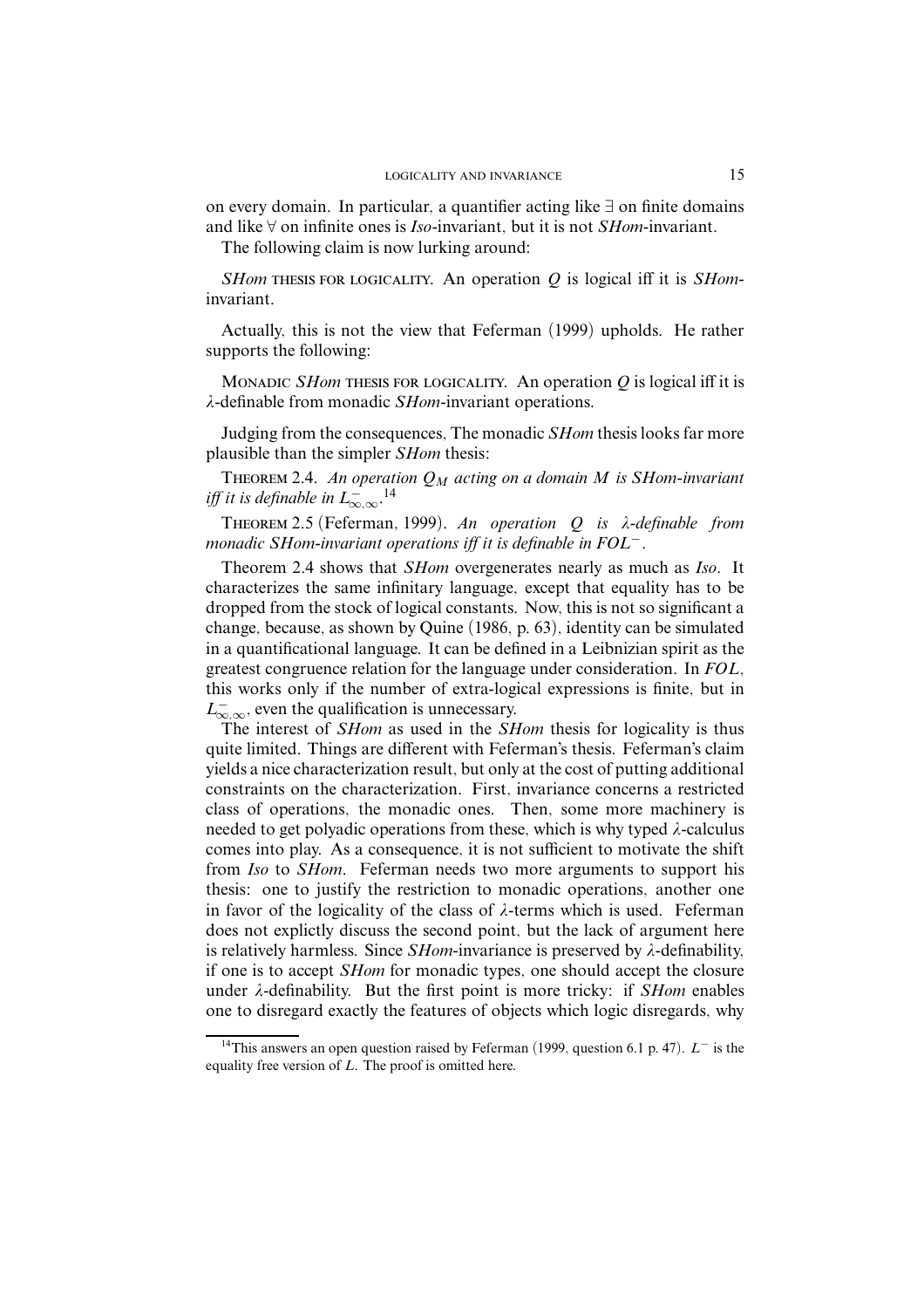should one demand more than that and restrict the application of *SHom*invariance? Feferman's argumentation is based on linguistic datas. He considers that "natural language evidence supports the view of quantifiers as, first and foremost, monadic operators" (1999, p. 47). Following ideas put forward by Montague, Barwise and Cooper (1981) have shown that monadic generalized quantifiers provide very efficient tools for a formal semantics of natural language sentences. Sentences are basically formed by combining a verb phrase and a noun phrase. In the sentence

Most critics are pedantic.

the semantic interaction of the noun phrase "Most critics" with the verb phrase "are pedantic" is commanded by the determiner of the noun phrase. "Most" is construed as a quantifier of type  $\langle 1, 1 \rangle$  which applies to the two predicates provided by "critics" and "pedantic". In more complex sentences, like

Most critics reviewed just four films.

a polyadic quantifier of type  $\langle (1,1), 2 \rangle$  has to be constructed out of the monadic quantifiers "Most" and "Four". The centrality of monadic quantification boils down to the fact that polyadic quantifiers are obtained in general by lifting monadic quantifiers in one way or the other.

This line of argument raises two questions. First, why should natural language evidence come into play in a characterization of logic? Second, does the fact about lifting really support the restriction to  $\lambda$ -definability from genuine monadic logical quantifiers?

Answers to these questions have to take into account another linguistic fact. This fact is stated by Keenan and Westerståhl: "On [...] natural notions of expressive power, monadic quantifiers are *not* sufficient to express quite common constructions [ *. . .* ] involving polyadic quantifiers " (1997, p. 890). Relevant cases include branching quantification:

Quite a few of the boys in my class and most of the girls in your class have dated each other.

or reciprocals, such as exemplified by

Most of the boys in your class like each other.

As a consequence, the claim that monadic quantification is all there is to natural language quantification can be sustained only if quite powerful ways of lifting monadic quantifiers are used. In particular, *ë*-definability, which is used in the monadic *SHom* thesis, will not do the job. As a consequence, any defender of the thesis faces a dilemma:

• Either natural language evidence is relevant to the project of a characterization of logicality. But then, logic should be expressive enough to account for how polyadic quantifiers can be defined from monadic ones. This is not compatible with Feferman's account of logic, as shown by theorem 2.5.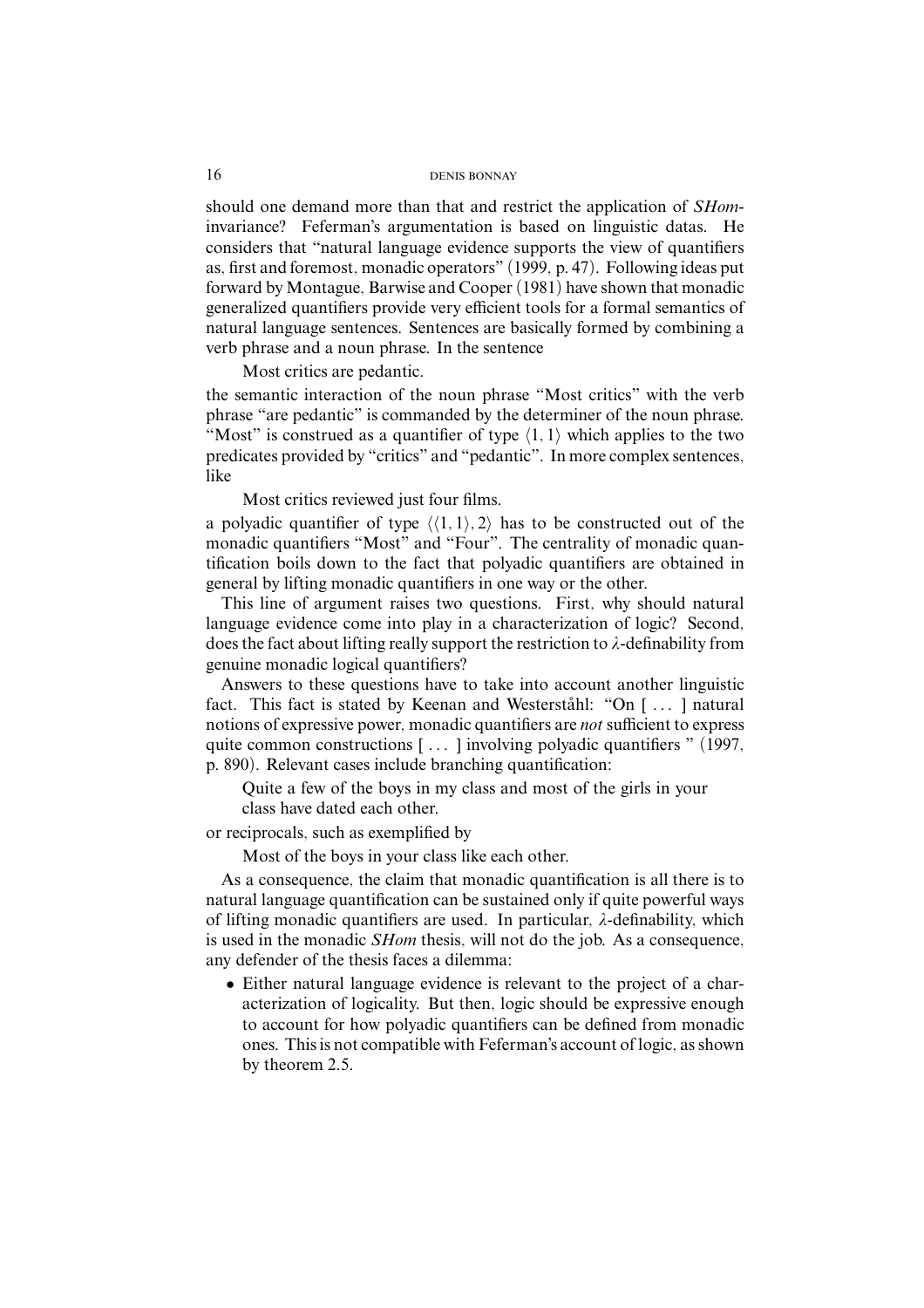• Or the semantics of complex natural language sentences is not relevant to this projet. But then, there is no good reason for the restriction to monadic quantification.

One could try to escape the dilemma by arguing that natural language evidence is relevant as long as monadicity is concerned, but that liftings do not have to be provided by purely logical means. In this case, the argument from natural language unfortunately appears quite *ad hoc*. There is still hope that one could come up with a characterization of logicality which would be purely in terms of invariance and would not rely on type restrictions. The next section is devoted to a further exploration of this route.

§**3. Constraints on similarity relations.** Now we go back to generalized invariance and introduce two constraints on similarity relations suitable to characterize logical operations. The first one, closure under definability is meant to qualify the idea of maximal generality in our framework. The second one, absoluteness, is meant to complement the idea that logical notions are (nearly) devoid of content.

**3.1. Some interesting similarity relations.** First, we shall introduce some similarity relations that will be used below, in order to give an idea of the kind of proposals that can be made. We shall actually highlight two kinds of similarity relations: a first family of very liberal similarity relations, a second family of similarity relations which are "local" variations on the idea of "being isomorphic". In what follows,  $\mathcal{M} = \langle M, R_1, \ldots, R_n, a_1, \ldots, a_m \rangle$ and  $\mathcal{M}' = \langle M', R'_1, \dots, R'_n, a'_1, \dots, a'_m \rangle$  are arbitrary structures (without functions, for the sake of simplicity), equipped with *n* relations and *m* constants.

DEFINITION 3.1 (*Univ*). The similarity relation *Univ* is defined by  $M$  *Univ*  $M'$  iff  $M$  and  $M'$  have the same signature.

Intuitively, *Univ* is the universal similarity relation, which identify any two structures to which an operator of a given type could be applied to. It is the smallest element of  $K$ .

Definition 3.2 (*Bool*). The similarity relation *Bool* is defined by M *Bool* M' iff for all  $i \in \{1, ..., n\}$  such that  $R_i$  in M and  $R'_i$  in M' are 0-ary relations, we have  $R_i = R'_i$ .

Intuitively, *Bool* is the boolean similarity relation, which identify any two structures whose boolean part is identical, that is any two structures which agree on extensions of 0-ary relations.

DEFINITION 3.3  $(App)$ . The similarity relation  $App$  is defined by M App M' iff for all  $i \in \{1, \ldots, n\}$ ,  $j_1, \ldots, j_k \in \{1, \ldots, m\}$ , we have that  $(a_{j_1}, \ldots, a_{j_k}) \in R_i$  iff  $(a'_{j_1}, \ldots, a'_{j_k}) \in R'_i$  where *m* is the arity of  $R_i$ and  $R'_i$ .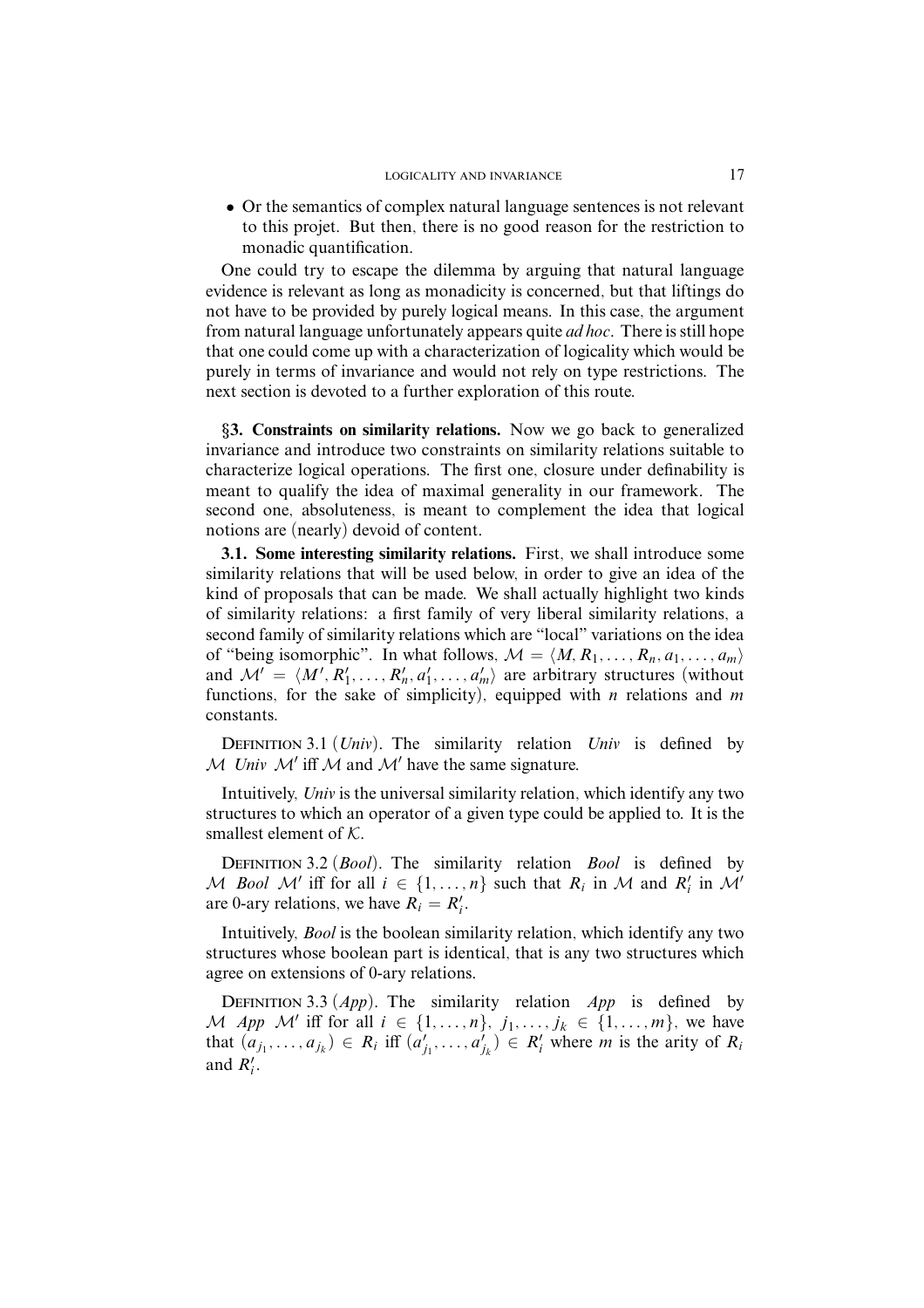Intuitively, *App* is the smallest similarity relation respecting functional application. Two structures which are *App*-similar satisfy exactly the same atomic formulas of a language whose signature is the signature of the structures, and also exactly the same  $\Delta_0$  formulas of that language. *App* respects booleans as a special case of functions applied to zero arguments.

We now define some less liberal similarity relations which refine on *Iso* by requiring the identity of formal features only at a local level. Two structures  $M$  and  $M'$  are locally similar if there is an isomorphism between two substructures of  $M$  and  $M'$ . For example, a structure  $M$  containing a copy of  $\mathbb Z$  will be locally similar in this sense to another ordered structure containing a copy of  $\mathbb Z$  as well. This idea cannot make sense as a criterion of similarity, because the other parts of  $M$  and  $M'$  can be very different. One has to guarantee that any local similarity can be extended to other parts of the structures as well. This leads to similarity relations which are far less demanding than *Iso*.

DEFINITION 3.4 (Partial isomorphism). Let  $M$  and  $M'$  be two structures, and  $f : |\mathcal{M}| \to |\mathcal{M}'|$  a function. *f* is a partial isomorphism between M and  $\mathcal{M}'$  iff there are two substructures  $\mathcal{A}$  and  $\mathcal{A}'$  of  $\mathcal{M}$  and  $\mathcal{M}'$  such that  $f$  is an isomorphism between  $A$  and  $A'$ .

The idea of local resemblance can be captured by requiring the existence of families of partial isomorphisms satisfying certain properties. In particular, we can require that it is always possible to extend the partial isomorphisms in any direction *a finite number of times*. We get the following definition where the ordinal  $\alpha$  is a parameter precising what is meant by "always possible":<sup>15</sup>

DEFINITION 3.5 ( $\alpha$ -isomorphism). Let  $\alpha$  be an ordinal, M and M' two structures, an  $\alpha$ -isomorphism *I* from *M* to *M'* (notation *I* :  $M \approx_{\alpha} M'$ ) is a sequence

$$
I_0 \supseteq I_1 \supseteq \cdots \supseteq I_\beta \supseteq \cdots \supseteq I_\alpha
$$

s.t. for any  $\beta \leq \alpha$ ,  $I_{\beta}$  is a non-empty set of partial isomorphisms, and if  $\beta + 1 \leq \alpha$  and  $f \in I_{\beta+1}$ , then for any  $a \in |\mathcal{M}|$  (resp.  $b \in |\mathcal{M}'|$ ), there is a partial isomorphism  $g \in I_\beta$  such that  $f \subseteq g$  and  $a \in dom(g)$  (resp.  $b \in rng(g)).$ 

By requiring that partial isomorphisms can be *infinitely* extended, we get:

DEFINITION 3.6 (Potential isomorphism). A potential isomorphism *I* between two structures M and M' (notation  $I: \mathcal{M} \approx_{p} \mathcal{M}'$ ) is a non empty set of partial isomorphisms such that:

for all  $f \in I$  and  $a \in |M|$  (resp.  $b \in |M'|$ ), there is a  $g \in I$  with *f* ⊆ *g* and *a* ∈ *dom*(*g*) (resp. *b* ∈ *rng*(*g*)).

 $15$ We use Feferman's (1972) definitions.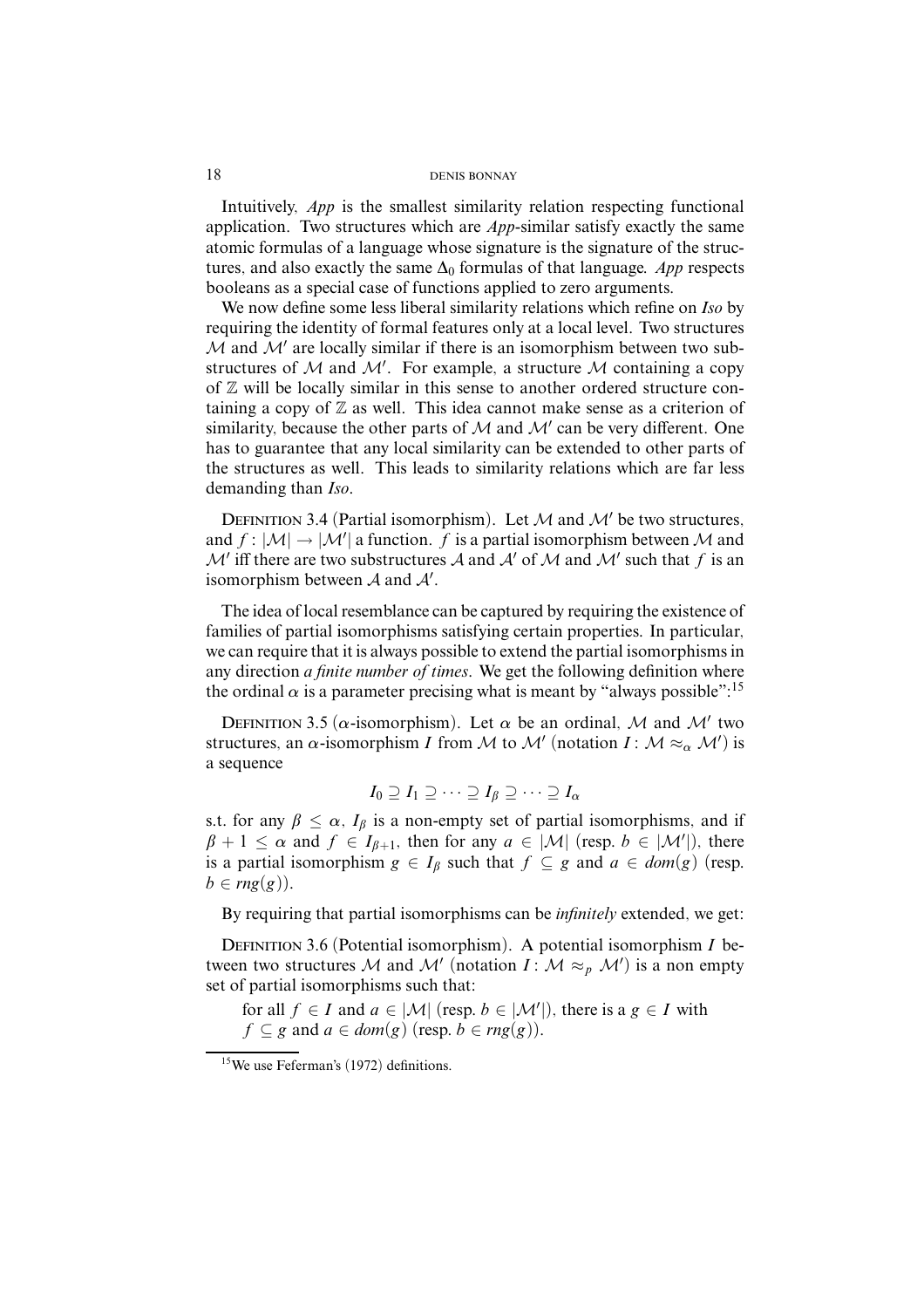Here are corresponding similarity relations. For an ordinal  $\alpha$ , the similarity relation  $Iso_\alpha$  is defined by  $\mathcal M$  *Iso*<sub> $\alpha$ </sub>  $\mathcal M'$  iff there is an  $\alpha$ -isomorphism between M and M'. The similarity relation  $Iso_p$  is defined by M  $Iso_p \mathcal{M}'$  iff there is a potential isomorphism between  $\mathcal M$  and  $\mathcal M'$ . These similarity relations are standard tools in model theory; they are used as semantic correlates of elementary equivalence for certain languages. Note however that the shift from results about elementary equivalence to results about invariants is not trivial. For example, consider  $Iso_{\omega}$ . Two structures are  $Iso_{\omega}$ -similar iff they satisfy exactly the same sentences of FOL. However, if we look at the logic of *Iso<sup>ù</sup>* -invariants operators, we will not get FOL: there are *Isoù*-invariant operators (*e.g.*, "being infinite") which are not definable in FOL.

Finally, note that these similarity relations are linearly ordered by  $\leq$ :

FACT 3.7. *Univ*  $\leq$  *Bool*  $\leq$  *App* = *Iso*<sub>0</sub>  $\leq$  *Iso*<sub> $\alpha$ </sub>  $\leq$  *Iso*<sub>*a'*</sub>  $\leq$  *Iso*<sub>*p*</sub>  $\leq$  *Iso*, where  $\alpha$  and  $\alpha'$  are ordinals such that  $\alpha \leq \alpha'$ .

We also have:

FACT 3.8.  $App \leq SHom \leq Iso$ 

But  $\leq$  is only a partial ordering. In particular, *Iso<sub>p</sub>* and *SHom* are unrelated. First, *SHom*  $\ngeq$  *Iso<sub>p</sub>*: let  $\mathcal{A} = \{\{1, 2, 3\}, \{1, 3\}\}\$  and  $\mathcal{B} = \{\{1, 2\}, \{1\}\}\$ be two structures, we have A *SHom* B but we do not have A *Iso<sup>p</sup>* B. Second,  $Iso_p \not\geq SHom$ . If we look at  $\mathcal{M} = \langle \mathbb{Q}, \leq \rangle$  and  $\mathcal{M}' = \langle \mathbb{R}, \leq \rangle$ , we have M  $\text{Iso}_{p}^{\dagger}$  M' but we do not have M *SHom* M'. This highlights the fact that *Iso<sup>p</sup>* and *SHom* correspond to two really different weakenings of *Iso*. By shifting to *SHom*, one keeps a global similarity relation, but liberalizes over *Iso* by discarding equality. By shifting to *Isop*, one goes from a global to a local idea of similarity, and there is no special treatment for equality. It would be possible to define and study "equality-free" versions of *Iso<sup>p</sup>* and the  $Iso_{\alpha}$ .

**3.2. Closure under definability and generality.** This section is devoted to an enquiry into the limits of generality in the framework of generalized invariance, and it will rely upon the particular similarity relations we have just introduced as special landmarks.

**3.2.1.** *Generality in our framework.* The generality argument characterizes logic as the most general theory in our conceptual scheme. In Klein's setting, there is a correspondence between groups of transformation and the generality of invariants: the bigger the group (*i.e.*, in our setting, the lower the associated similarity relation), the more general the invariants. Because all considered groups are groups of transformations, the minimal element, which corresponds to maximal generality, is the groups of all one-one and onto transformations, corresponding in our setting to the similarity relation *Iso* (or *Auto* if the domain is kept fixed). By generalizing the idea of invariance under a group of transformations to the idea of invariance under a similarity relation, we have opened up a domain of new similarity relations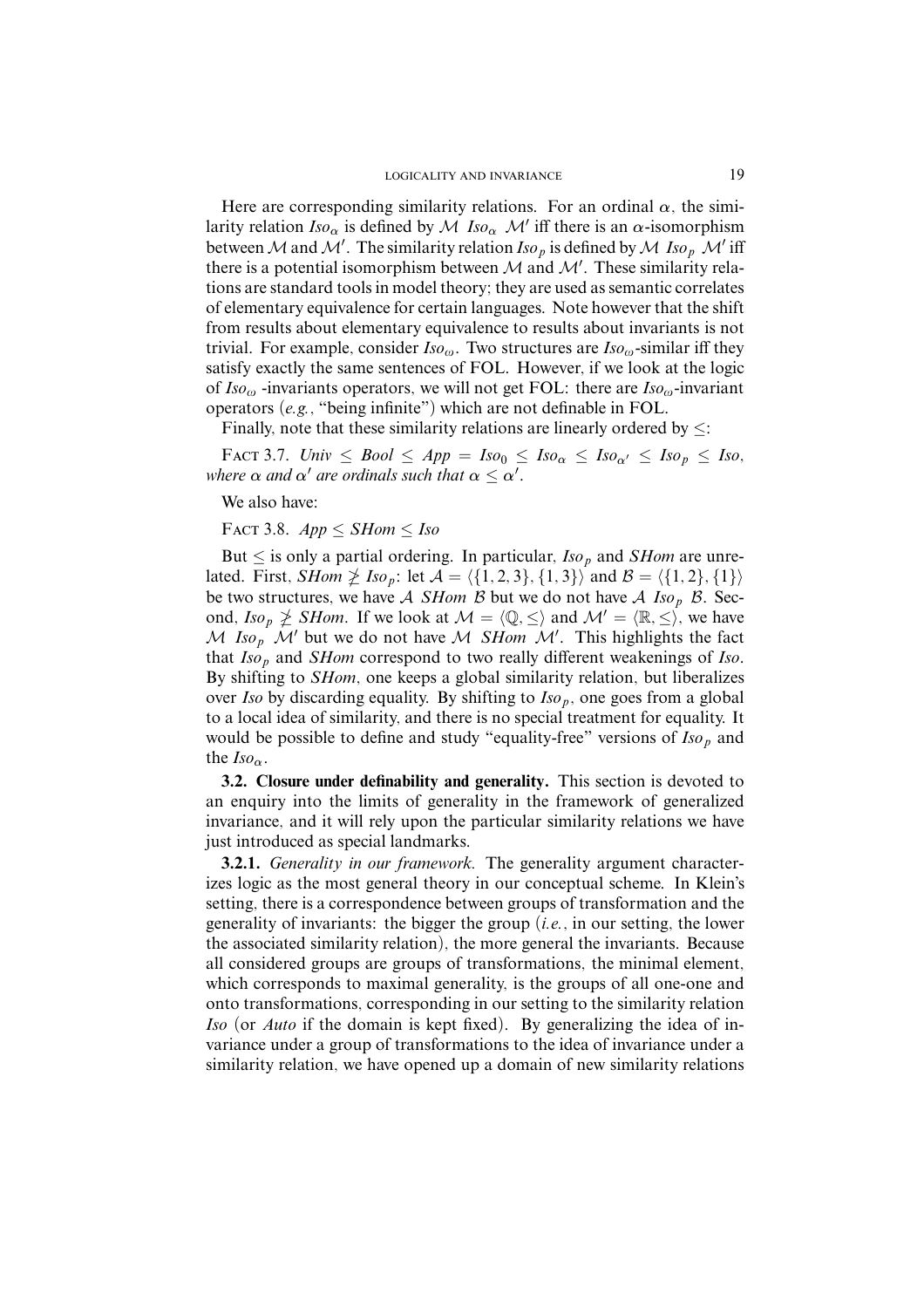which do not correspond to any group of transformation in Klein's sense. As a consequence, *Iso* is no longer the lowest element with respect to the ordering  $\leq$  on S: we have seen that  $\text{Iso}_{p} \leq \text{Iso}, \text{Iso}_{\omega} \leq \text{Iso}, \text{App} \leq \text{Iso}, \text{etc.}$ What happens to the formalization of the idea of maximal generality in this setting? Two questions should be answered:

- Why do similarity relations provide a more liberal notion of similarity than Kleinian groups of transformations?
- How can the requirement of generality be applied in the new setting? Which is the similarity relation whose invariants are the most general notions, can it be used as a logicality criterion?

Concerning the first point, it is important to distinguish two parameters that determine the liberality of a similarity relation:

- (i) the amount of extra-structure which has to be preserved.
- (ii) the degree to which structure is to be preserved.

What do we mean by "extra-structure"? Invariance under bijection (*Iso*) is more liberal than invariance under homeomorphism, because invariance under bijection allows for arbitrary switchings of elements of the domains, whereas homeomorphisms are continuous transformations which preserve some implicit structures of the domains thought of as sets of points, namely their topological structure. In this sense, homeomorphisms preserve some extra-structure which is not explicit on the structures considered, whereas the similarity relation *Iso*, corresponding to invariance under bijection, is only sensitive to the explicit formal features of the structures to which the operators are applied. For this reason, *Iso* is indeed the lowest similarity relation with respect to the first parameter: no extra-structure is preserved under *Iso*.

However, by thinking in terms of similarity relations instead of groups of transformation, we discover the significance of an other parameter: the degree to which structure (implicit "extra-structure" or explicit structure) is to be preserved. *Iso* reflects full formal similarity: two structures which are isomorphic are exactly identical to one another as structures, the only difference consisting in the nature of the elements of their domains. On the contrary, we have seen that two structures which are potentially isomorphic are not fully identical: they are just similar in the sense that they are always, so to speak, locally isomorphic. *Iso<sup>p</sup>* is thus lower than *Iso*, because it is more liberal than *Iso* with respect to the second parameter of liberality, namely the degree to which structure preservation is required. Note that the two parameters are independent. One could think of a potential version of homeomorphisms for example, in which partial preservation of the implicit topological structure would be required.

Now which is the smallest similarity relation in S, *i.e.*, which is the similarity relation which is the most liberal with respect to both parameters? By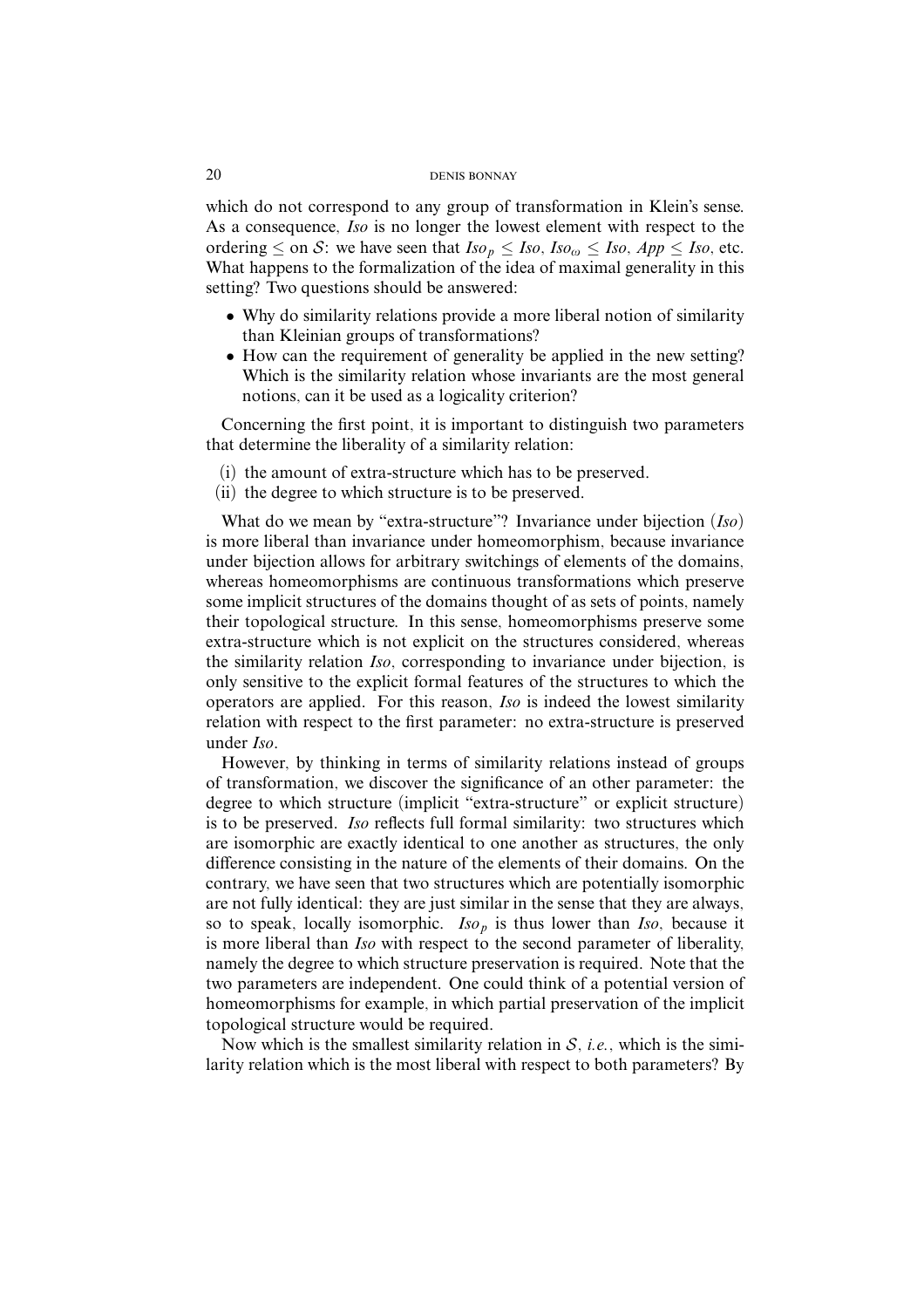definition, it is *Univ*. But of course, in some sense, *Univ* is a trivial relation of similarity, which discards all the formal features of structures. It comes therefore as no surprise that *Inv*(*Univ*) is a very meager class of operators: it will contain only trivial operators which contain either all the structures of a given signature, or none of them.

There is an important conceptual lesson to be drawn from this trivial mathematical fact. In the setting of generalized invariance, it does not make sense to require full generality without qualification, because the most general notions are as much useless as they are general. We do not think that this is an unwelcome feature of the framework. On the contrary this is as it should be; there is no reason why requiring utmost generality should not result in a total loss of content. Logical notions are the most general notions which deal with certain kind of features; but in order to make sense of the generality of logic, one has to say what matters to logic. For example, the difference between true and false is central to the project of defining what logical consequence is: in this respect, it seems fair to restrict one's attention to similarity relations which do not conflate true and false, *i.e.*, to similarity relations which preserve the boolean parts of structures (these are the *S* such that  $Bool \leq S$ ). The class of operators  $Inv(Bool)$  is just the class of all truthfunctions: this is as expected. One can try to go a bit higher than *Bool*. It seems fair as well to consider only similarity relations *S* such that *App* ≤ *S*: functional application is the semantic correlate of syntactic concatenation, and it seems a very basic semantic feature of languages, nearly as basic as the difference between being true and being false. Logic should therefore be sensitive to functional application as well. *Inv*(*App*) is the class of operators which are *ë*-definable from *Inv*(*Bool*), and, again, this is not a surprise.

**3.2.2.** *Introducing closure under definability.* All this seems to be fairly limited: we do not go really further than propositional logic, and the correspondence between similarity relations and classes of operators is so immediate that the conceptual gain of the invariance approach seems to be dangerously close to zero. We now wish to introduce two constraints on generality that will prove to be much more substantial.

First, if we accept that the operations of FOL are indeed logical operations, we have to choose a similarity relation that is sensitive to basic set-theoretic features of the structures. In particular, it is clear that if we think that the existential quantifier is logical, two structures  $\langle M, P \rangle$  and  $\langle M', P' \rangle$  such that  $P$  is a non-empty subset of  $M$  and  $P'$  is the empty set should not be considered as logically similar. One way to capture this very minimal kind of structural similarity would be to say that for two structures to be logically similar, it must be impossible to see that they are different just by looking at an arbitrary individual in one of the structures. Or, that if two structures M and M' are similar, then if we pick an arbitrary individual say a in  $|M|$ . it must be possible to pick another individual  $a'$  in  $\mathcal{M}'$  such that  $a$  and  $a'$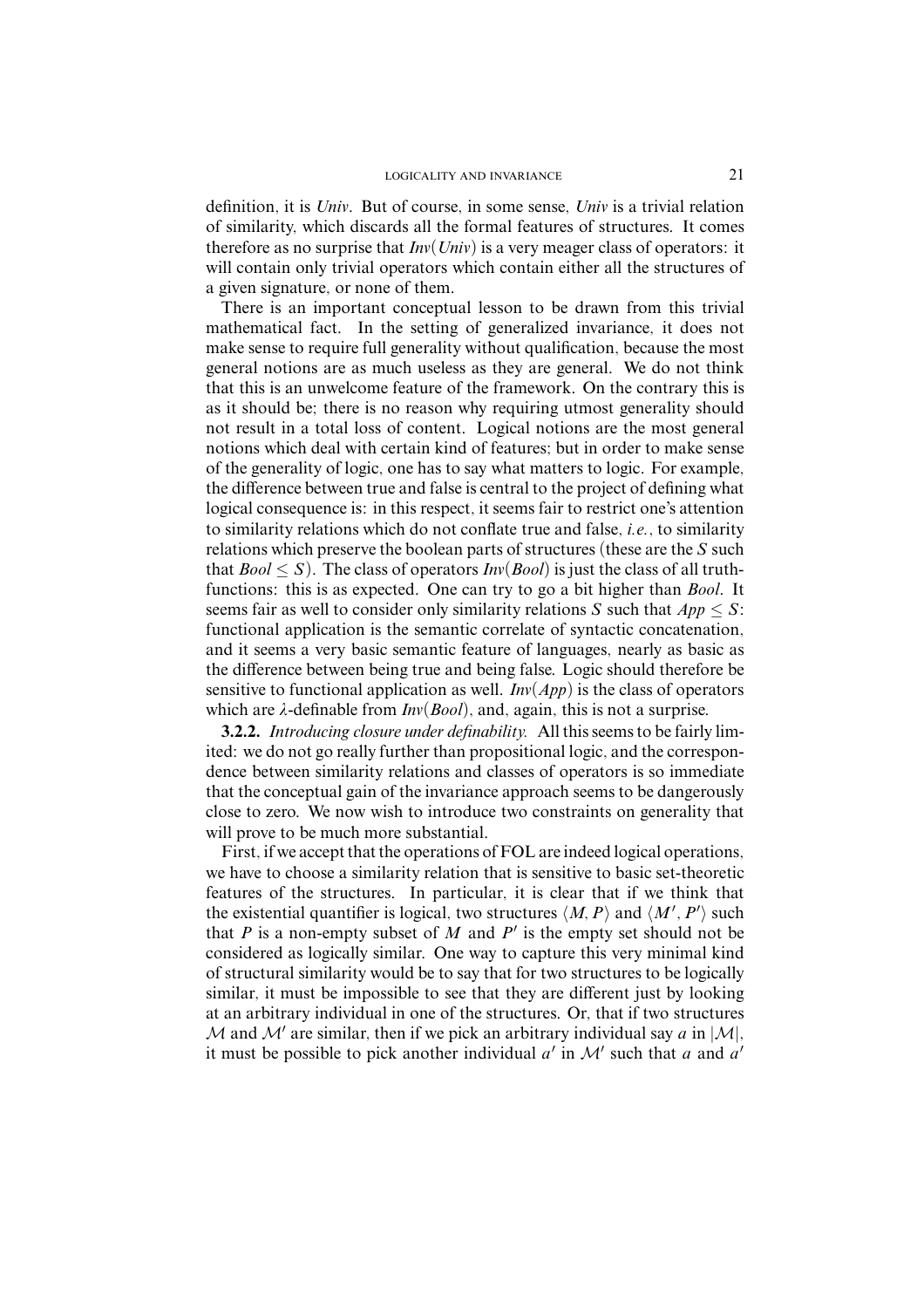share the same properties. A similarity relation satisfying this property is a relation *S* such that  $Iso<sub>1</sub> < S$ .

Second, the invariants of a similarity relation should be closed under definability. Let us explain this. Given a similarity relation *S*,  $Inv(S)$  is the class of *S*-invariant operators. We are interested in the class  $Inv(S)$  as the putative class of logical operators. This means that we want to use the operators in  $Inv(S)$  as building blocks for the logical part of a language. Now, given a language, it is possible to define in it certain operators in a purely logical way. For example, let us consider the class *K* of operators containing just the existential and universal quantifiers, the operator for equality and the boolean operators. The logic associated with *K* is just FOL. Now, in FOL, it is possible to define new logical operators. For example, the purely logical formula " $\exists x, y, z$  (( $Px \land Py \land Pz$ )  $\land$  ( $x \neq y \land x \neq z \land y \neq z$ ))" defines the operator *Q*≥<sup>3</sup> ("there are at least three"), which is the class of all structures of the form  $\overline{\langle M, P \rangle}$  where *P* is a subset of *M* containing at least three elements. Even if  $Q$  was not in  $K$ , it was "implicitly" there, because it is definable in a language based on *K*.

Operators which are definable in a purely logical manner are logical. We just do not see how a non-logical element could creep in the logical elements of the definition and make the defined operator non logical. This is what we might call the principle of closure under definability:

PRINCIPLE OF CLOSURE UNDER DEFINABILITY. An interpreted symbol definable only by means of logical constants is a logical constant.

Le us make this mathematically precise. Let *K* be a class of operators. The **logic**  $L_K$  **associated with K** consists in first-order variables and logical constants interpreted by operators in *K*. For any signature  $\sigma$ , we thus obtain a language  $L_K(\sigma)$  with extra-logical symbols corresponding to  $\sigma$ , whose interpretation varies freely, and logical symbols whose interpretation is taken from *K* and is kept fixed. For example, let  $Q \in K$  be a class of structures of the form  $\langle M, R \rangle$  where  $R \subseteq M \times M$ ,  $L_K$  contains a logical symbol  $\overline{Q}$  which is interpreted by  $Q$ . To recall the point made in the proof of Fact 1.2, the clause for *Q* in the recursive definition of satisfaction for *L<sup>K</sup>* is the following one:

$$
\mathcal{M} \vDash \overline{Q}x, y \phi(x, y) [\sigma] \text{ iff } Q(M, ||\phi(x, y)||_{\mathcal{M}, \sigma})
$$

where  $\|\phi(x, y)\|_{\mathcal{M}, \sigma}$  is the interpretation of  $\phi$  over M according to  $\sigma$ , that is the set of pairs  $\langle a, b \rangle$  of elements of M such that

$$
\mathcal{M} \models \phi(x, y) [\sigma][x := a][y := b].
$$

Conversely, given a logic *L* and an operator *Q*—for simplicity, we assume the type of *Q* is the same as before—we shall say that *Q* is definable in *L* iff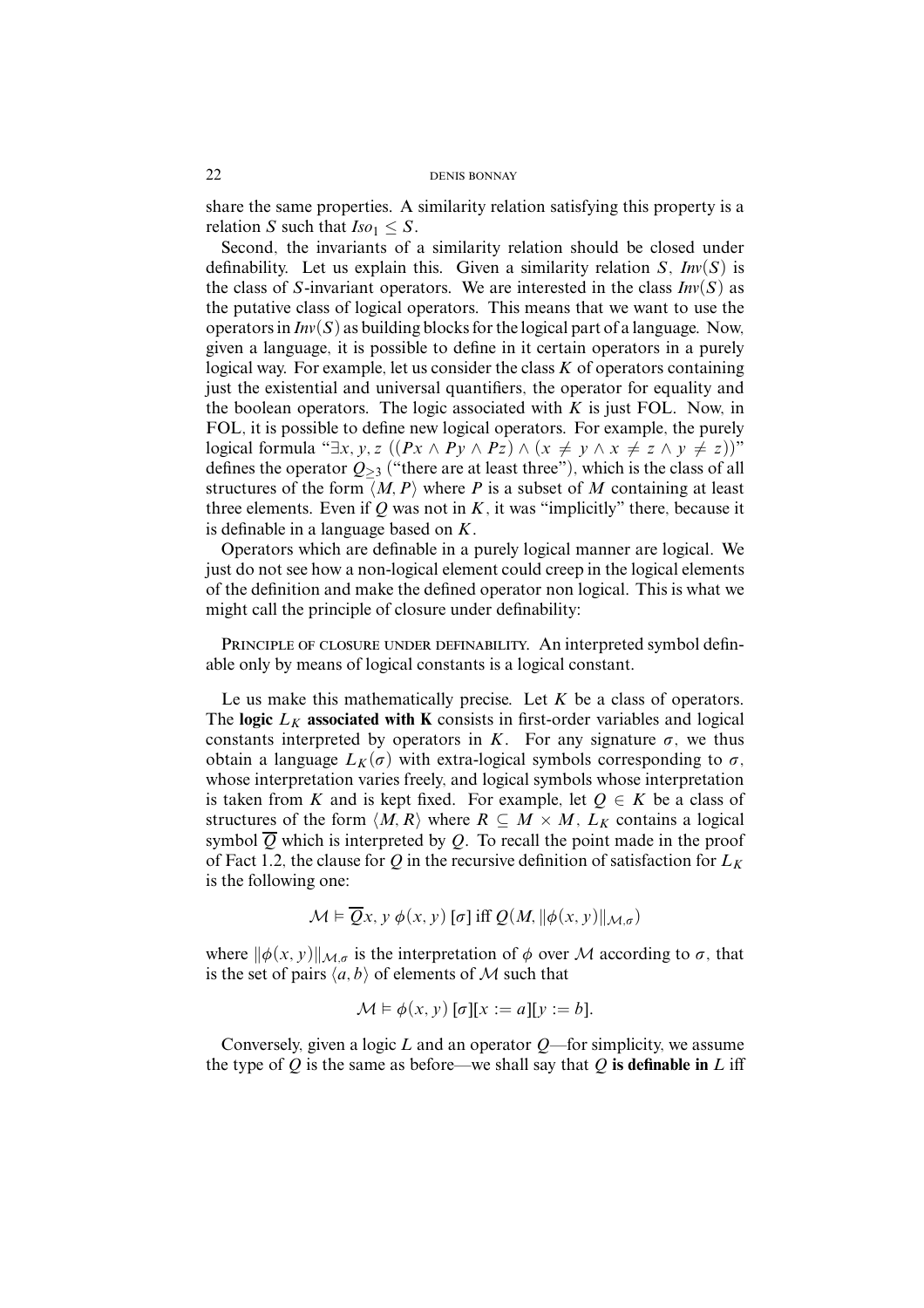there is a sentence  $\phi_O$  of  $L(\overline{R})$  such that:

$$
Q(\langle M, R \rangle)
$$
 iff  $\langle M, R \rangle \vDash_{L} \phi_{Q}$ 

Closure under definability can be construed as an operation on classes of operators which adds to a given class *K* of operators all the operators which are definable from operators in *K* in this sense. More precisely, we define a function  $C: \mathcal{K} \to \mathcal{K}$  by taking  $C(K)$  to be the class of operators definable in  $L_K$ .  $C \circ Inv: S \to K$  is the composition of *Inv* with *C*. To simplify notations, we shall denote this function by *CInv*.

We are interested in similarity relations *S* which induce classes of operators  $Inv(S)$  providing a stock of denotations for logical constants. If we accept the principle of closure under definability, we should require that these similarity relations be such that  $CInv(S) = Inv(S)$ .<sup>16</sup> To put in another way, as long as invariant operators are used as building blocks of the logical part of a language, we should not consider similarity relations whose invariants are not closed under definability. This requirement is far from being trivial. In particular, it is not satisfied by  $Iso_{\omega}$ , the similarity relation corresponding to elementary equivalence in FOL.

 $\text{FACT 3.9. } \text{Chv}(Iso_{\omega}) > \text{Inv}(Iso_{\omega}).$ 

The proof is an elementary exercise in model theory:

Proof. We shall consider the operator  $Q_{\geq \aleph_0}$ .  $Q_{\geq \aleph_0}$  is *Iso<sub>ω</sub>*-invariant: let  $\langle M, P \rangle$  and  $\langle M', P' \rangle$  be two structures such that we have  $Q_{\geq N_0}(\langle M, P \rangle)$  but not  $Q_{\geq \aleph_0}(\langle M', P' \rangle)$  (thus,  $|P| \geq \aleph_0$  where as  $|P'| < \aleph_0$ ). There is an integer *n* such that  $|P'| = n$ , but then it is not the case that  $\langle M, P \rangle$  *Iso*<sub>*n*+1</sub> $\langle M', P' \rangle$ , hence it is not the case that  $\langle M, P \rangle$  *Iso*<sub> $\omega$ </sub> $\langle M', P' \rangle$ . We shall now consider the operator  $Q'$  defined by the sentence " $\overline{R}$  is an equivalence relation  $\wedge$  $\exists x \overline{Q_{\geq N_0}} y \ x \overline{R} y$ " (*Q'* picks out the relational structures  $\langle M, R \rangle$  such that *R* is an equivalence relation with an infinite equivalence class). Since  $Q_{\geq\aleph_0} \in Inv(Iso_{\omega})$ , we have that  $Q' \in CInv(Iso_{\omega})$ . It is now sufficient to show that  $Q'$  is not *Iso<sub>* $\omega$ *</sub>*-invariant. We construct two  $L(\overline{R})$ -structures  $\mathcal{M} = \langle M, R \rangle$  and  $\mathcal{M}' = \langle M, R' \rangle$  such that:

- The interpretation of  $\overline{R}$  on both models is an equivalence relation.
- M contains an infinite number of *R*-equivalence classes of arbitrarily big finite cardinality, but no infinite equivalence class.
- $\bullet$  M' is just as M but it contains also an infinite equivalence class.

It is clear that M  $Iso_{\omega}$  M'. But we have that  $Q'(\mathcal{M}')$ , whereas M is not in *Q*′ . ⊣

<sup>&</sup>lt;sup>16</sup>Note that  $CInv(S) = Inv(S)$  is stronger than the principle of closure under definability itself, because it encapsulates the assumption that logical operations are to be characterized in terms of invariance.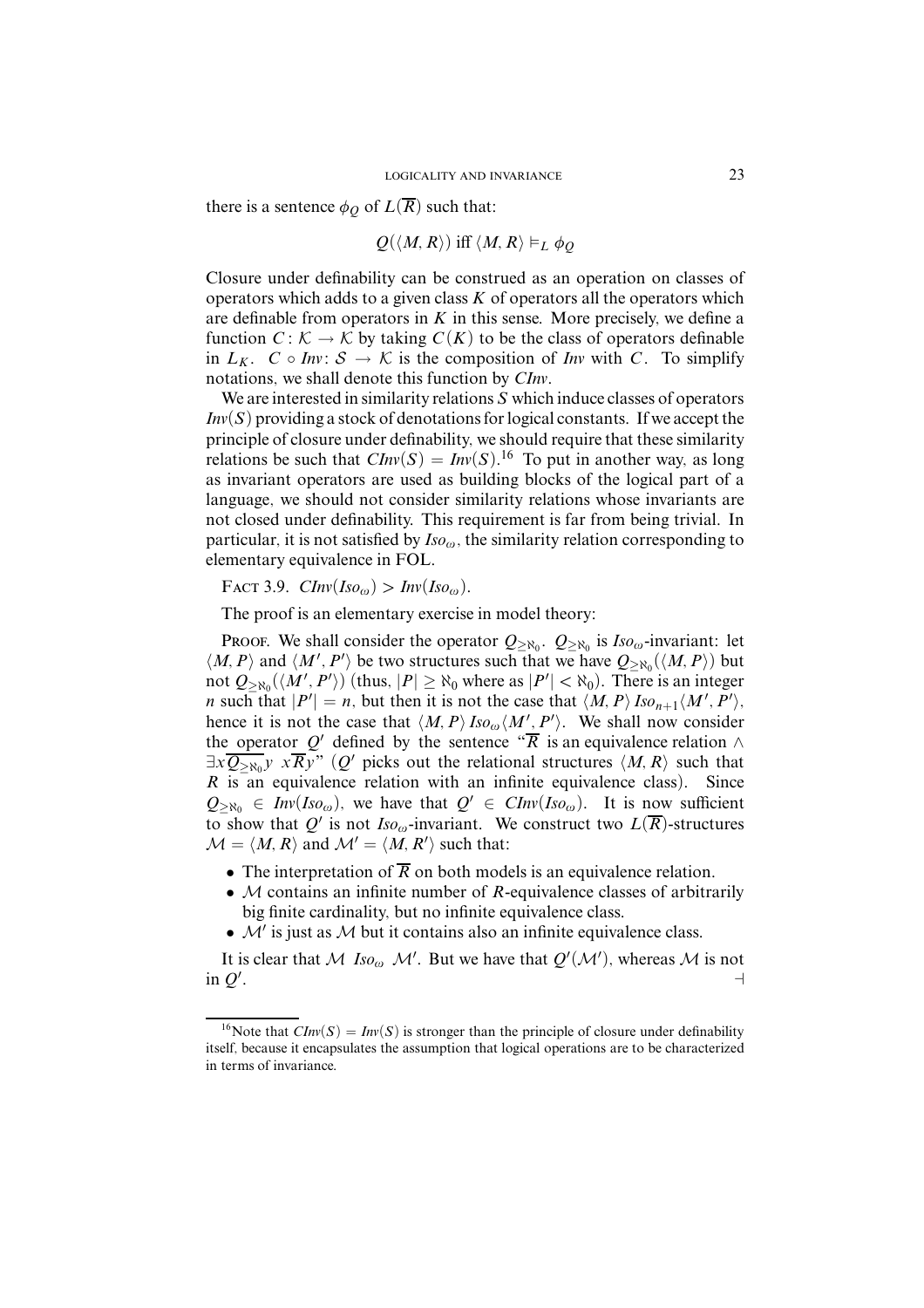Here is now the theorem that tells us what are the consequences of our requirements on the range of available similarity relations:<sup>17</sup>

THEOREM 3.10. *Iso<sub>p</sub>* is the lowest similarity relation *S* such that  $Iso_1 \leq S$ and  $CInv(S) = Inv(S)$ .

If *S* is an equivalence relation, we have that  $CInv(S) = Inv(S)$  if and only if  $Sim(CInv(S)) = S$ . Thus, Theorem 3.10 tells us that  $Iso_p$  is the smallest similarity relation extending  $Iso_1$  which is a fixed point for  $Sim \circ \text{CInv}$ .<sup>18</sup> Or, in more vernacular terms,  $Iso<sub>p</sub>$  is the lowest similarity relation extending *Iso*<sup>1</sup> which is closed under definability. As a consequence, if we accept both the preceding argument according to which a good similarity relation *S* for logicality must satisfy  $Iso_1 \leq S$ , and the argument in favor of the principle of closure under definability as well, then we should only be interested in similarity relations *S* such that  $Iso_p \leq S \leq Iso$ . Note also that *Iso* is a fixed point for *Sim* ◦ *CInv*. Since *Iso* is the greatest similarity relation we consider, *Iso* is trivially the greatest fixed point for *Sim* ◦ *CInv*. Because of the conceptual interest of closure under definability, it would be nice to know more about the structure of fixed points for *Sim*◦ *CInv* between *Iso<sup>p</sup>* and *Iso*.

**3.2.3.** *What happens to the Galois connection.* At a conceptual level, it seems thus quite natural to close  $Inv(S)$  under definability. But, on the mathematical level, things get much more complicated. As a matter of fact, the shift from *Inv* to *CInv* breaks the symmetry between classes of operators and similarity relations. The Galois connexion is lost. We had that  $Inv(S) \leq Inv(Sim(Inv(S)))$ . This property is preserved:

FACT 3.11. For any similarity relation *S*,  $CInv(S) \leq CInv(Sim(CInv(S))).$ 

PROOF. *Inv*(*S*)  $\leq$  *CInv*(*S*), therefore *Sim*(*Inv*(*S*))  $\leq$  *Sim*(*CInv*(*S*)) by monotonicity of *Sim*. Moreover  $CInv(S) = CInv(Sim(Inv(S)),$  since  $Inv(S) = Inv(Sim(Inv(S)))$ . Therefore  $CInv(S) \leq CInv(Sim(Conv(S)))$ . ⊣ We had also the other direction, namely  $Inv(Sim(Inv(S))) \leq Inv(S)$ . This property is lost:

FACT 3.12. *There are similarity relations S such that*  $CInv(Sim(CInv(S))) \nleq$ *CInv*(*S*).

**PROOF.** Take *S* to be  $Iso_1$ . *CInv*(*Iso*<sub>1</sub>) is just the class of operators definable in FOL. Therefore,  $Sim(Chv(Iso_1))$  is  $Iso_{\omega}$ . We have seen earlier an example of operator,  $Q_{\geq N_0}$  which is in  $Inv(Iso_{\omega})$  (and therefore, *a fortiori*, in *CInv*(*Iso*<sub> $\omega$ </sub>)). But  $Q_{\geq \aleph_0}$  is not definable in FOL, hence it does not belong to  $CInv(Iso<sub>1</sub>)$ . ⊣

The lesson to be drawn is that closure under definability is a very strong requirement in the context of the invariance approach. It breaks the natural symmetry between similarity relations and classes of operators. This

<sup>&</sup>lt;sup>17</sup>The proof is given below.

<sup>&</sup>lt;sup>18</sup>We are indebted to Henri Galinon for the suggestion to think in terms of fixed points.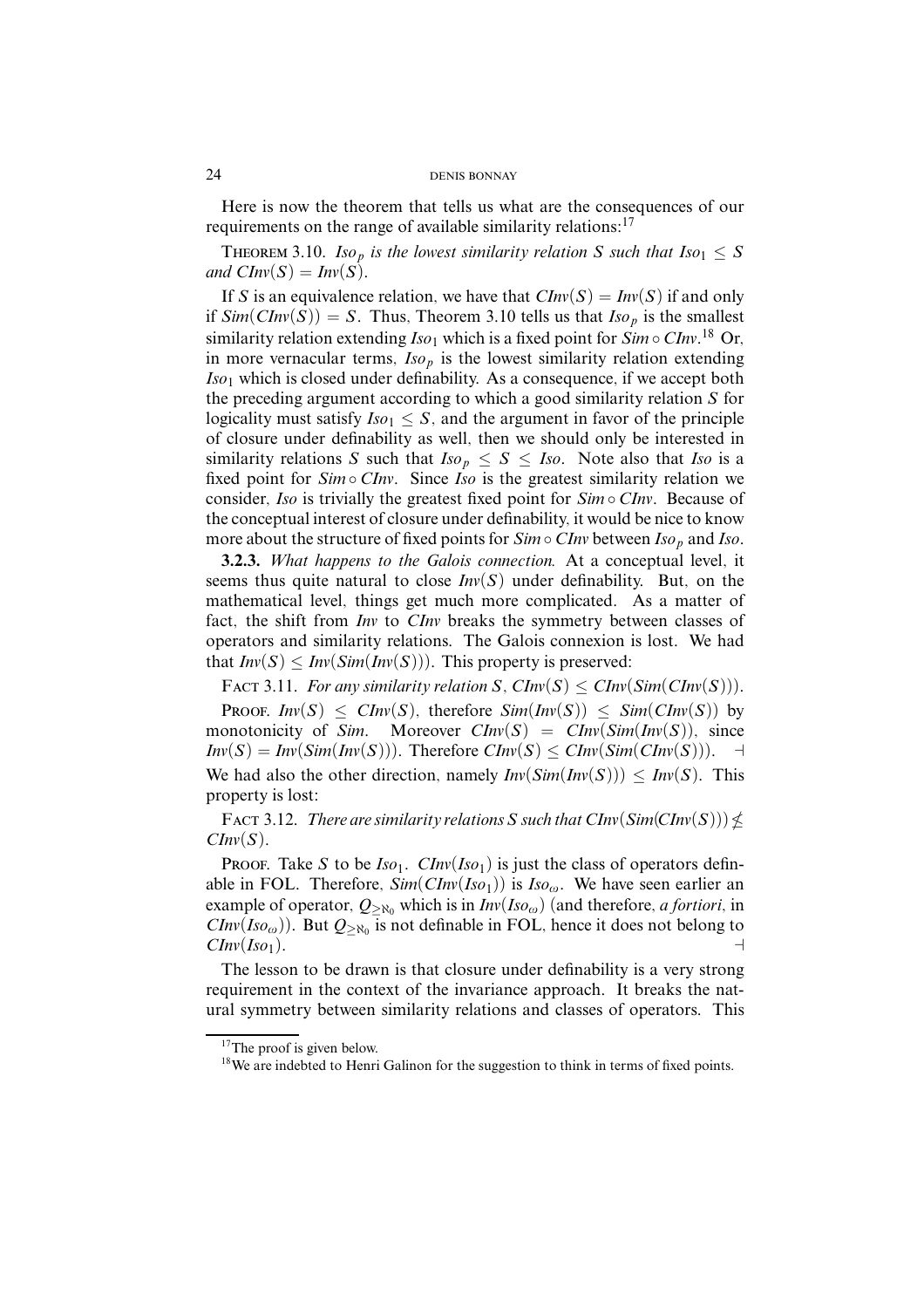symmetry is recovered for a limited class of similarity relations, namely the fixed points of *Sim*  $\circ$  *CInv*, for which we do have that  $CInv(Sim(CInv(S))) \le$ *CInv*(*S*). Among those fixed points, *Iso<sub>p</sub>* plays a special role as the smallest one for which  $Inv(Iso_p)$  is not too meager (but note that *App* is also a fixed point).

**3.2.4.** *Closure under level 1 projection.* At the heart of Theorem 3.10, there is a more elementary fact<sup>19</sup> which has its own conceptual interest. In order to force  $\text{Iso}_p \leq S$ , we do not need the full power of closure under definability. Closure under projection, which is the restriction of closure definability to existential quantification, is actually sufficient.

We shall label *Pr* the function which, given an operator *Q* consisting in a class of structures of the form  $\langle M, R_1, \ldots, R_n, a_1, \ldots, a_m, b \rangle$  yields the operator  $Pr(Q)$  defined by  $Pr(Q)(\langle M, R_1, \ldots, R_n, a_1, \ldots, a_m \rangle)$  iff there is a  $b \in M$  such that  $Q(\langle M, R_1, \ldots, R_n, a_1, \ldots, a_m, b \rangle)$ . A class of operators *K* is **closed under level 1 projection** iff for all *Q* ∈ *K*,  $Pr(Q)$  ∈ *K*. We then define what it means for a similarity relation to commute with projections (this is the main idea involved in potential isomorphisms and bisimulations).

DEFINITION 3.13 (commutation with level 1 projections). A similarity relation commutes with level 1 projections iff, for any structures  $A$ ,  $B$  such that A *S* B, for any expansion A, a of A by a constant  $a \in A$ , there is a  $b \in B$  such that  $A, a \in B, b$ .

The main fact behind 3.10 is precisely that closure under definability with respect to existential quantification is equivalent to the back and forth mechanism expressed by commutation with projections:

Fact 3.14. For any similarity relation *S*, *Inv*(*S*) is closed under level 1 projection iff *S* commutes with level 1 projections.

Before proving Fact 3.14, let us establish the link with potential isomorphisms:

FACT 3.15. For any similarity relation *S* such that  $App < S$ , if  $Inv(S)$  is closed under level 1 projection, then  $Iso_p \leq S$ .

**PROOF.** Let *S* be a similarity relation such that  $App \leq S$  and  $Inv(S)$  is closed under level 1 projection. We want  $Iso_p \leq S$ . Let A, B be two structures such that  $A S \mathcal{B}$ . We need to show that  $A \text{ } Iso_p \mathcal{B}$ . By definition of *Isop*, this amounts to finding a non empty set *I* of partial isomorphisms between A et B satisfying the back and forth property. We set  $I = \{f : A \rightarrow$  $B/A$ ,  $a_1, \ldots, a_n \in B$ ,  $f(a_1), \ldots, f(a_n)$ . By hypothesis, A *S* B, therefore *I* is non-empty, since it contains the empty function. Now *I* has the back and forth property, since *S* commutes with level 1 projections, (by fact 3.14). Finally, since  $App \leq S$ , the *f* in *I* are partial isomorphisms.  $\exists$ 

<sup>&</sup>lt;sup>19</sup>We are indebted here to Johan van Benthem for showing to us what the core of our previous somewhat inelegant proof was.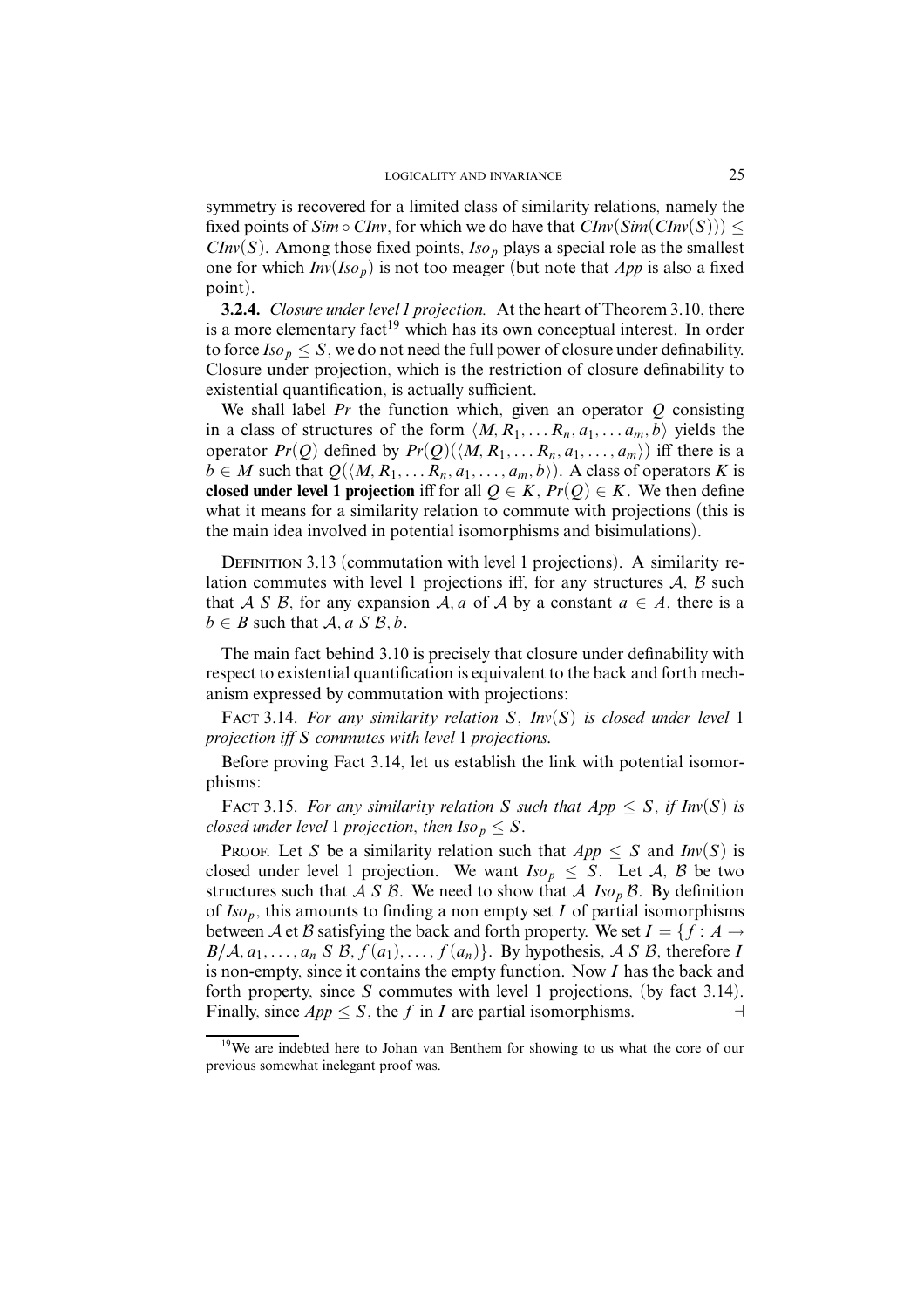Theorem 3.10, that we recall here, follows from fact 3.15:

THEOREM. *Iso*<sub>p</sub> is the lowest similarity relation *S* such that  $Iso_1 \leq S$  and  $CInv(S) = Inv(\hat{S})$ .

PROOF. Let *S* be a similarity relation such that  $Iso_1 \leq S$  and  $Clnv(S) =$ *Inv*(*S*). We show first *Iso*<sub>p</sub>  $\leq$  *S*. Since *Iso*<sub>1</sub>  $\leq$  *S*,  $Q_{\exists} \in Inv(S)$ . As a consequence, for all *Q*, if  $\overline{Q} \in Inv(S)$ , then  $Pr(Q) \in CInv(S)$ . But  $CInv(S) = Inv(S)$ , therefore  $Inv(S)$  is closed under level 1 projection. *Iso*<sub>1</sub> ≤ *S* implies trivially  $App \leq S$ , therefore fact 3.15 tells us that  $Iso_p \leq S$ .

It remains to check that  $CInv(Iso_p) = Inv(Iso_p)$ . It is sufficient to show that  $\equiv$ <sub>*LInv(Iso<sub>p</sub>*)</sub>, the relation of elementary equivalence for the logic  $L$ <sub>*Inv(Iso<sub>p</sub>)*</sub> whose logical constants denote *Isop*-invariant operators, is *Isop*. The proof is by induction on the complexity of formulas. The induction hypothesis is the following one:

If 
$$
M, \overrightarrow{a} \text{ } \text{} \text{Iso}_p \text{ } M', \overrightarrow{a' \text{ then }} M \models \phi(\overrightarrow{a}) \text{ iff } M' \models \phi(\overrightarrow{a'})
$$

The crucial step is the case where  $\phi$  is of the form  $\overline{O} \overrightarrow{x}$   $\psi(\overrightarrow{x}, \overrightarrow{v})$ .

We assume  $M$ ,  $\overrightarrow{a}$  *Iso<sub>p</sub>*  $M'$ ,  $\overrightarrow{a}$ . We have to show that  $M \vDash \overline{Q} \overrightarrow{x}$   $\psi(\overrightarrow{x}, \overrightarrow{a})$ iff  $\mathcal{M}' \models \overline{Q} \overrightarrow{x} \psi(\overrightarrow{x}, \overrightarrow{a})$ .

Now assume  $M \models \overline{Q} \overrightarrow{x} \psi(\overrightarrow{x}, \overrightarrow{a})$ . We want  $M' \models \overline{Q} \overrightarrow{x} \psi(\overrightarrow{x}, \overrightarrow{a})$ . Since *Q* is *Isop*-invariant, it is sufficient to show that

$$
\langle M, \Vert \psi(\overrightarrow{x}, \overrightarrow{a}) \Vert_{\mathcal{M}} \rangle \; \text{Iso}_{p} \; \langle M', \Vert \psi(\overrightarrow{x}, \overrightarrow{a}) \Vert'_{\mathcal{M}} \rangle.
$$

We take as potential isomorphism *I* between these two structures the set of finite partial isomorphisms between  $M$ ,  $\overrightarrow{a}$  and  $M'$ ,  $\overrightarrow{a'}$ . *I* is non-empty and has the back and forth property. We need to show that the  $f \in I$  are indeed partial isomorphisms for  $\langle M, ||\psi(\vec{x}, \vec{a})||_M \rangle$  and  $\langle M', ||\psi(\vec{x}, \vec{a'})||_M'$ .

But this is precisely what the induction hypothesis says: by definition of potential isomorphism, we have that  $M$ ,  $\overrightarrow{a}$ ,  $\overrightarrow{Dom(f)}$  *Iso<sub>p</sub>*  $M'$ ,  $\overrightarrow{a'}$ ,  $\overrightarrow{Rng(f)}$ , and therefore for any sequence  $\vec{c}$  of elements of *Dom*(*f*) and its image  $\vec{f}(c)$ , a sequence of elements of  $Rng(f)$ , we do have that  $\mathcal{M} \models \psi(\overrightarrow{c}, \overrightarrow{a})$  iff  $\mathcal{M}' \models$  $\psi(f(c), a)$ ). ⊣

To conclude on the mathematical background of Theorem 3.10, here is the proof for Fact 3.14:

PROOF. Let  $M$  be a structure and  $S$  a similarity relation. We note  $Orb(S, M)$  the orbit of M with respect to *S*, *i.e.*, the class of structures  $\mathcal{M}'$  such that there is a *S*-path from  $\mathcal M$  to  $\mathcal M'$ .  $Orb(S, \mathcal M)$  is an operator.

There are two directions:

(i) If *S* commutes with level 1 projections,  $Inv(S)$  is closed under projection. We assume  $Q \in Inv(S)$ , we want to show  $Pr(Q) \in Inv(S)$ , *i.e.* for any structures A and B such that  $Pr(Q)(\mathcal{A})$  and A *S* B, we have  $Pr(Q)(\mathcal{B}).$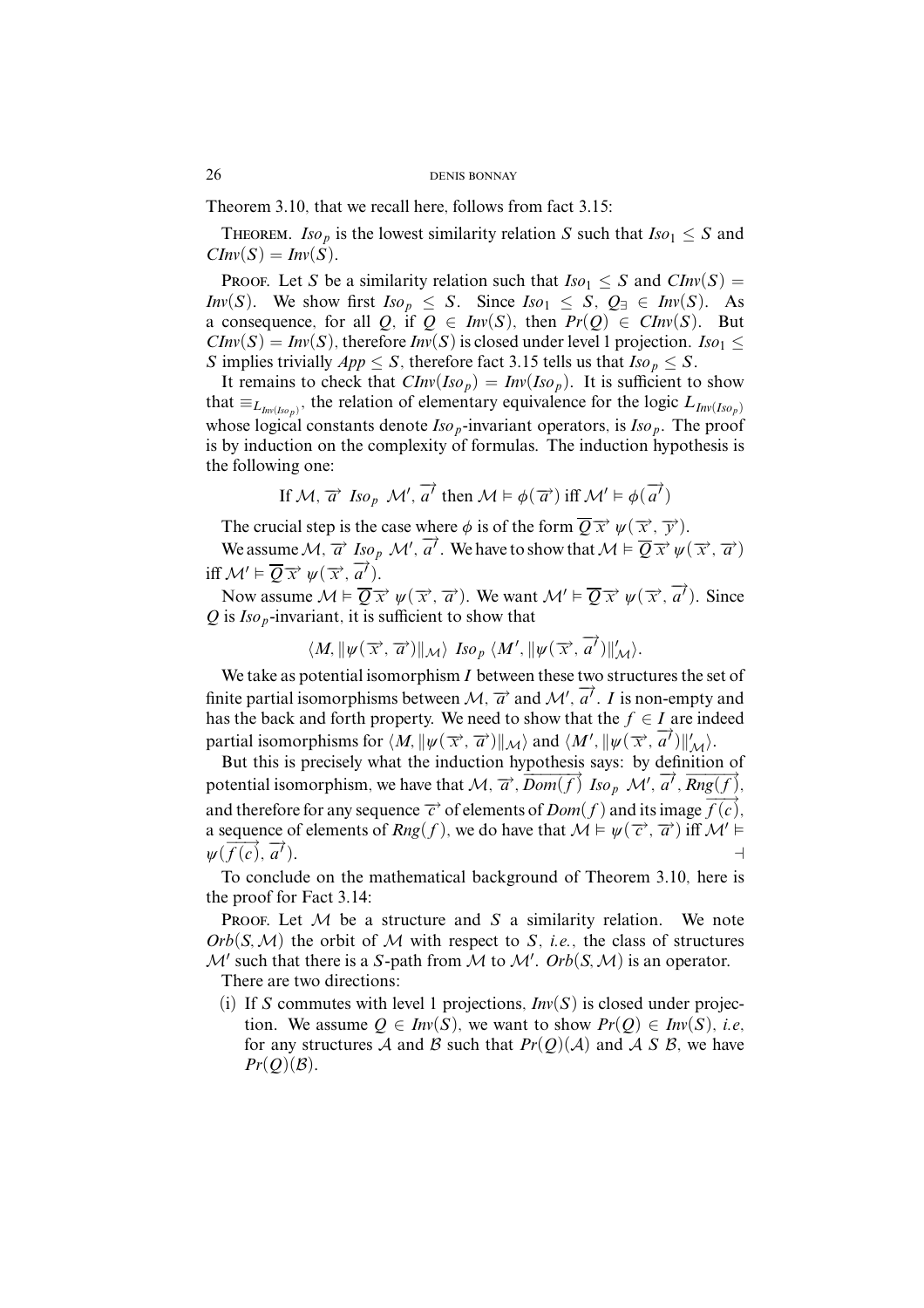- (a)  $Q \in Inv(S)$
- (b) A *S* B
- (c) *Pr*(*Q*)(A)
- (d)  $Q(A, a)$  for an  $a \in A$  by (c) and the definition of *Pr*.
- (e)  $A, a \in B, b$  for a  $b \in B$  by (b) and commutation for S.
- (f)  $Q(\mathcal{B}, b)$  by (a) and (e).
- (g)  $Pr(Q)(B)$  by definition of *Pr* and (f).
- (ii) If  $Inv(S)$  is closed under level 1 projection, *S* commutes with level 1 projections. Let A and B be two structures such that  $A S B$ . Let  $a \in A$ , we need to find a  $b \in B$  such that A, a S B, b.
	- (a) A *S* B
	- (b)  $Orb(S, A, a) \in Inv(S)$  by definition of *Orb*.
	- (c)  $Pr(Orb(S, A, a)) \in Inv(S)$  by closure under projection for  $Inv(S)$ and (b).
	- (d)  $Pr(Orb(S, A, a))$ (A) by definition of *Pr*.
	- (e)  $Pr(Orb(S, A, a))$ (B) by (a), (c) and (d).
	- (f)  $Orb(S, A, a)(B, b)$  for a  $b \in B$ , by definition of *Pr* and (e).
	- (g)  $A, a \in B, b$  by definition of *Orb* and (f).  $\Box$

The discussion of the philosophical significance of Theorem 3.10 for the revision of Tarski's thesis will be postponed until the last section. But it shall be already clear that the generality approach can be up to some point rescued from trivialization.

# **3.3. Formality revisited.**

**3.3.1.** *Formality and lack of content.* Is the formality argument bound to fall into the trap of overgeneration? Or is it possible to use the setting of generalized invariance to prevent it from falling into that trap? Following the diagnosis proposed at the end of the previous section, the problem with the formality argument is that it fails to distinguish between logic and mathematics. The point is not that any account of logicality should lead to a refutation of logicism; this assumption would be as *ad hoc* as the opposite one. The point is rather that it is not legitimate to seek a characterization of logicality on the basis of a property—namely formality—which is obviously common to logic, set-theory and mathematics in general. Logicism might come as a consequence of the conceptual analysis of what it is to be logical. But it should not be the starting point of such an analysis. Which kind of strengthening of formality should one consider?

Let us go back to the intuition relating logicality and formality. Logic is expected to be non committing. Logical truths are tautologies which do not put any constraint on how the world should be. Logical notions have no empirical basis. The concept "cat" is an empirical concept; mastering this concept involves special recognitional abilities, like being able to distinguish a meowing animal from a barking animal. On the contrary, the concept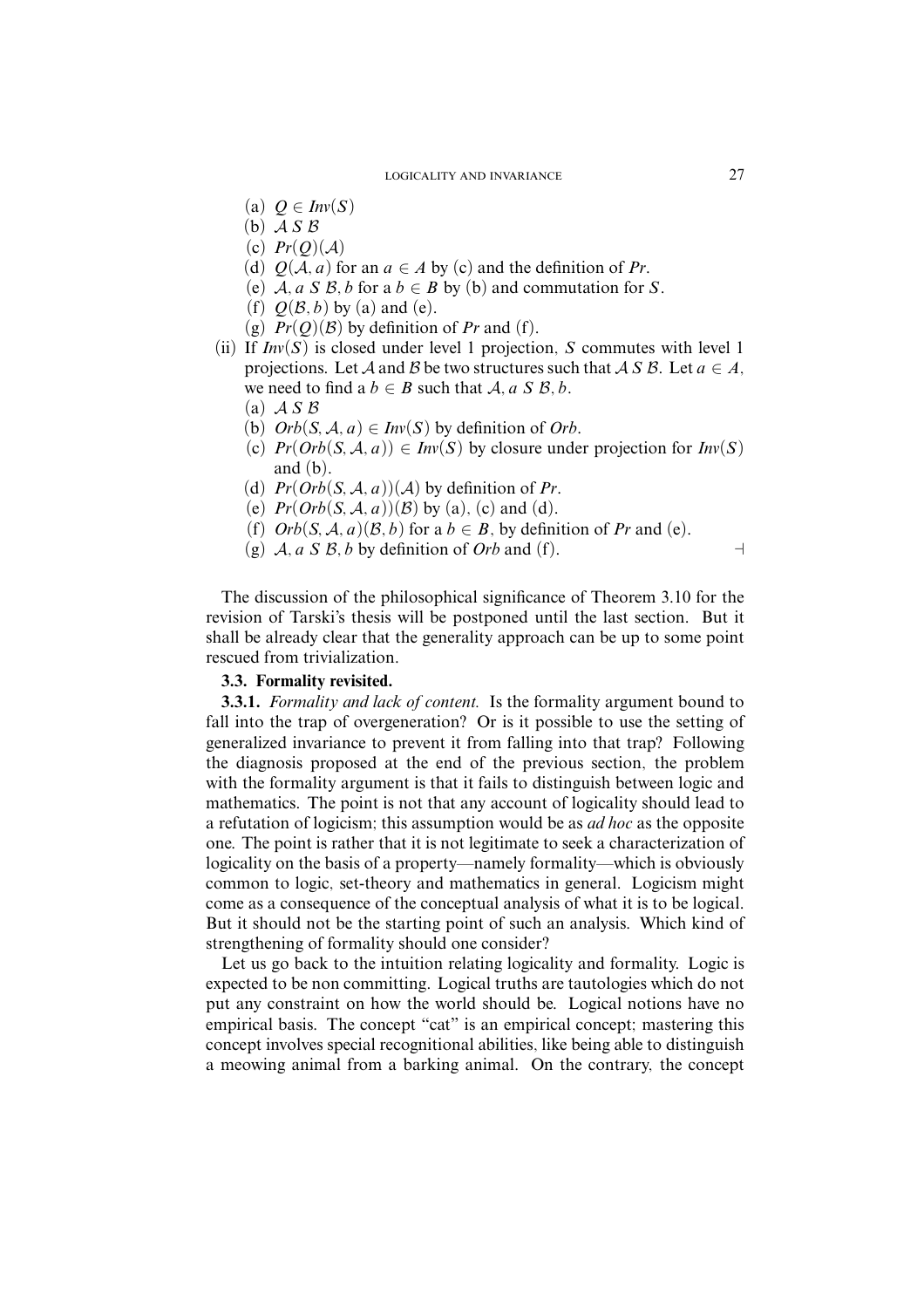associated with existential quantification does not require any mundane abilities: it is sufficient to be able to tell the difference between an empty set and a non empty set.

The basic intuition underlying the formality argument could then be rephrased as: "Logical notions are (nearly) deprived of content", or "logical notions are non substantial". But the shift from lack of content to formality might not be as innocuous as it seems: being formal means being deprived of any kind of content *which is sensitive to the identity of objects*. But the overgeneration problem stems from the fact that formal notions are far from being deprived of content, full stop. "Being of size  $\aleph_1$ " is a formal notion conveying a rich *mathematical content* or a rich set-theoretical content. Now the problem is that this might be a dead-end. If one construes the concept of "content" in a sufficiently liberal way, no notion is absolutely deprived of content. "Being non-empty", which is synonymous with "being of cardinality at least 1" also conveys a bit of set-theoretical content, just like "being of cardinality at least  $\aleph_1$ ". Still, there is a difference between "being" of cardinality at least 1" and "being of cardinality at least  $\aleph_1$ ": the content of the second notion is clearly more problematic than the content of the first notion. In particular, as we explained earlier, the second notion depends on the exact extent of the set-theoretical universe (again, see Feferman, 1999, p. 38), whereas the first notion does not. A non-empty set living in a given model M of ZFC will remain non-empty, no matter how you shrink or extend M into a smaller or bigger model of ZFC.

To sum up, we do not wish to argue that logical notions are fully deprived of set-theoretic content, but we would like them to be free from *problematic* set-theoretic content.

**3.3.2.** *Absoluteness and lack of problematic set-theoretic content.* How could we make sense of the idea of *problematic* set-theoretic content, in the setting of generalized invariance? The idea is that if the only difference between two formally identical structures is set-theoretically problematic, these two structures should be logically similar. *Iso* itself does not pass the test. Given a model M of ZFC and a structure  $\langle A, P \rangle$  in M, the question whether  $\langle A, P \rangle$  belongs to  $Q_{\aleph_1}$  is the question whether  $\mathcal{M} \models \langle A, P \rangle$  *Iso*  $\langle card(A), \aleph_1 \rangle$ . But this similarity is problematic from a set-theoretic point of view. It might be the case that the answer is negative in  $\mathcal{M}$ —because  $\mathcal M$  is not rich enough to contain a bijection between the set *P* and the cardinal  $\aleph_1$ —and positive in a generic extension of M, in which such a bijection exists. Therefore, *Iso* is a typical example of a set-theoretically problematic similarity relation, whose extension depends on the specific features of the model of set theory one is working with.

So, basically, what we expect from a notion of similarity suitable for a characterization of logicality is that it does not suffer from the same defects as *Iso*. How can we capture this? As remarked by Feferman (1999), the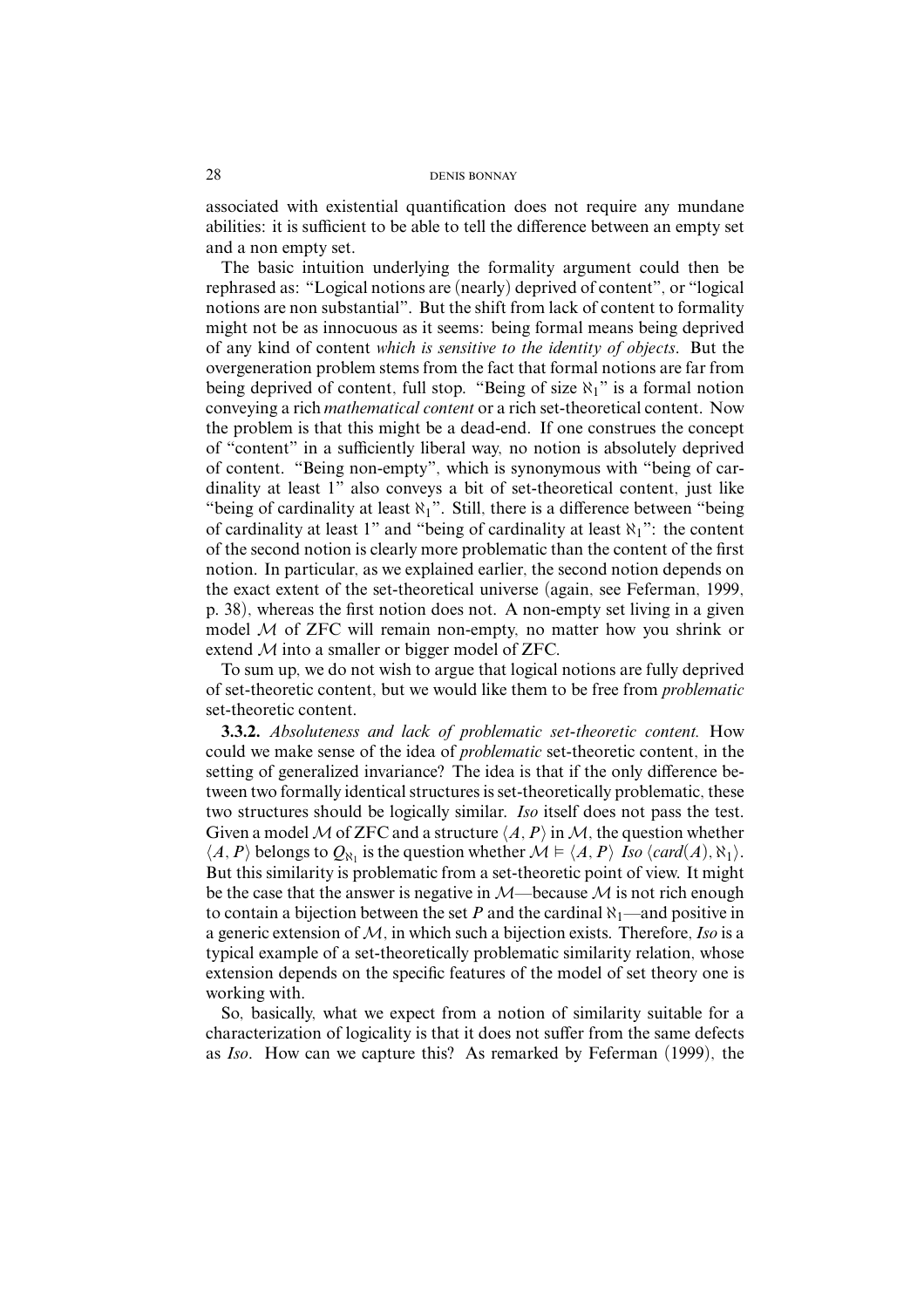notion of absoluteness, introduced by Gödel (1940), gives at least a necessary condition for being insensitive to problematic set-theoretical features:

DEFINITION 3.16 (persistent formula). Let  $T$  be a theory in the language of set theory, a formula  $P(x_1, \ldots, x_n)$  is persistent with respect to *T* iff for any models  $\mathcal{M} = \langle M, \in \rangle$  and  $\mathcal{M}' = \langle M', \in' \rangle$  of *T* such that  $\mathcal M$  is a submodel of M' and if  $a \in b$  and  $b \in M$  then  $a \in M$ , if  $\mathcal{M} \models P(a_1, \ldots, a_n)$  then  $\mathcal{M}' \models P(a_1, \ldots, a_n)$  (where the  $a_1, \ldots, a_n$  are elements of *M*).

DEFINITION 3.17 (absolute formula). Let  $T$  be a theory in the language of set theory, a formula  $P(x_1, \ldots, x_n)$  is absolute with respect to *T* iff both  $P(x_1, \ldots, x_n)$  and  $\neg P(x_1, \ldots, x_n)$  are persistent.

Typically, the formulas " $x$  is transitive", " $x$  is an ordinal", " $x$  is a limit ordinal" are absolute with respect to ZFC, whereas "*x* is a cardinal" or "*x* is of size  $\aleph_1$ " are not absolute with respect to ZFC. We now apply the idea<sup>20</sup> to the case in point, namely to similarity relations:<sup>21</sup>

DEFINITION 3.18 (absolute similarity relation). A similarity relation *S* is absolute with respect to *T* iff *S* is definable in *T* by a formula which is absolute with respect to *T*.

*Iso<sup>p</sup>* is absolute with respect to *ZFC* (essentially because it depends on the existence of *finite* partial isomorphisms), but *Iso* is not (*Iso* is persistent, but not absolute, because an isomorphism can appear when the model grows bigger).

On the syntactic side, Kreisel and Feferman proved (see Feferman, 1968) that absolute formulas with respect to a theory *T* are  $\Delta_1$  with respect to *T*. This provides another argument for absoluteness. Our definition of what it means to be logically similar has to be cashed out in set-theoretic terms. But even if this point it granted, it is desirable that the definition remains as simple as possible, so that the distinction between the more elementary realm of logic and set-theory is preserved. Requiring that the definition of the notion of logical similarity is  $\Delta_1$  amounts precisely to requiring that we do not rely too heavily on unbounded quantification over sets.

Since our plan is to use absoluteness as a requirement on similarity relations, we should therefore ask which kind of similarity relations meet this requirement. Before answering the question, we shall introduce a few notations. When *Q* is an absolute operator,  $\phi_O(x)$  is an absolute formula defining it. Similarly, for an absolute similarity relation *S*, we note  $\phi_S(x, y)$ an absolute formula defining *S*.  $\phi_{Iso}(x, y)$  is a (persistent) formula of ZFC for "*x* and *y* are isomorphic". Similarly,  $\phi_{Iso}$  will be an (absolute) formula

<sup>&</sup>lt;sup>20</sup>We are indebted here to Gabriel Sandu, who draw our attention to Barwise's papers on absoluteness and suggested that we should apply the idea to our similarity relations.

<sup>&</sup>lt;sup>21</sup>Similarity relations are relations on the set-theoretic universe *V*. The theories *T* we consider are supposed to be true in *V* .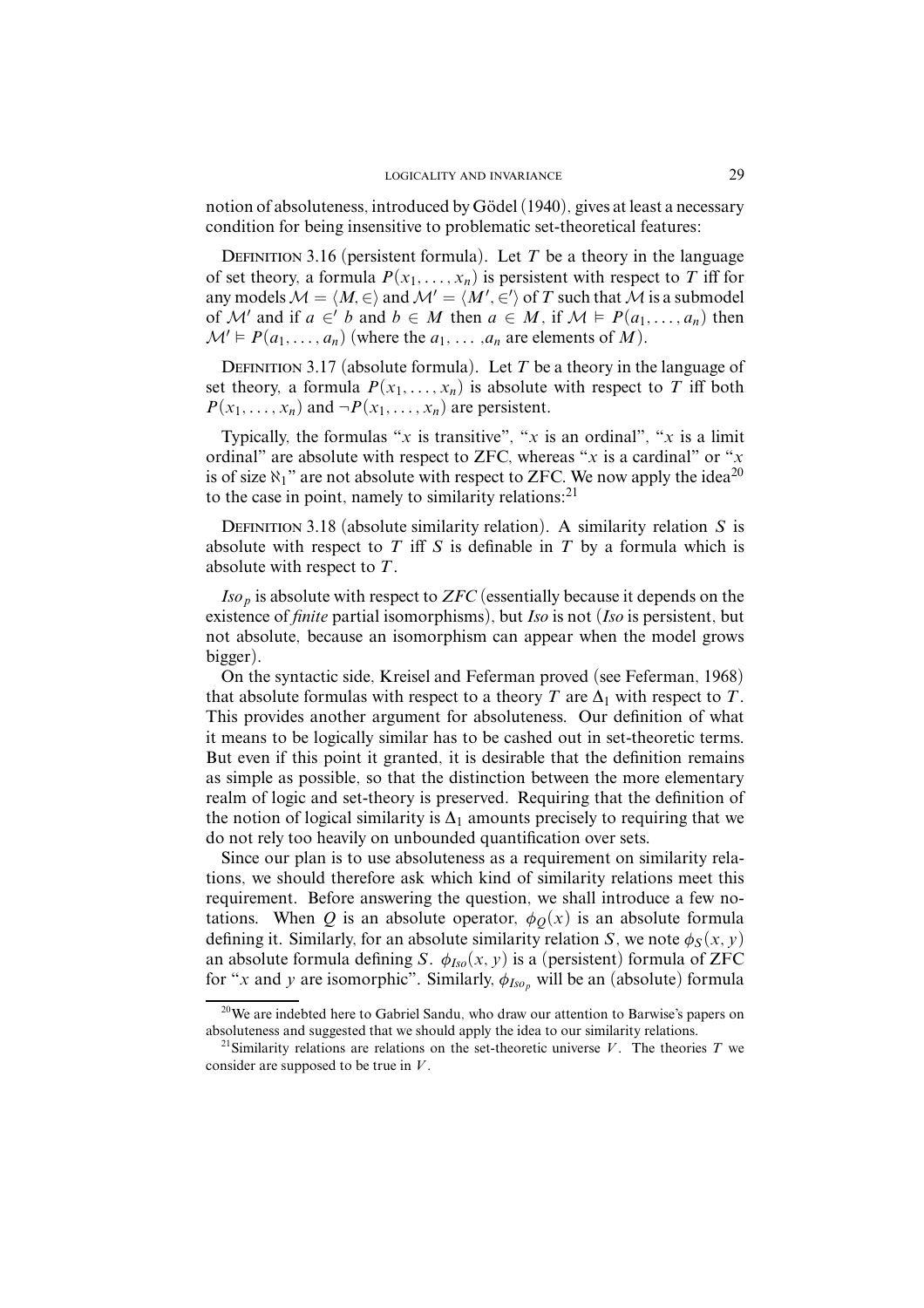of ZFC for "*x* and *y* are potentially isomorphic". We use the notation " $S \leq Iso$ " for the formula  $\forall x, y \phi_{Iso}(x, y) \rightarrow \phi_S(x, y)$ . By "model of ZFC" we mean a transitive set in which the axioms of ZFC are true. A CTM is a countable (and transitive) model of ZFC. Here is now the answer to our question, provided by the following theorem:

Theorem 3.19 (Barwise, 1973, p. 31). *Iso<sup>p</sup>* is the greatest similarity rela*tion S* such that *S* is absolute with respect to *ZFC* and *ZFC*  $\vdash$  "*S*  $\leq$  *Iso* ".

Theorem 3.19 provides a characterization of *Iso<sup>p</sup>* which is dual to the one provided by theorem 3.10. *Iso<sup>p</sup>* was the lowest similarity relation closed under definability, it appears now to be the greatest absolute similarity relation.

Note that if *S* is an absolute similarity relation with respect to *ZFC*, defined by a formula  $\phi_S(x, y)$ , then for any transitive model M of *ZFC* and for all structures A and B which are elements of M, we will have that  $M \models \phi_S(A, \mathcal{B})$ iff  $\overline{A} S \overline{B}$ . So in particular, the difference between *Iso* and *Iso*<sub>*p*</sub> which matters to us is that being potentially isomorphic is determinately true or false in all transitive models, whereas being isomorphic is not. From a conceptual of view, the absoluteness requirement will be all the more cogent if transitive models of set theory are granted a special status.<sup>22</sup> After all, consider a straightforward realist view about sets, according to which there is one and only one intended model of ZFC, *V*, the universe of all sets. Maybe then absoluteness is not as natural a requirement as we said it is. What seems 'problematic' with operations like  $Q_{\aleph_1}$  might be nothing more than a sideeffect of unfortunate limitations on our knowledge of set theory, rather than a problem with  $Q_{N_1}$  itself. A dual point can be made if there are no intended models of set theory at all. Consider non transitive models of *ZFC*. A set can be infinite in one model and have a non standard integer as its cardinality in another model, so that  $Q_{\geq \aleph_0}$  would look just as problematic as  $Q_{\aleph_1}$ . Now consider the following view. Our intentions are unable to pick out exactly one model of ZFC as the intended model of set theory, so that the naive realist picture is wrong. But it would be equally wrong to consider that all models fit our intentions. All well-founded models fit our intentions, none of which doing it better than the others. In this case, we shall be particularly happy with the absoluteness requirement: it expresses the idea that 'being logically similar' should have a determinate truth-value in all models of set theory that fit our intentions.

Before closing this section, let us say a word about the relationship between absoluteness as a property of similarity relations *versus* absoluteness as a property of operators. Absoluteness has been studied in the literature on set-theoretic logics (see the presentation in Väänänen, 1985). In this framework, absoluteness is applied to the satisfaction relation of a logic defined in set-theory. If the syntax is finitary, this amounts to requiring

 $22$ We are grateful to an anonymous reviewer for making this point.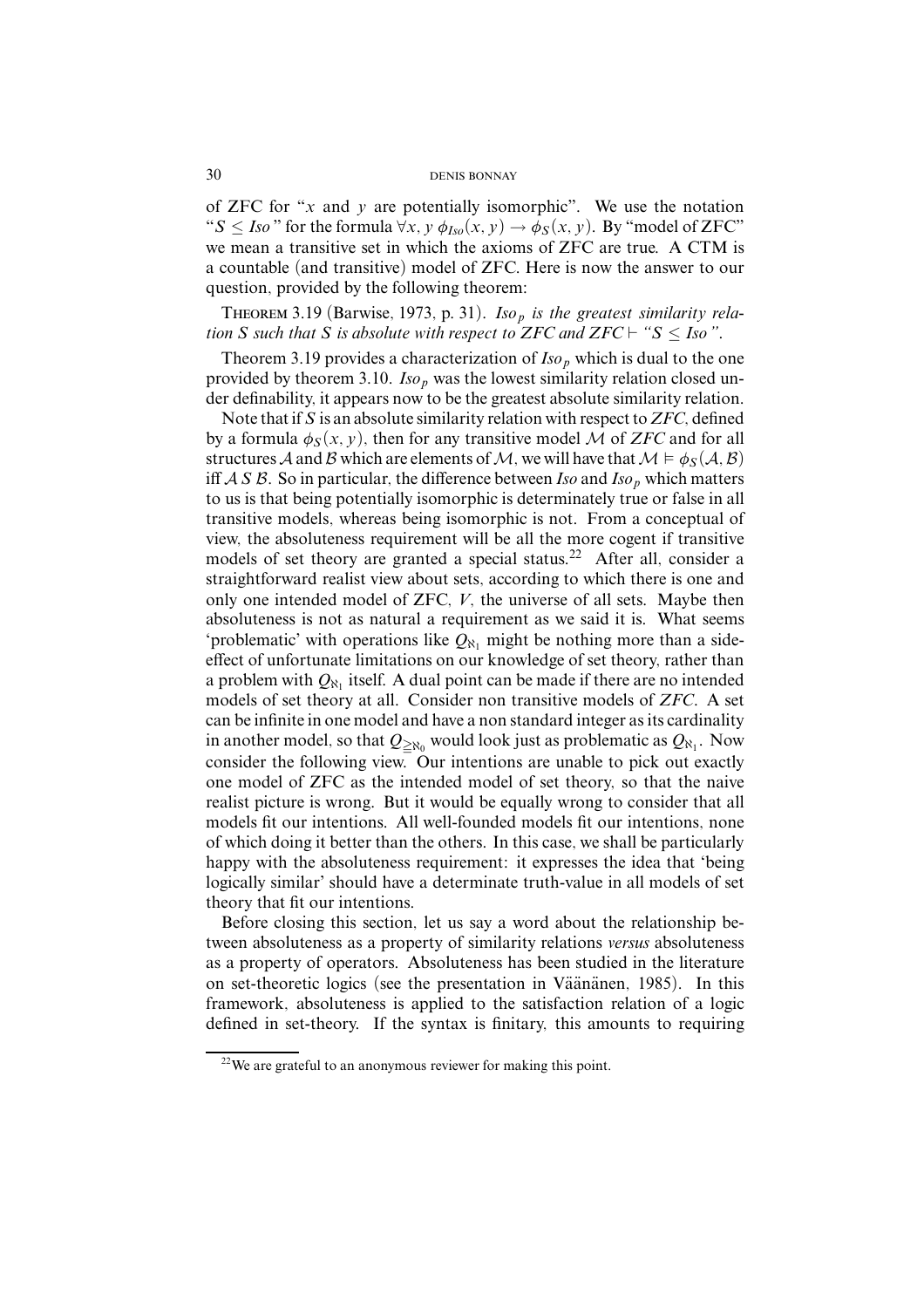that the operators interpreting the logical constants are themselves absolute. What is the connection with our approach, in which absoluteness is applied to similarity relations? Is this equivalent, *i.e.*, is the class of *Iso*-invariant absolute operators the same as the class of *Isop*-invariant operators? Using the ideas of the proof of theorem 3.19, one can show that *Isop*-invariance is a necessary condition for an *Iso*-invariant operator to be absolute:

Theorem 3.20. Let *Q* be an operator absolute with respect to ZFC, if

$$
ZFC \vdash \forall x, y \ (\phi_{Iso}(x, y) \rightarrow (\phi_{Q}(x) \leftrightarrow \phi_{Q}(y)))
$$

then

$$
ZFC \vdash \forall x, y \ (\phi_{Iso_p}(x, y) \to (\phi_Q(x) \leftrightarrow \phi_Q(y))).
$$

However, the converse is not true, there are operators *Q* definable in ZFC with  $ZFC \vdash \forall x, y \; (\phi_{Iso_p}(x, y) \rightarrow (\phi_Q(x) \leftrightarrow \phi_Q(y)))$  such that Q is not absolute (Väänänen, p.c.). Using the notation Abs for the class of absolute and provably *Iso*-invariant operators, this means that Abs  $\subsetneq Inv(Iso_p)$ , *i.e.*, *Iso*<sub>p</sub> does not provide a characterization in terms of invariance of Abs. Does this mean that we should look for a better candidate than *Isop*? Or should absoluteness be cashed out as a constraint which applies directly to invariant operators? What happens if we choose a weaker set theory? We leave these questions open for future research.

§**4. A new thesis for logicality.** To sum up, the previous section has been devoted to a critical examination of generality and formality as intuitive characterizations of logicality. As a result, two constraints on similarity relations, closure under definability and absoluteness, have been proposed. In both case, *Isop*, the similarity relation corresponding to potential isomorphism, plays a special role as the lowest or the greatest similarity relation satisfying these constraints *modulo* some mild additional assumptions. Does this justify a revision of Tarski's thesis in which *Iso<sup>p</sup>* would replace *Auto* or *Iso*?

**4.1. Logical operators and invariance under potential isomorphism.** First, we present a modified version of the generality argument, in which we take into account the fact that maximal generality would lead to triviality: $2<sup>3</sup>$ 

## **The mild generality argument**

- MG.1 Logic deals with very general notions, but not only with trivial notions.
- MG.2 The truth-functions, functional application and first-order existential quantification are logical operators.
- MG.3 The good notion of invariance for logicality is to be provided by a similarity relation *S* such that *S* is closed under definability.

<sup>&</sup>lt;sup>23</sup>Our revised arguments have lost some of the elegant simplicity of the formality and the generality arguments. We think that they could be rephrased in more vernacular terms, but at the cost of either of clarity or brevity.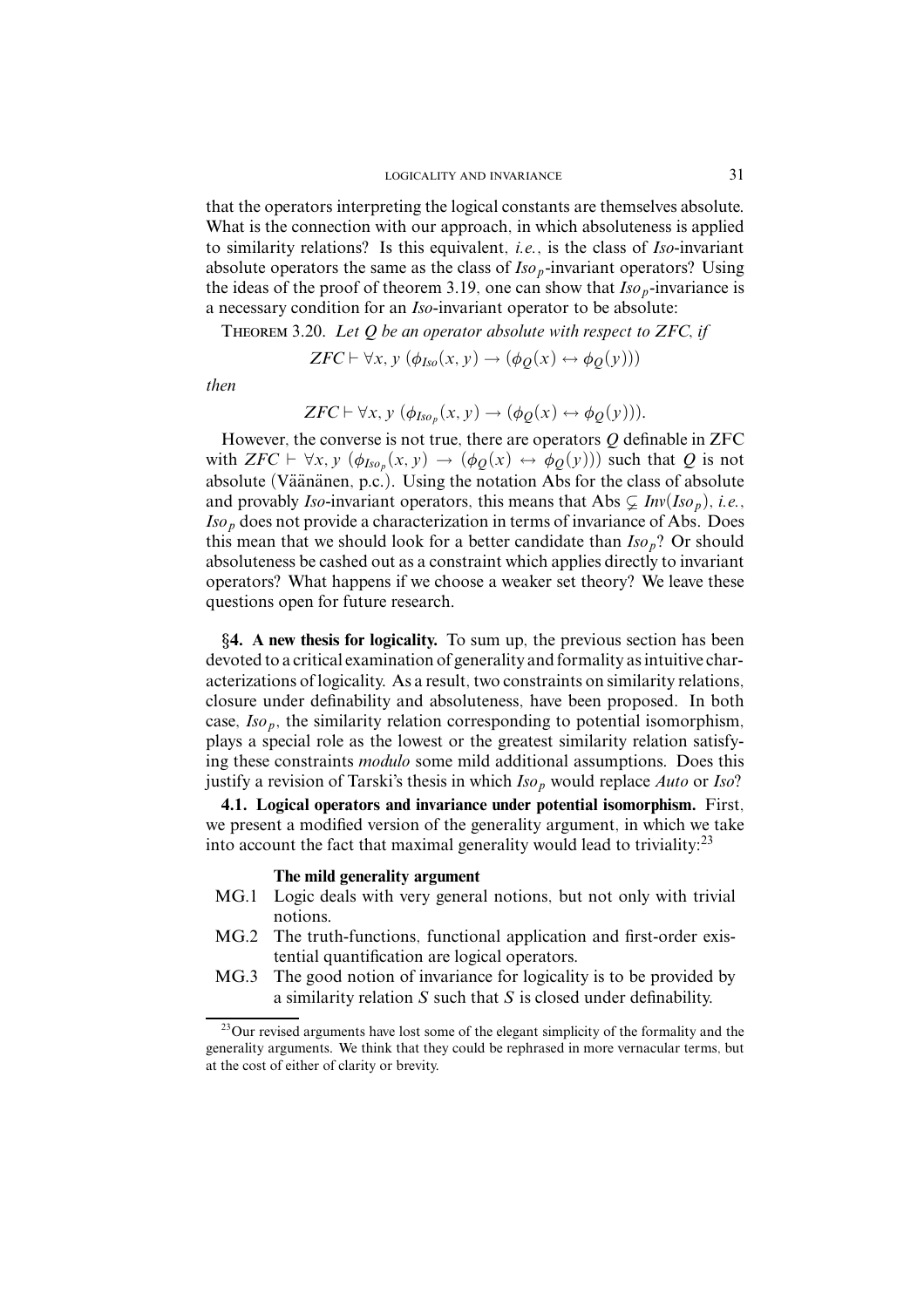MG.4 The good notion of invariance for logicality is to be provided by the lowest similarity relation compatible with MG.2 and MG.3.

The logical notions are the *Isop*-invariant notions.

MG.1 corrects G.1 by demanding that some non-trivial notions be recognized as logical. This takes into account the fact that G.1 escaped triviality just because of the lack of generality of the Kleinian setting in which the generality argument took place. MG.2 and MG.3 provide the needed constraints. Some notions which are commonly assumed to be logical have to be invariants of the similarity relation to be chosen. Moreover, this similarity relation should abide by the principle of closure under definability. MG.4 captures the idea of maximal generality, because the ordering on the class of similarity relations mirrors the generality of the associated theories. The conclusion of the mild generality argument follows then from its premisses by theorem 3.15. Note that, as remarked in paragraph 3.2.1, the shift from *Iso* to *Iso<sup>p</sup>* is perfectly in line with the Kleinean picture Tarski had in mind. Invariance under isomorphism as we defined it is Tarski's invariance under bijection: what is preserved by isomorphism is the structure explicit in logical operations and extra-structure (*e.g.*, topological structure) is disregarded. The same holds with  $Iso_p$ -invariance: what is preserved under potential isomorphism is the structure explicit in logical operations and extra-structure (*e.g.*, topological structure) is disregarded.

The formality argument should also be modified, to take into account the fact that logical notions should not encapsulate any problematic settheoretical content:

#### **The lack of content argument**

- LC.1 Logic deals with notions which are deprived of non formal content and of problematic set-theoretic content.
- LC.2 The good notion of invariance for logicality is to be provided by a similarity relation *S* such that  $S \leq Iso$ .
- LC.3 The good notion of invariance for logicality is to be provided by a similarity relation *S* such that *S* is absolute with respect to ZFC.
- LC.4 The good notion of invariance for logicality is to be provided by the greatest similarity relation *S* satisfying LC.2 and LC.3.

The logical notions are the *Isop*-invariant notions.

LC.1 supplements the premiss F.1 of the formality argument by dismissing contents which are properly set-theoretical. LC.2 captures the first part of LC.1, it is the counterpart in our setting of F.2 and F.3. LC.3 captures the second part of LC.1. We have seen in the previous section that absoluteness is a natural way to formalize independence with respect to which sets exists.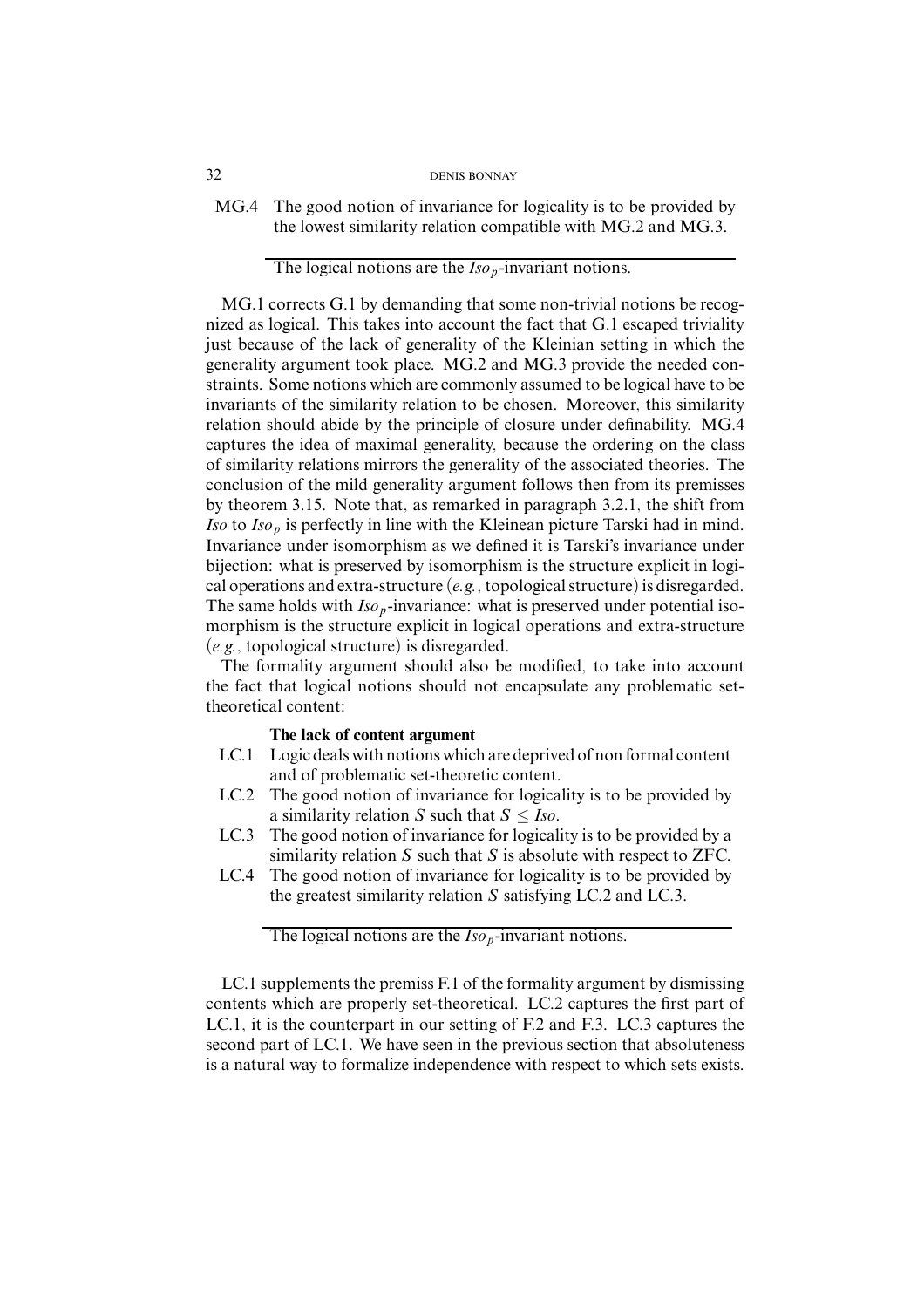LC.3 thus sets the limits of the identification of logic and mathematics: the logician might use the resources provided by set theory, but he should refrain from using notions whose extension is problematic. The requirement of absoluteness is relative to ZFC, because we take it to be the standard background set theory. This point is debatable. If the aim is really to minimize the dependency of logic on set theory, it would be wiser to choose a weaker set theory (*e.g.*, KP). LC.4 claims that the constraints stated by LC.2 and LC.3 are jointly not only necessary but also sufficient to determine which is the good similarity relation for logicality. The formality argument has it that LC.2 is sufficient on its own. But LC.2 is unable to do justice to the idea that logic is not the same as mathematics. It is therefore more plausible that LC.2 is sufficient if is supplemented by a criterion reflecting the specific feature of logic inside the formal sciences. This is precisely the role of the absoluteness requirement put forward by LC.3, and this gives us hope that the overgeneration problem might be solved. The conclusion of the lack of content argument follows from its premisses by theorem 3.19.

Starting from different intuitions, we still recover the convergence of the generality and the formality argument. The mild generality argument and the lack of content argument both support the following thesis:

*Iso*<sup>p</sup> THESIS FOR LOGICALITY. An operator *Q* is logical iff *Q* is *Iso*<sup>p</sup>invariant.

Tarski's thesis and the *Iso<sup>p</sup>* thesis disagree on the similarity relation to be chosen to characterize the invariance properties of logical constants. They do not completely disagree though.<sup>24</sup> The two theses yield the same result on structures which are not too big. As a matter of fact, if  $M$  and  $M'$  are at most countable structures, M *Iso* M' if and only if M *Iso<sub>p</sub>* M'. The nature of the disagreement between a proponent of Tarski's thesis and an advocate of our revised version of it could be put in the following way. Both agree that, concerning small "surveyable" structures, two structures are logically similar iff they are formally similar. This accounts for the generality of logic, which does not take into account any special feature of the domains of the structure, and for the formality of logic, which is insensitive to the identity of the objects. When it comes to bigger structures, the proponent of Tarski's thesis thinks that the natural way to extend this similarity relation is to require again full formal similarity: two structures are logically similar iff they are isomorphic. On the contrary, the proponent of the  $Iso_p$  thesis thinks that this is going to grant a significance to logically unsignificant differences. For him, what is essential in the similarity relation acting on small structures is the idea of an arbitrary  $\omega$ -long inspection of the structures. Two big structures should be considered as logically similar as long as they pass this

<sup>&</sup>lt;sup>24</sup>We are indebted here to Gila Sher for the suggestion to discuss the common part of the two theses.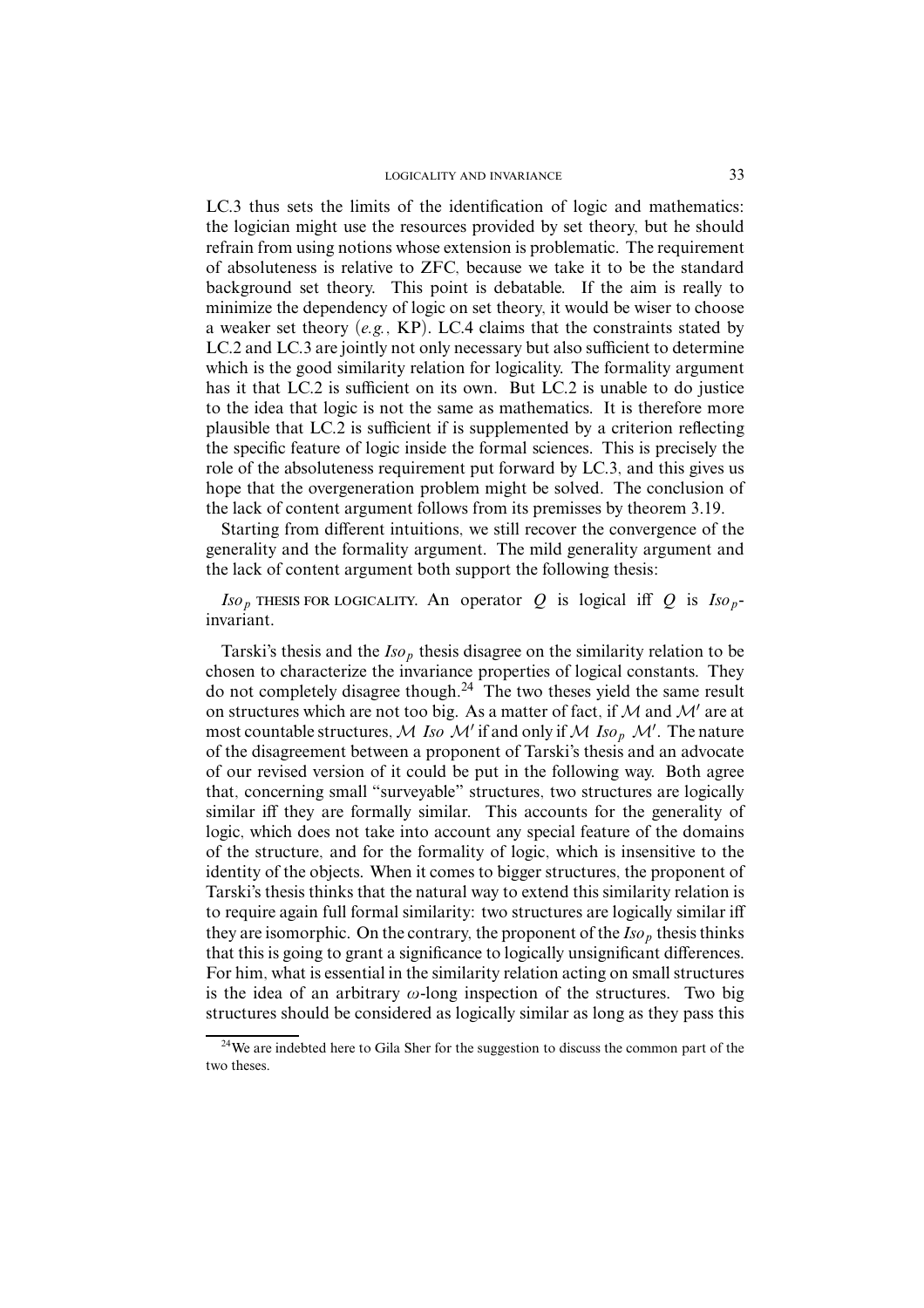test, and differences coming only from cardinality issues involving higher infinites should not come into play. This is the reason why two structures are logically similar if and only if they are potentially isomorphic.

**4.2. The logic of invariance under potential isomorphism.** The last paragraph has been devoted to an *ex ante* justification of the *Isop*-thesis for logicality. *Ex post*, we have to look into the consequences of the thesis, in order to see whether the conflict with some of our intuitions regarding logicality has been solved, or if the overgeneration problem is still there. To give some examples, the quantifier  $Q_{\aleph_0}$  ("there are exactly  $\aleph_0 x$  such that  $\ldots$  "),  $Q_{>}x_0$  ("there are uncountably many *x* such that  $\ldots$  ") are not *Iso*<sub>*p*</sub>invariant.  $Q_{\exists}$  of course, and  $Q_{\geq \aleph_0}$  ("there are infinitely many *x* such that  $\ldots$  ") are *Iso*<sub>p</sub>-invariants.  $Q_{WF}$ , the unary relational quantifier testing whether a relation is well-founded, is *Isop*-invariant as well. More generally, what is the logic of *Isop*-invariance? In abstract model theory, *Isop*invariance, as a relation of elementary equivalence, is known as the Karp property:<sup>25</sup>

DEFINITION 4.1 (Karp property). A logic  $\mathcal L$  has the Karp property iff, for all structures M, M', if M  $Iso_p$  M', then  $M \equiv_{\mathcal{L}} M'$ 

Since  $Iso_p$  is closed under definability, the Karp property provides a bound on the expressivity of any logic whose logical constant abide by the *Iso<sup>p</sup>* thesis:

FACT 4.2. Let  $\mathcal L$  be a logic whose logical constants denote  $Iso_p$  invariant operators,  $L$  has the Karp property.

There is an analogon to the "functional completeness" results for  $L_{\infty,\infty}$ with respect to invariance under bijection and  $L^{-}_{\infty,\infty}$  with respect to invariance under homomorphism:

THEOREM 4.3 (Barwise, 1973). An operator *Q* is  $Iso<sub>n</sub>$ -invariant iff for any set *M*,  $Q_M$  is definable in  $L_{\infty,\omega}$ .

Note however that this kind of result is weaker than Feferman's result for FOL<sup>−</sup> and invariance under homomorphism restricted to monadic operators. His result establishes the global definability of invariant operators: there is one formula of FOL which defines the operation  $Q_M$  of an operator *Q*, whatever *M*. By contrast, the three results for *Iso*, *SHom* and *Iso<sup>p</sup>* bear only upon the local definability of invariant operators: for every set *M*, there is a (different) formula defining the operation  $Q_M$ . Obviously, global definability implies local definability, but the converse is not true in general.  $Q_{WF}$  is *Iso*<sub>p</sub>-invariant. It is locally definable in  $L_{\infty,\omega}$  (every order type is definable in  $L_{\infty,a}$ ), but it is not globally definable in  $L_{\infty,a}$ : every

<sup>&</sup>lt;sup>25</sup>We are indebted here to Dag Westerståhl for suggesting us to make more explicit the link with standard results in abstract model theory.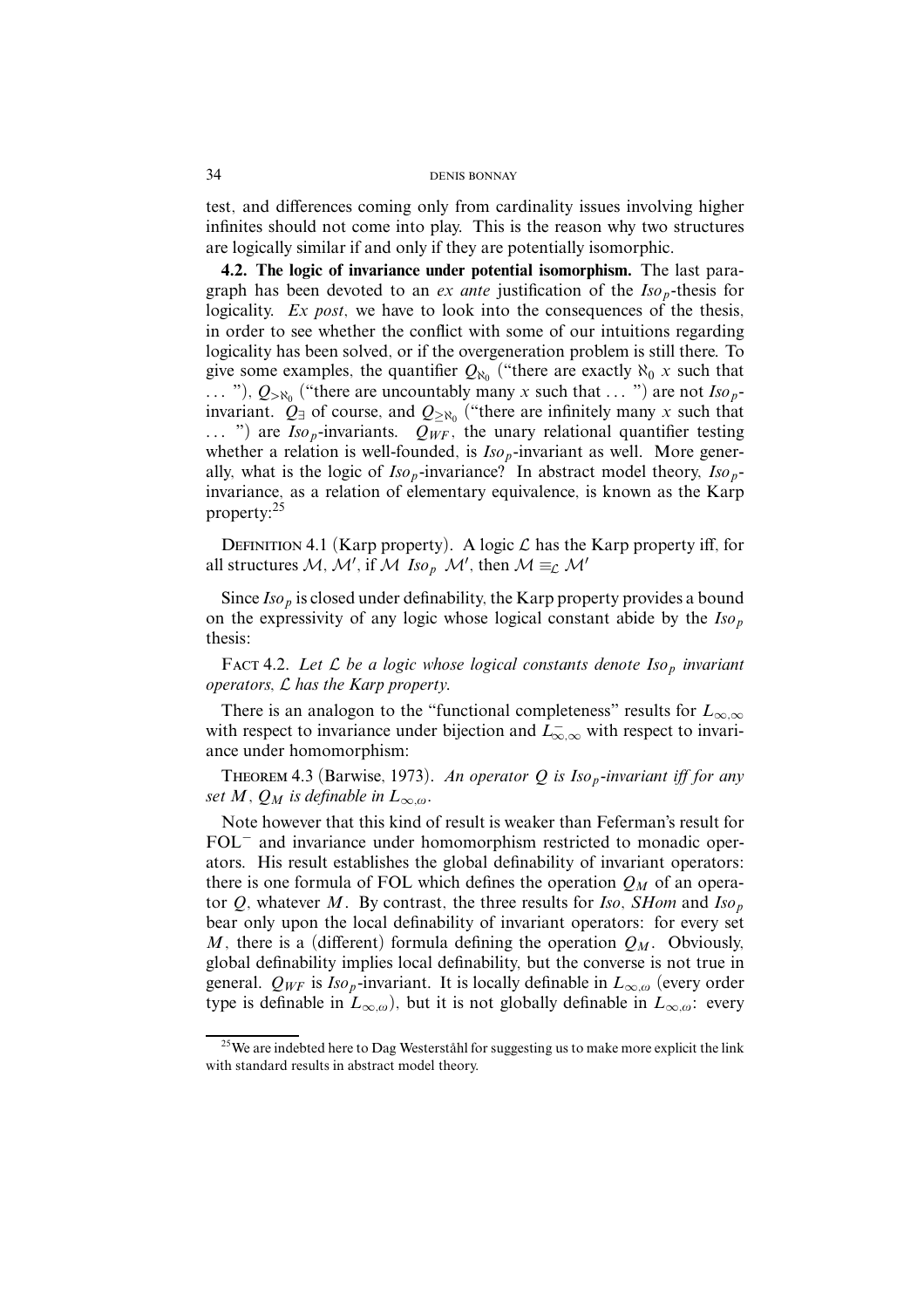formula  $\phi(R, \ldots)$  which has arbitrarily big well-founded models admits a non well-founded model.

How could we recover global definability for *Isop*-invariance? First note that, similarly to what happens with Feferman's result, the restriction to monadic operators would make things easier:

Theorem 4.4. The class of operators *ë*-definable from monadic *Isop*invariant operators is globally definable in  $L_{\aleph_1,0}$ .

PROOF. We shall just sketch the proof, which relies on the same idea as Feferman's proof for his Theorem 5.14 (1999, p. 42). It is sufficient to show that each monadic  $Iso_p$ -invariant operator is definable in  $L_{\aleph_1,\omega}$ . Let Q be such an operator. *Q* is a class of structures of the form  $\langle M, P_1, \ldots, P_n \rangle$  where each  $P_i$  for  $i \in \{1, ..., n\}$  is unary. Since Q is *Iso*-invariant, the fact that a given model M is or is not in *Q* is fully determined by the cardinality of each boolean compound of the  $P_1, \ldots, P_n$ . But since Q is  $\text{Iso}_p$ -invariant, we have more than that: its behavior must be uniform with respect to boolean compounds of infinite cardinality. Therefore the behavior of *Q* is fully determined by the value belonging to  $\{0, \ldots, n, \ldots, \aleph_0\}$  associated with each boolean compound—this values correspond to the cardinality of the set *up to potential isomorphism.* Each value is described by a sentence of  $L_{\aleph_1,\omega}$ (either "there are exactly *n* objects" or "there are infinitely many objects"). There are  $2^n$  different boolean compounds, so there are only  $\aleph_0^{2^n} = \aleph_0$ different possibilities. Hence,  $Q$  can be described by a disjunction of size  $\aleph_0$ of  $L_{\aleph_1,\omega}$ -formulas, which is again a formula of  $L_{\aleph_1,\omega}$ .

However, for the reasons mentioned in section 2, we do not think that the restriction to monadic operators is conceptually motivated. Is there a natural logic *L* extending  $L_{\infty,\omega}$  such that *Iso*<sub>p</sub>-invariant operators are globally definable in *L*? This is an open question. We have seen that global definability in  $L_{\infty,\omega}$  failed for  $Q_{WF}$ . In a sense, it would be sufficient to drop  $Q_{WF}$  and related operators to recover global definability. Let us see this. In abstract model theory, a logic *L* is said to be **bounded** if and only if, for any *L*-sentence  $\phi(\overline{R}, \dots)$  having only models with well-ordered *R*, there is an ordinal  $\alpha$  such that the order type of *R* is always less than  $\alpha$ . By extension, we shall say that a class *K* of operators is bounded iff the logic  $L_K$  associated with it is bounded. The following is a mere rephrasing of Lindström's theorem:

THEOREM 4.5. If *K* is a bounded class of operators such that  $Inv(Iso<sub>1</sub>)$  <  $K \leq Inv(Iso_p)$ , *K* is globally definable in  $L_{\infty,\omega}$ .

PROOF. It is sufficient to check that the standard proof of Lindström's theorem can be adapted. We give a sketch, following the proof by Flum (1985, Theorem 3.1, p. 106). One assumes for contradiction that there is a quantifier *Q* in *K* such that *Q* cannot be defined in  $L_{\infty,\omega}$ . For each ordinal *α*, there is a sentence  $\chi_{\alpha}$  of  $L_{\infty,\omega}$  which is the disjunction of the formulas  $\phi^{\alpha}_{\mathcal{M}}$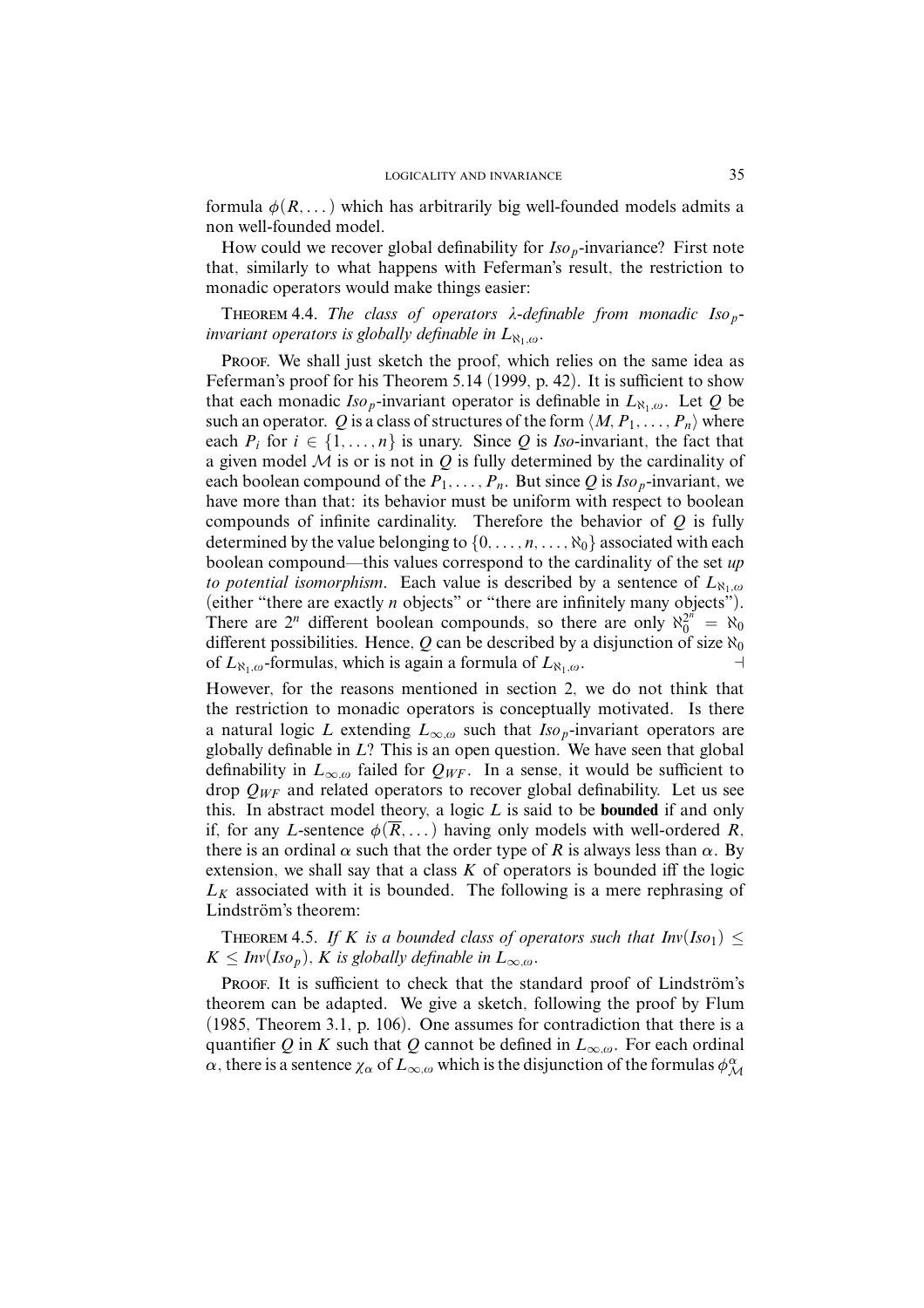describing the *α*-isomorphism type of the structures M such that *Q*(M). By hypothesis, none of the  $\chi_{\alpha}$  defines *Q*. This means that for each  $\alpha$ , there are  $\alpha$ -isomorphic models  $\mathcal{A}_{\alpha}$  and  $\mathcal{B}_{\alpha}$  such that  $Q(\mathcal{A}_{\alpha})$  but not  $Q(\mathcal{B}_{\alpha})$ . By coding partial isomorphisms (this is doable in  $L_K$  because  $Inv(Iso_1) \leq K$ ) and by using the logical constant  $\overline{Q}$  denoting  $Q$ , one gets an  $L_K$ -sentence  $\psi$ which is true exactly in the models  $\mathcal{M} = \langle V, W, R, I, \ldots \rangle$  (where *V* and *W* are unary, *R* and *I* binary), such that:

- the *V*-part of *M* is in *Q*, the *W*-part of *M* is not in *Q*
- *R* is an ordering
- *I* is a function and for each *a* in the field of *R*, the image  $I(a)$  of *a* by *I* is a non-empty set of partial isomorphisms between the *V* -part and the *W*-part of  $M$ .
- The sequence  $I(a)$  with  $a$  in the field of  $R$  has the back and forth property.

For each ordinal  $\alpha$ ,  $\psi$  has a model in which *R* is well-ordered of order type  $\alpha$ . Since  $L_K$  is bounded by hypothesis,  $\psi$  has a non-well-ordered model  $\mathcal{M}'$ . Its  $V$ -part is in  $Q$ , but its  $W$ -part is not. Because  $\mathcal{M}'$  is not well-ordered, there is an infinite descending sequence with respect to *R*. Hence, the *V* -part of  $\mathcal{M}'$  and the *W*-part of  $\mathcal{M}'$  are potentially isomorphic. This contradicts  $K \leq Inv(Iso_p).$ 

This theorem says that any not too meager class *K* below  $Inv(Iso_p)$  which does not contain  $Q_{WF}$  and similar operators is globally definable in  $L_{\infty,\omega}$ . In the other direction, would it be sufficient to add something like *QWF* or a fixed point operator to  $L_{\infty,\omega}$  in order to get global definability for the full class *Inv*(*Isop*)?

**4.3. Logic, mathematics and the overgeneration problem.** The overgeneration problem presented in the first section follows from the collapse of logic onto mathematics that results from Tarski's thesis. The incentive to revise Tarski's thesis comes from the need to account for the intuitive difference between logic and mathematics. Now that we have put forward a conceptually motivated alternative to Tarski's thesis, the question is: what isthe picture of the relationship between logic and mathematics according to the  $Iso<sub>p</sub>$  thesis for logicality, and does it look right? Here are a few facts following from the *Iso*<sub>p</sub> thesis which are relevant to the discussion:<sup>26</sup>

- (i) The issue of the logicality of cardinality quantifiers is addressed in a selective way: only quantifiers which do not distinguish among infinite cardinals pass the test.
- (ii) All arithmetical truths are logical truths.
- (iii) Not all mathematical truths are logical truths.

 $26$ We omit here the precise meaning of these statements and their mathematical justifications.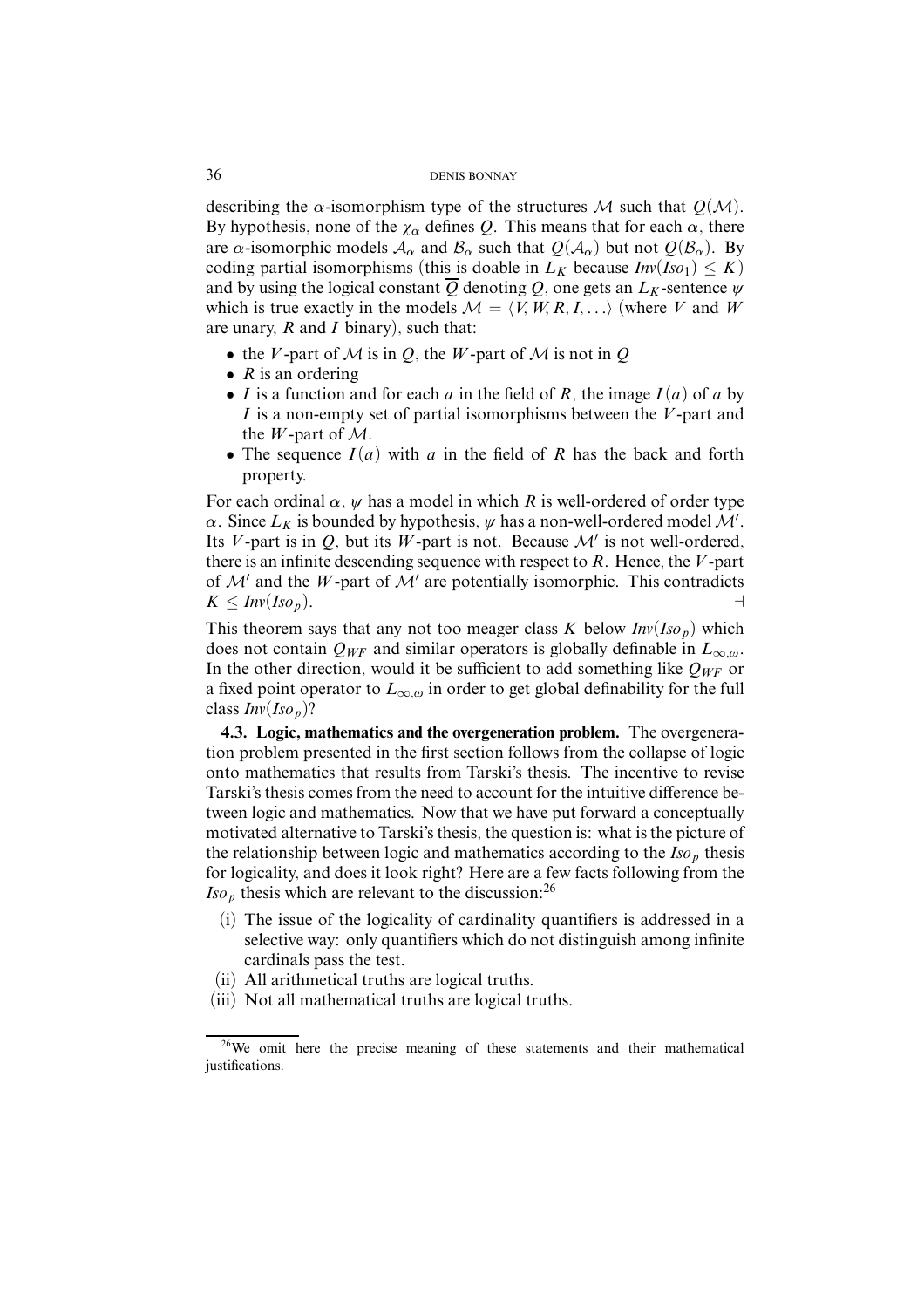# (iv) Second-order logic is not a genuine logic.<sup>27</sup>

Even if  $L_{\infty,\omega}$  is much more powerful than FOL, the shift from *Iso* to *Iso*<sup>*n*</sup></sub> seems more significant than the shift from *Iso* (and  $L_{\infty,\infty}$ ) to *SHom* (and  $L_{\infty,\infty}^-$ ). The *Iso<sub>p</sub>* thesis for logicality sets the boundary between logic and mathematics somewhere between arithmetic and set theory. Regarding the "natural logic" underlying natural language, this seems to be a reasonable place to draw the line. On the one hand, the language of arithmetic indeed belongs to natural language. Number words are regular words, on a par with other determiners and adjectives. The mastery of logical consequence in natural language requires some arithmetical abilities. For example, the inference from "three men and two women came" to "five men and women came" (we assume the group reading for the second sentence) seems to be a logical inference that any competent speaker should accept. The difference between the finite and the infinite is also in the lexicon: "finitely many" or "an infinite number of" are perfectly standard determiners, which do not belong only to the highly specialized language of mathematicians. Moreover, the inferences associated with the distinction between the finite and the infinite seem also to be part of the semantic competence of speakers, at least up to some point. For example, a competent speaker should recognize that the sentence "many French movies favor introspection" does not imply the sentence "infinitely many French movies favor introspection". On the other hand, set theory proper, and its specific questions, like the Continuum Hypothesis or Large Cardinals axioms clearly lack a counterpart in everyday discourse. The notions they involve do not belong at all to our basic semantic competence. As a matter of fact, even if the notions of "set" or "belonging to" can be conveyed in ordinary English, it seems highly implausible that a competent speaker should be able, on the basis of its semantic competence, to accept or reject the Continuum Hypothesis.

As a consequence, even if *Iso*<sub>p</sub>-invariance is quite liberal, specially if one has in mind FOL as the standard target, it seems that the overgeneration problem is at least eased, if not solved, by the shift from *Iso*-invariance to *Iso*<sub>p</sub>-invariance. Moreover, the fact that we do not get exactly FOL does not seem to be a problem to us. After all, linguists know that a lot of arguments which are intuitively valid in English cannot be adequately formalized in FOL. Consider the following one:

Most French movies favor introspection. Most French movies are commercial failures.

 $27$ As a matter of fact, Second-order logic can express cardinality properties which are not invariant under potential isomorphism, and, for that reason, is out of the picture of logical operations that we drew here. However, a systematic development of generalized invariance to higher-order operations is still missing.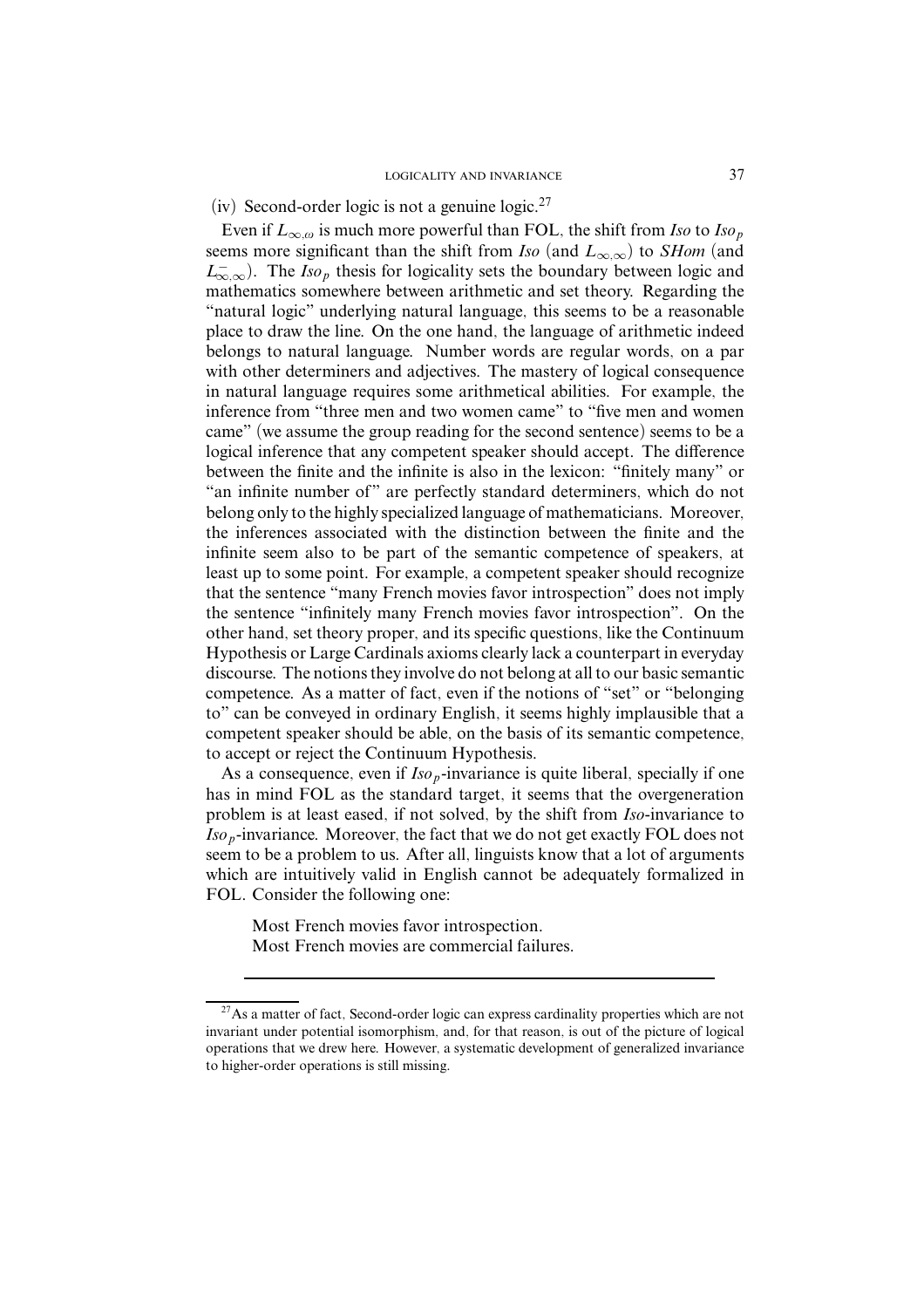There are French movies which favor introspection and which are commercial failures.

The determiner "Most" is not definable in FOL, but (at least on countable models, which seem to be sufficient for the kind of examples we consider) it is *Iso*<sub>p</sub>-invariant and definable in  $L_{\infty,\omega}$ . Because the greater expressive power of *L*∞*,ù* compared to FOL is indeed useful to formalize natural language arguments, it seems to us that we should not be too quick in considering that any criterion yielding a logic more expressive than FOL overgenerates. In this respect, at least some of the extra expressive power provided by *Iso<sup>p</sup>* invariant operators seems to be a reason to accept the *Iso<sup>p</sup>* thesis, rather than a reason to reject it.

As a consequence of the adoption of the *Iso<sup>p</sup>* thesis, arithmetic turns out to be a part of logic. In this sense, logicism might seem to be partly vindicated. But this "logicization" of arithmetic is not different from the "logicization" of mathematics that ensues from Tarski's thesis. Arithmetical truths are logical truths, but this does not come as the result of the kind of successfulreduction of arithmetical truths to a class of more elementary logical truths that Frege tried to accomplish. What we have seen is rather that, according to a certain characterization of what logic is, arithmetic *de facto* belongs to the realm of logic. Even if there is no reduction here, the result is not totally deprived of interest. We have shown that arithmetical notions have in common with the more elementary logical notions a number of properties that grant them a special place in our conceptual scheme. Not only are they devoid of non formal content, but they are devoid of problematic set-theoretical content (they are absolute) and they belong to the smallest (closed under definability) family of notions which are extremely general without being trivial.

The interpretation of Theorem 3.10 seems particularly interesting to us. What the theorem tells us is that, if we try to characterize logicality in terms of invariance and if we accept the principle of closure under definability, we are "automatically" going to embrace the arithmetical notions as soon as we embrace the most elementary logical notions. Negatively, this could raise suspicion: after all, why should the logicality of the existential quantifier and the seemingly innocuous principle of closure under definability have something to do with the logicality of arithmetical notions? More precisely, the suspicion would be that similarity relations and closure principles do not interact well together, and that the strength of Theorem 3.10 mirrors the inadequacy of the framework of generalized invariance to capture logicality. Positively, if we think that characterizing logicality in termes of neutrality with respect to certain types of differences between structures is a good idea, Theorem 3.10 is a consequence that has to be accepted. In this case, the lesson would be something like: as soon as the elementary logical notions are there, the arithmetical notions are "potentially" there. This idea receives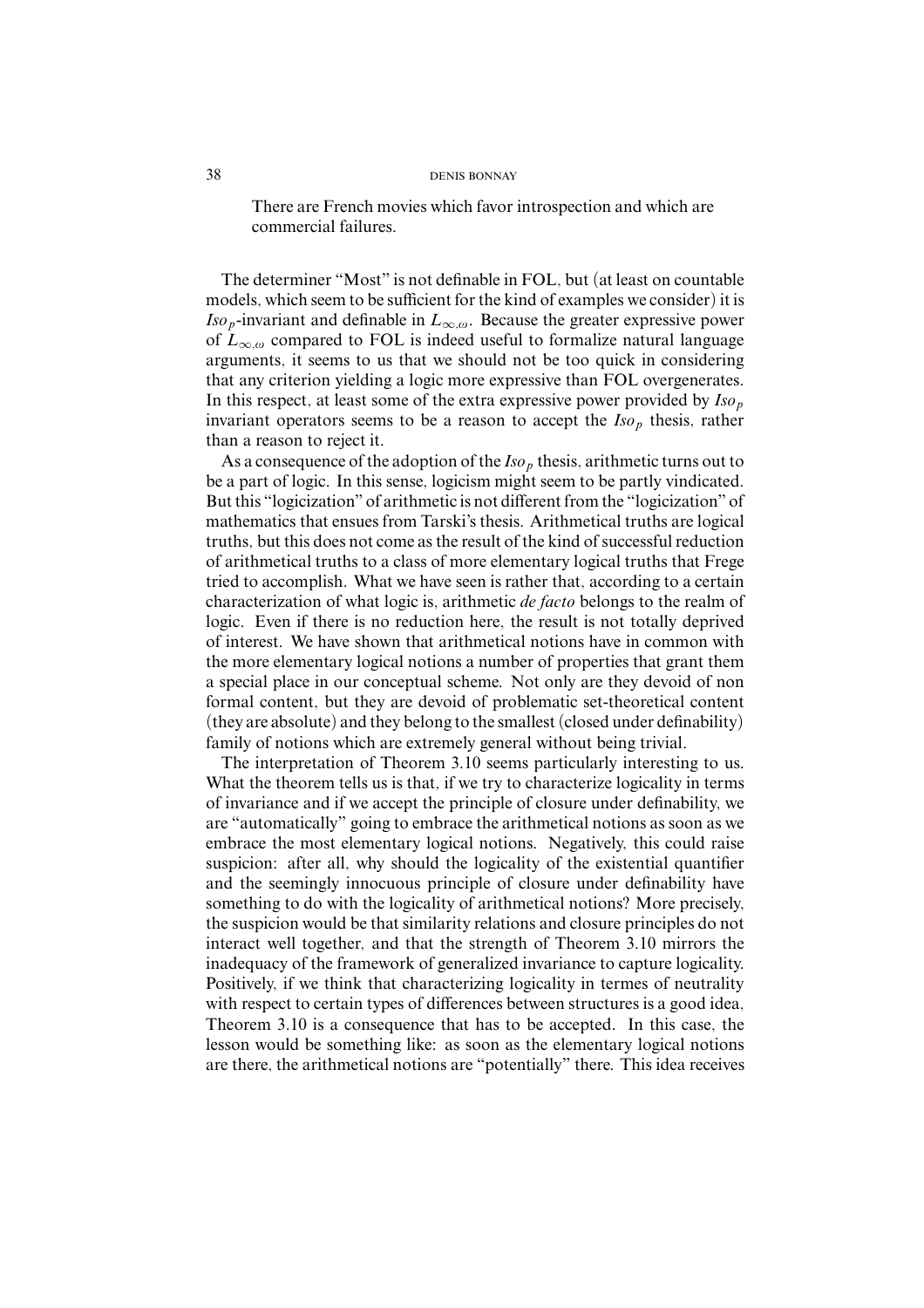#### LOGICALITY AND INVARIANCE 39

its precise mathematical formulation from the principle of closure under definability.<sup>28</sup>

Do all *Isop*-invariants match our intuitions regarding which operations are logical? The well-foundedness quantifier is a case in point. As we said, it is invariant under potential isomorphism, but it does not seem to belong to the 'natural logic' underlying our semantic competence. The same thing goes with 'ordinal quantifiers' such as 'being isomorphic to  $\alpha$ ', for a given ordinal  $\alpha$ , which are invariant under potential isomorphism as well (two well orderings are potentially isomorphic iff they are isomorphic). Again, this reflects the power of the principle of closure under definability which gives us not only standard arithmetic but all of ordinal arithmetic as well. We shall not try to argue that such notions are necessary to formalize natural language arguments. Still, there might be a sense in which ordinal arithmetic is a natural extension of arithmetic which is not plagued by the uncertainties of cardinal arithmetic. In any case, the fact that ordinal arithmetic comes in one piece with arithmetic and that arithmetic itself comes in one piece with existential quantification on behalf our the principle of closure seems to us to be an interesting consequence of the approach, even though one might object that the ghost of overgeneration is still with us.

**Conclusion.** Tarski's thesis for logical operators provides a necessary criterion of logicality. However, because of the overgeneration problem, this criterion does not seem to be sufficient. Our aim has been to find an alternative criterion, based on a strengthening of the requirement of invariance. At the conceptual level, the two arguments in favor of Tarski's thesis were shown to be flawed. We have suggested that the generality argument should be relocated within the setting of generalized invariance, and supplemented with a constraint of closure under definability. The formality argument would be fine as it stands, if 'empirical' (non formal) content was all there is to content. Our proposal has been to turn the argument into a more general "lack of content argument" in which absoluteness plays a crucial role. The revised arguments support an alternative view on logicality, according to which logical operations are invariant under potential isomorphism.

#### **REFERENCES**

J. Barwise [1973], *Back and forth through infinitary logic*, *Model theory* (M. D. Morley, editor), Studies in Mathematics, vol. 8, Mathematical Association of America, pp. 5–34.

<sup>&</sup>lt;sup>28</sup>Is this relationship relevant from a cognitive perspective? We shall not enter into this discussion here, but the question is an important one. The program that consists in characterizing logicality in terms of invariance would be even more legitimate and promising if it was backed up by empirical evidence showing that there is a connection between logical and arithmetical abilities, and that invariance plays a role in this connection. This would constitute some kind of cognitive counterpart to the purely conceptual analysis of the most basic part of our conceptual scheme that we tried to provide.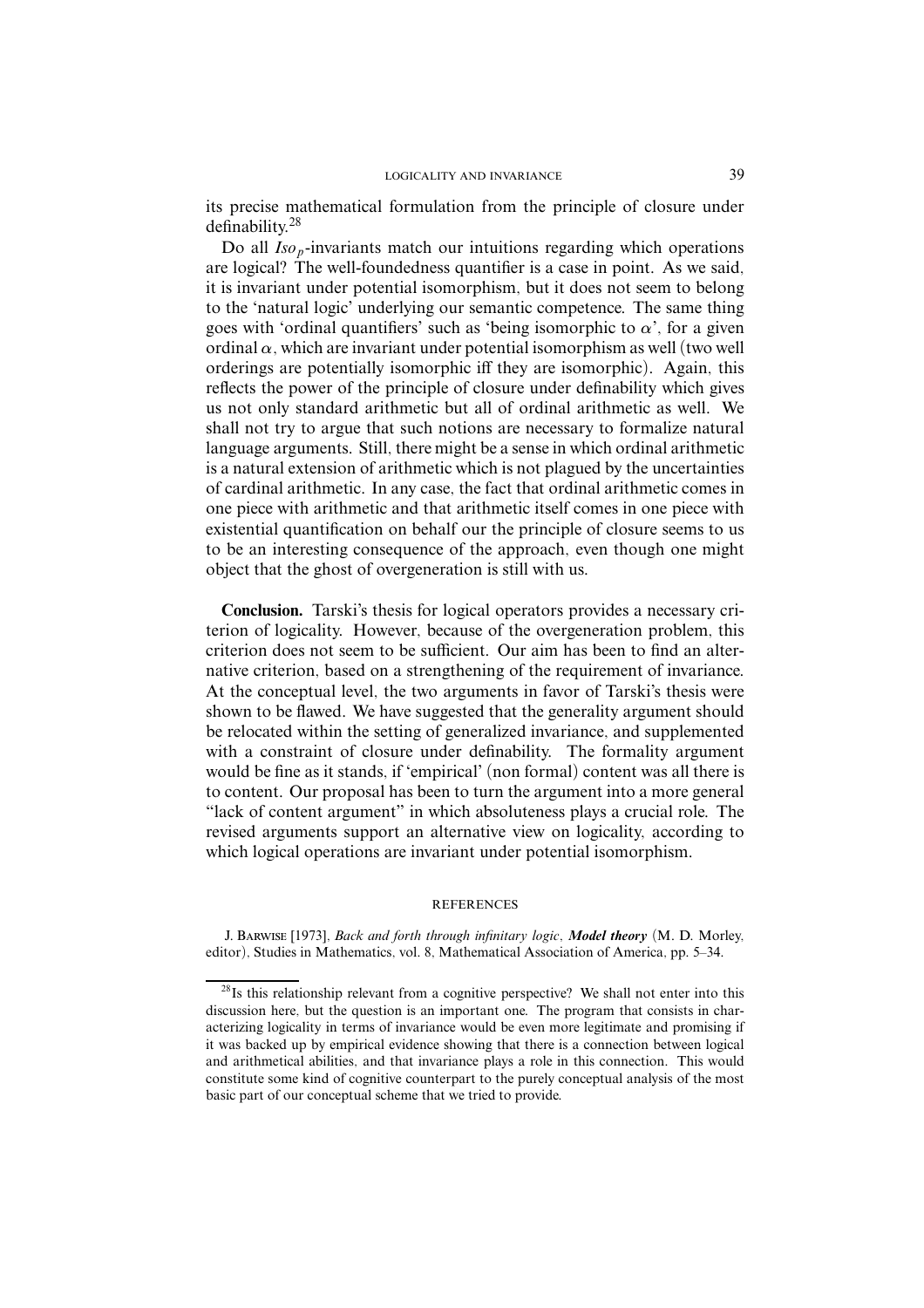J. Barwise [1985], *Background and aims*, *Model-theoretic logics* (J. Barwise and S. Feferman, editors), Springer, New York, pp. 25–76.

J. Barwise and R. Cooper [1981], *Generalized quantifiers and natural language*, *Linguistics and Philosophy*, vol. 4, pp. 159–219.

J. van Benthem [2002], *Logical constants, the variable fortunes of an elusive notion*, *Reflections on the foundations of mathematics: Essays in honor of Solomon Feferman* (W. Sieg, R. Sommer, and C. Talcott, editors), Lecture Notes in Logic (15), AK Peters, Ltd., Natick, MA, pp. 420–440.

D. Bonnay [2006], *Qu'est-ce qu'une constante logique ?*, Ph.D. Dissertation, University Paris 1.

E. Casanovas [2007], *Logical operations and invariance*, *Journal of Philosophical Logic*, vol. 36, no. 1, pp. 33–60.

K. Došen [1994], *Logical constants as punctuation marks*, *Notre Dame Journal of Formal Logic*, vol. 30, pp. 362–381.

M. Dummett [1991], *The logical basis of metaphysics*, Harvard University Press, Harvard. J. Etchemendy [1999], *The concept of logical consequence*, CSLI Publications, Stanford.

S. Feferman [1968], *Persistent and invariant formulas for outer extensions*, *Compositio Mathematica*, vol. 20, pp. 29–52.

S. Feferman [1972], *Infinitary properties, local functors, and systems of ordinal functions*, *Conference in Mathematical Logic, London '70* (W. Hodges, editor), Lecture Notes in Mathematics, vol. 255, Springer-Verlag, pp. 63–97.

S. Feferman [1999], *Logic, logics, and logicism*, *Notre Dame Journal of Formal Logic*, vol. 40, no. 1, pp. 31–54.

J. Flum [1985], *Characterizing logics*, *Model-theoretic logics* (J. Barwise and S. Feferman, editors), Springer, New York, pp. 77–120.

K. GÖDEL [1940], *The consistency of the axiom of choice and of the generalized continuum hypothesis with the axioms of set theory*, Annals of Mathematical Studies, vol. 3, Princeton University Press, Princeton, reprinted in *Kurt Gödel, Collected Works*, vol. II, (S. Feferman *et alii*, editors), Oxford University Press, Oxford, 1990, pp. 33–101.

E. KEENAN AND D. WESTERSTÅHL <sup>[1997]</sup>, *Generalized quantifiers in linguistics and logic*, *Handbook of logic and language* (J. van Benthem and A. ter Meulen, editors), Elsevier, Amsterdam, pp. 837–893.

J.G. MacFarlane [2000], *What does it mean to say that logic is formal*, Ph.D. Dissertation, University of Pittsburgh.

J. A. Makowski and D. Mundici [1985], *Abstract equivalence relations*, *Model-theoretic logics* (J. Barwise and S. Feferman, editors), Springer, New York, pp. 717–746.

V. McGee [1996], *Logical operations*, *Journal of Philosophical Logic*, vol. 25, pp. 567–580.

A. Mostowski [1957], *On a generalization of quantifiers*, *Fundamenta Mathematicae*, vol. 44, pp. 12–36.

W. V. O. Quine [1986], *Philosophy of logic*, second ed., Harvard University Press, Harvard.

S. SHAPIRO [1998], *Logical consequence: Models and modality*, *Philosophy of Mathematics Today: Proceedings of an International Conference in Munich* (Schirn, editor), Oxford University Press, Oxford, pp. 131–156.

G. Sher [1991], *The bounds of logic*, MIT Press, Cambridge.

A. Tarski [1986], *What are logical notions?*, *History and Philosophy of Logic*, vol. 7, pp. 143–154.

J. Väänänen [1985], Set-theoretic definability of logics, Model-theoretic logics (J. Barwise and S. Feferman, editors), Springer, New York, pp. 599–644.